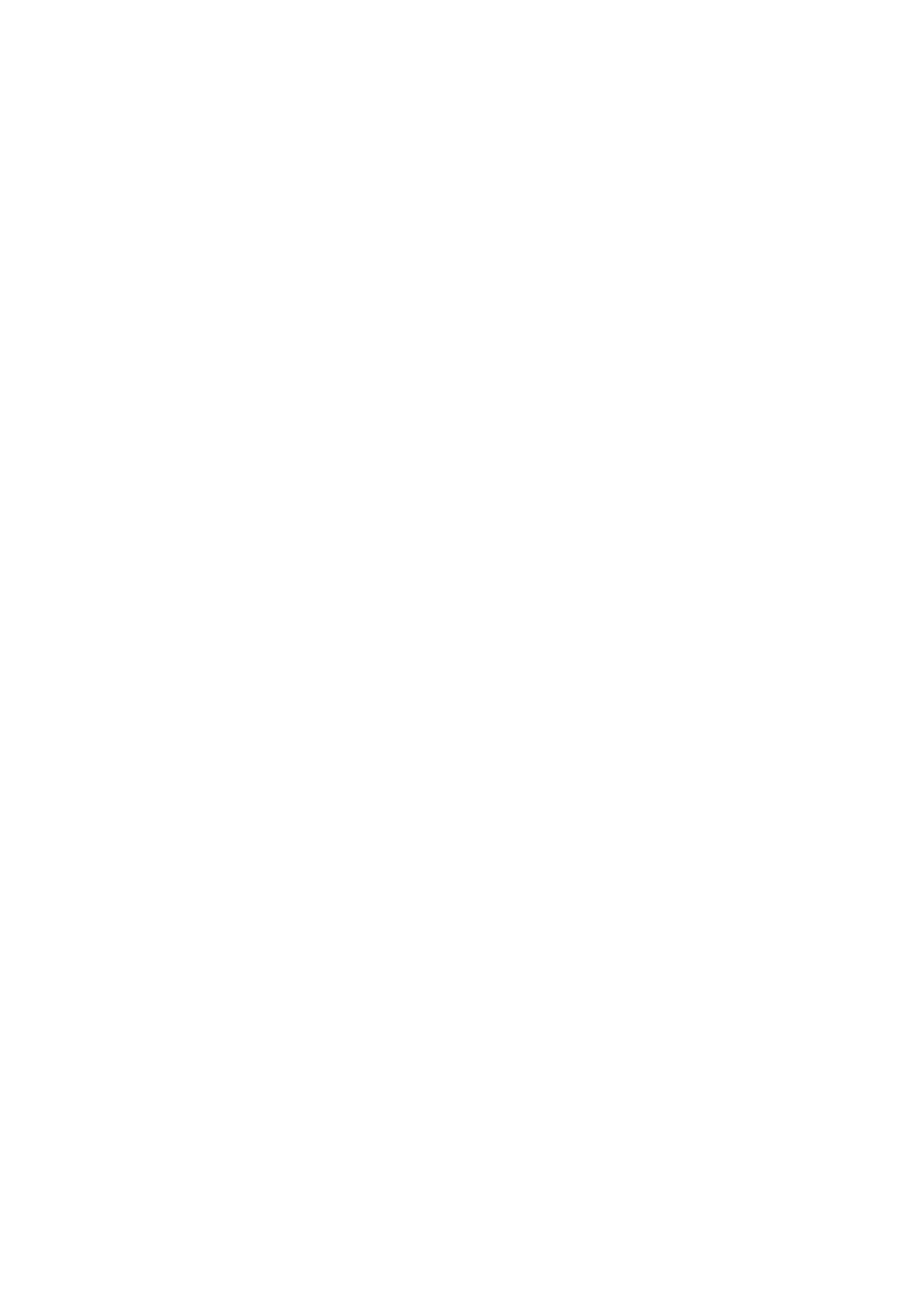

# **Indian Institute of Technology Bombay**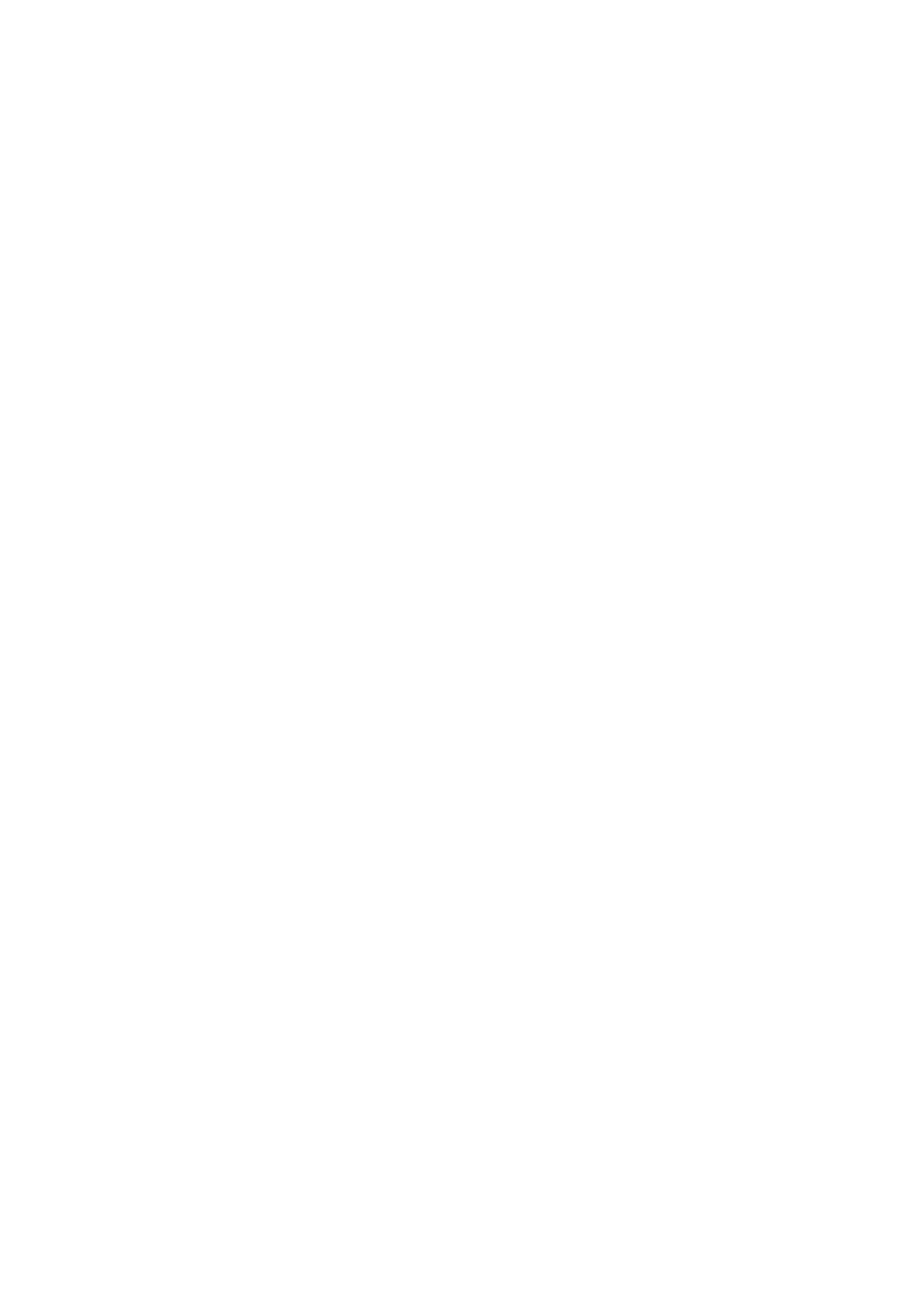# Foreword

Indian Institute of Technology Bombay is recognized worldwide as<br>a leader in the field of engineering education and research. As a<br>member of staff in the Institute, you have become a part of this<br>prestigious Institution wh ndian Institute of Technology Bombay is recognized worldwide as a leader in the field of engineering education and research. As a member of staff in the Institute, you have become a part of this world through its alumni who are the flag bearers of the Institute. We take immense pride in the quality of education we impart and the values we give to our students. The vision of IIT Bombay is to be the fountainhead of new ideas and of innovators in technology and science. The mission of our Institute is to create an ambience in which new ideas and creativity flourish and from which research and scholarship and leaders and innovators of tomorrow emerge. It is our collective privilege and opportunity to work together to ensure future success of our Institute. I look forward to making this aspiration a reality with the help and support of all of you.

As an employee, the Institute expects you to follow the ethics and code of conduct while you perform your duties, and at the same time, also provide you with certain privileges which will not only secure your present but your future as well. Therefore, the need for a handy booklet to consolidate all the information an employee is likely to need in navigating through his/her career at IIT Bombay has been a long felt one. In order to address this need, we have come out with the Staff Handbook.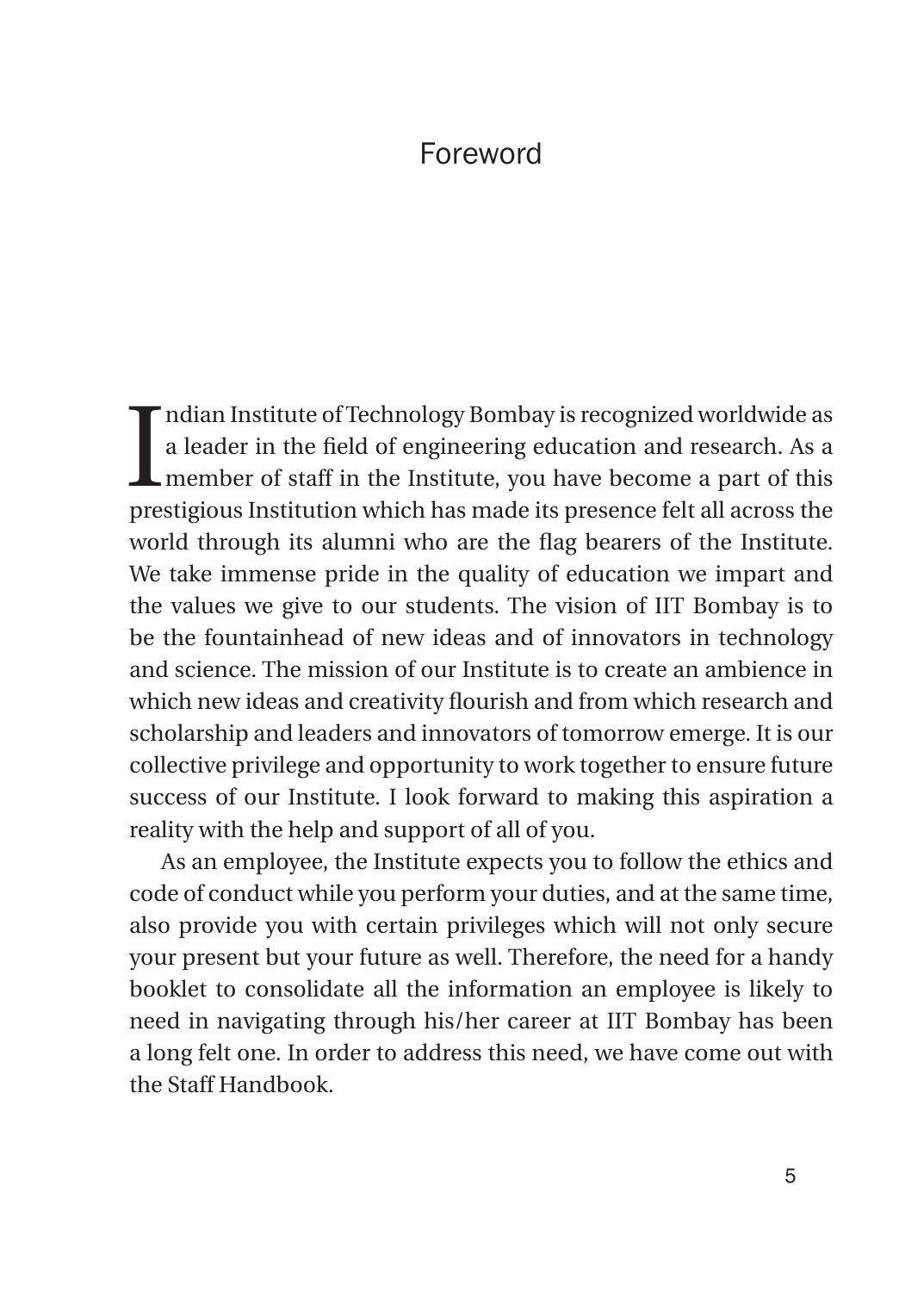I would like to take this opportunity to thank Dr. R. Premkumar, Registrar for taking upon himself to go through the final draft of the handbook and cross-checking all the details provided in the booklet. I also acknowledge efforts put together by Mr. N.S. Dabholkar, Chief Manager Hospitality and Public Relations Officer, Mr. K.V. Reghuthaman, Deputy Registrar-Administration-II, Mr. S.K. Shah, Assistant Registrar-Administration, and Ms. Madhu, Executive Officer, Publications and Public Relations in making this handbook. Special thanks to Prof. G. V. Sreekumar, Industrial Design Centre, for designing the booklet and Mr. G.R. Chilap, Manager, Printing Press for printing.

I hope this handbook, which incorporates all the required information, will be useful as a day-to-day reference for staff members. While one gets to find out written and unwritten rules as one progresses through one's career in the Institute, a handbook like this is particularly useful for new employees.

Finally, a disclaimer. Every effort has been made to keep the handbook up-to-date and accurate to serve as a guide. However, details of rules and regulations regarding specific need and situation should be confirmed from administration as these are dynamic in nature. Guidelines given in this handbook should not be construed as authority.

Prof. Y. M. Desai Dean, Administrative Affairs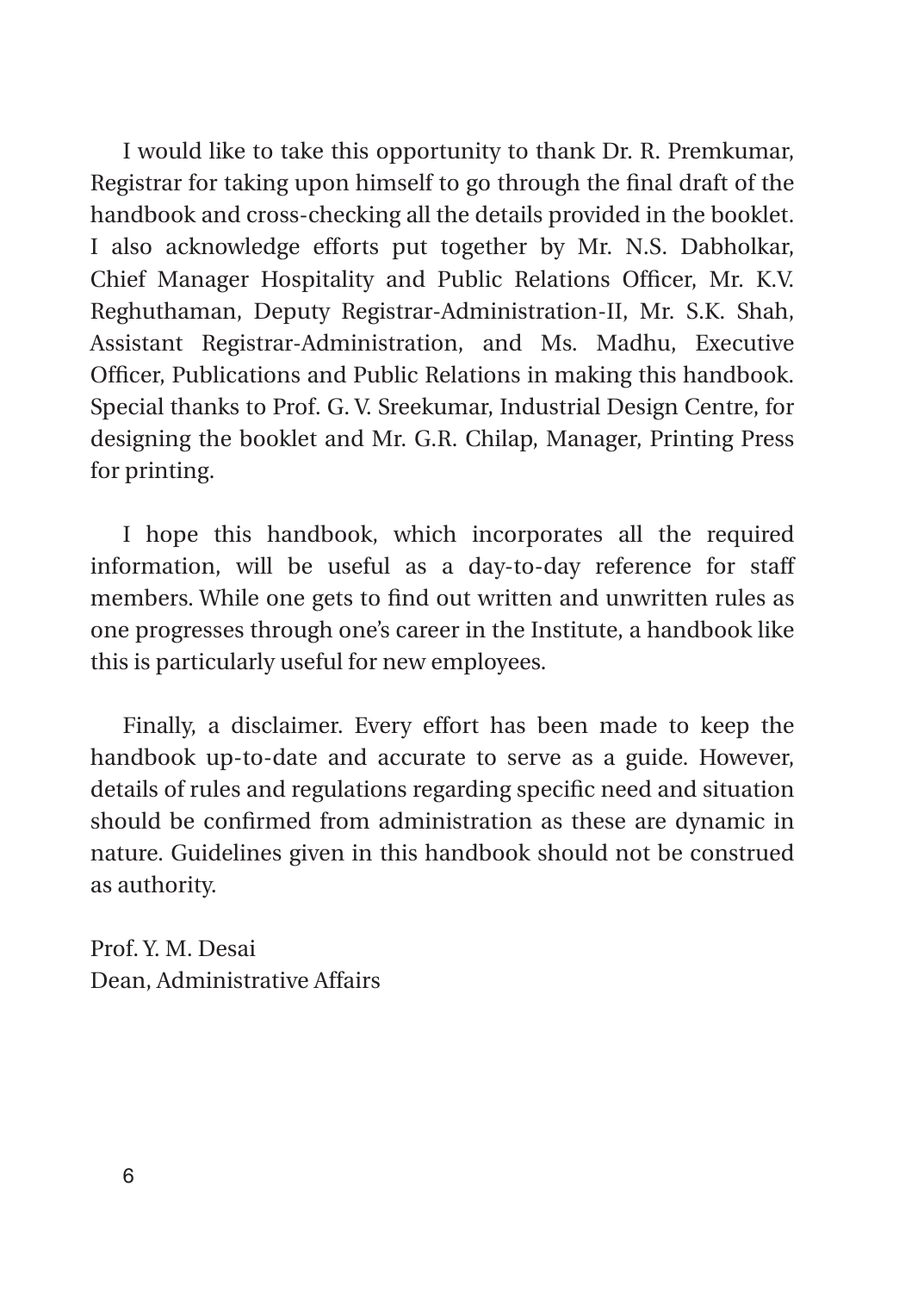# Vision and Mission of IIT Bombay

# Vision

# The Vision of IIT Bombay is to be the fountainhead of new ideas and of innovators in technology and science.



# Mission

The Mission of IIT Bombay is to create an ambience in which new ideas and creativity flourish and from which research and scholarship and leaders and innovators of tomorrow emerge.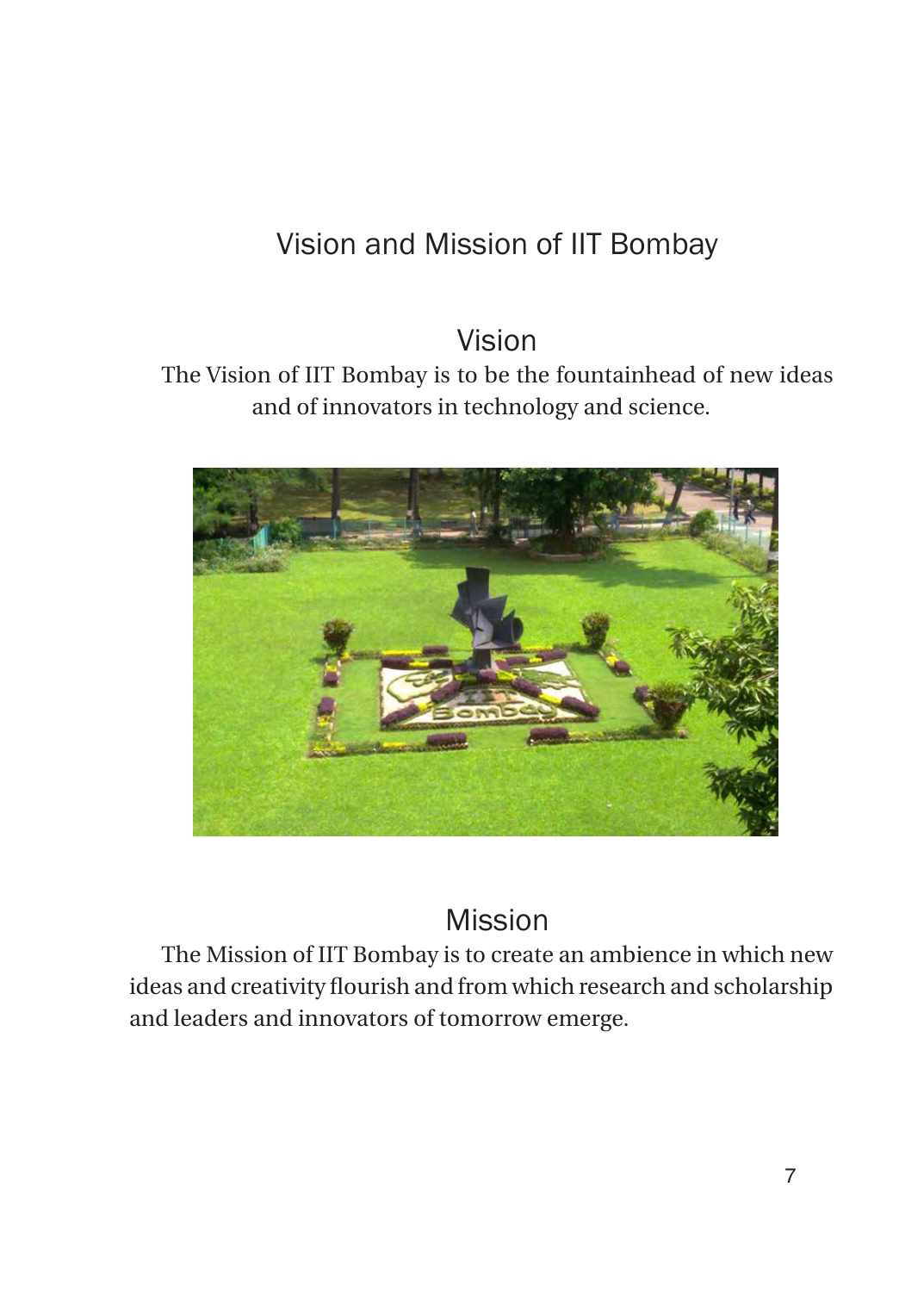# Index

|      | Chapter 1. History                                | 10 |
|------|---------------------------------------------------|----|
|      | <b>Chapter 2. Governance Structure</b>            | 13 |
| 1.   | The Visitor                                       | 13 |
| ii.  | The Council                                       | 14 |
|      | iii. The Board of Governors                       | 14 |
|      | iv. The Senate                                    | 15 |
|      | v. The Director                                   | 16 |
| vi.  | Other Major Functionaries                         | 16 |
| vii. | Academic Units & Their internal Administration 18 |    |
|      | <b>Chapter 3. Institute Facilities</b>            | 20 |
|      | <b>Chapter 4. Terms and Conditions of Service</b> | 23 |
|      | Chapter 5. Career at IIT Bombay                   | 25 |
|      | <b>Chapter 6. Ethics and Code of Conduct</b>      | 27 |
| i.   | Matters of general conduct                        | 27 |
| ii.  | Grievance Redressal                               | 32 |
| iii. | Sexual Harassment of Women at the workplace       | 32 |
| iv.  | Right to Information                              | 33 |
|      | Chapter 7. Salary, Allowances and Other Benefits  | 34 |
|      | i. Components of Salary                           | 34 |
| ii.  | Annual Increment                                  | 38 |
| iii. | Deductions                                        | 38 |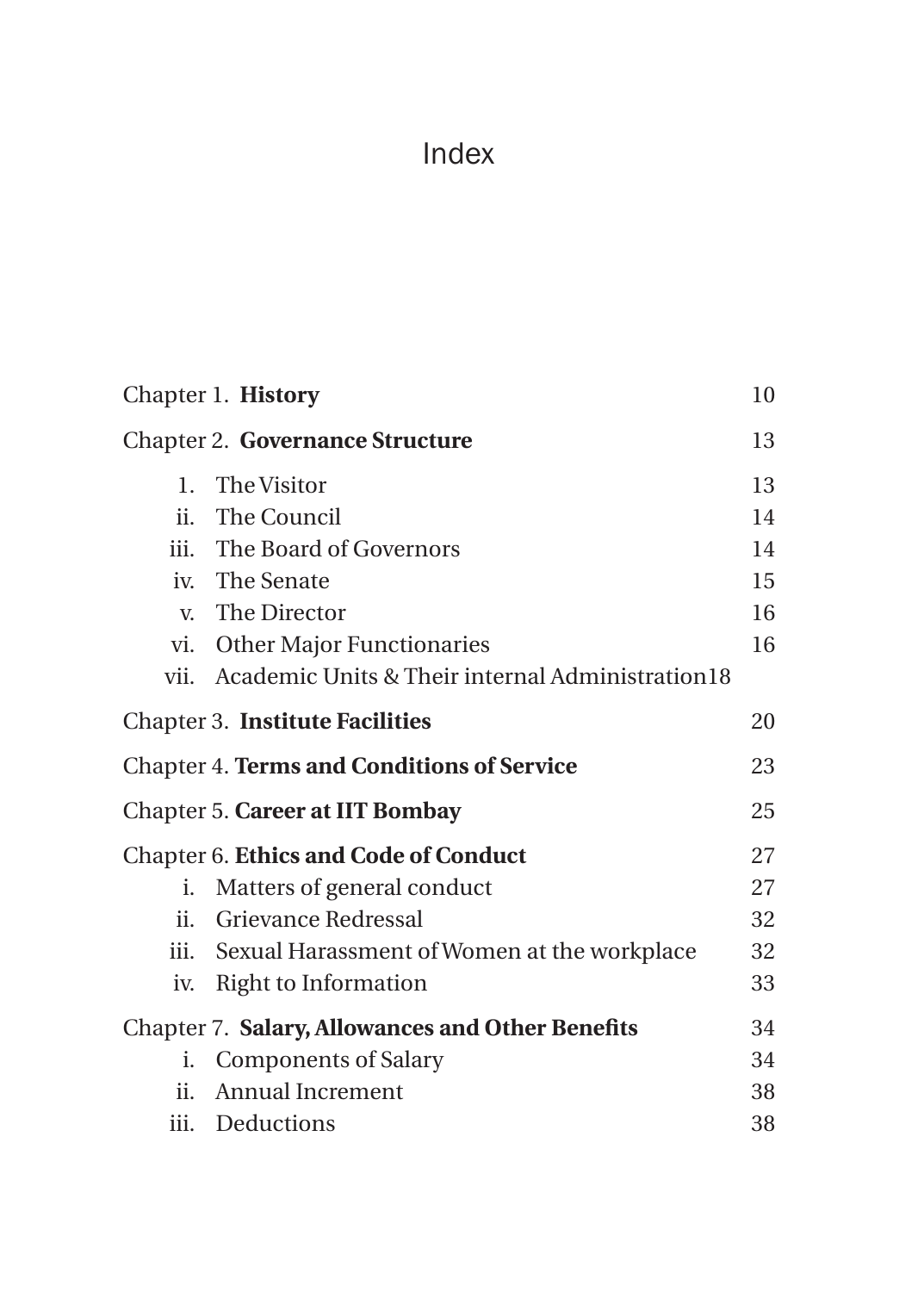| iv.     | <b>Leave Travel Concession</b>                 | 39 |  |  |
|---------|------------------------------------------------|----|--|--|
| V.      | <b>Children's Education Allowance</b>          |    |  |  |
| vi.     | <b>Family Planning Allowance</b>               |    |  |  |
| vii.    | Loans                                          | 44 |  |  |
| viii.   | (TA / DA)                                      | 45 |  |  |
| ix.     | Incentive for higher qualification             | 46 |  |  |
|         | Chapter 8. Types of Leave                      | 48 |  |  |
| $i_{-}$ | <b>Casual Leave</b>                            | 48 |  |  |
| ii.     | Special Casual Leave                           | 49 |  |  |
| iii.    | <b>Earned Leave</b>                            | 49 |  |  |
| iv.     | Half-Pay Leave                                 | 50 |  |  |
| V.      | <b>Commuted Leave</b>                          | 50 |  |  |
| vi.     | Leave not due (LND)                            | 50 |  |  |
| vii.    | Extra-ordinary Leave                           | 51 |  |  |
| viii.   | <b>Maternity Leave</b>                         | 51 |  |  |
| ix.     | Paternity leave                                | 52 |  |  |
| X.      | <b>Child Adoption Leave</b>                    | 52 |  |  |
| xi.     | Child Care Leave                               | 52 |  |  |
| xii.    | <b>Hospital</b> Leave                          | 52 |  |  |
| xiii.   | Special Disability Leave                       | 53 |  |  |
|         | Chapter 9. Medical Facilities                  | 54 |  |  |
| i.      | <b>IIT Hospital</b>                            | 54 |  |  |
| ii.     | Healthcare after retirement                    | 58 |  |  |
|         | Chapter 10. Retirement Benefits                | 63 |  |  |
| i.      | Pension, Gratuity, Commutation of Pension etc. | 63 |  |  |
| ii.     | Contributory Provident Fund (CPF)              | 65 |  |  |
| iii.    | New Pension Scheme                             | 66 |  |  |
| iv.     | <b>Encashment of Leave</b>                     | 67 |  |  |
| V.      | <b>Voluntary Retirement</b>                    | 67 |  |  |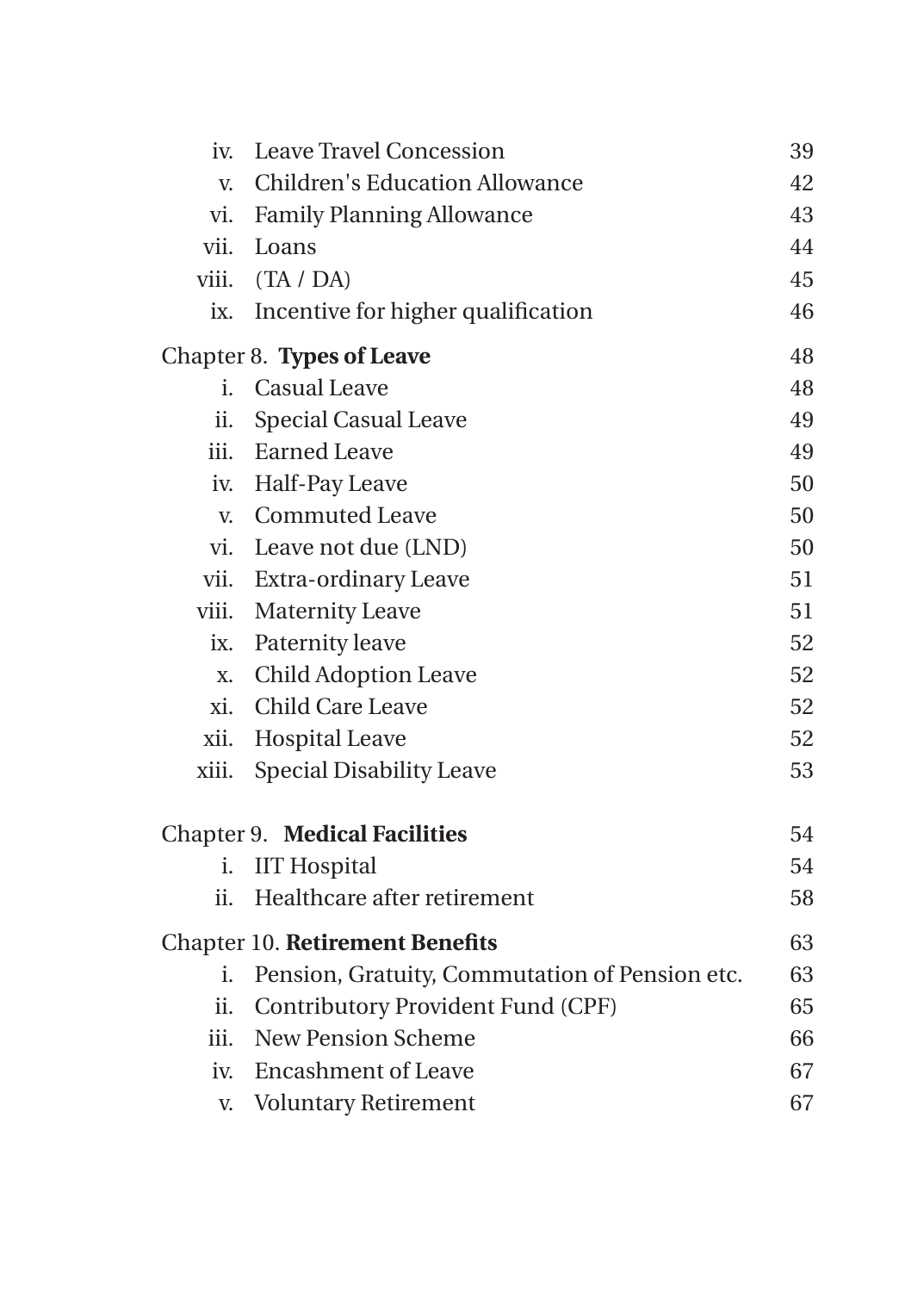# CHAPTER 1

# **History**

The Indian Institutes of Technology (IITs) are autonomous<br>public institutes of higher education, governed by the<br>Institutions of national importance and law down their powers public institutes of higher education, governed by the Institutes of Technology Act, 1961 which has declared them as institutions of national importance and lays down their powers, duties, framework for governance etc. The main objective of IIT is to impart world class education in engineering and technology; to conduct research in the relevant fields, and to further advancement of learning and dissemination of knowledge. These Institutes are also contributing significantly to education and research in basic sciences and humanities.

In the year 1946, a high-power committee of Government of India recommended the establishment of four higher institutes of technology, of the level of their counterparts in Europe and United States, to set the direction for the development of technical education in the Country. Accordingly, the first Indian Institute of Technology (IIT) was set up in 1951 at Kharagpur in West Bengal. During the year 1955, a three-member group led by Prof. S. K. Sengupta, then Director of IIT Kharagpur, went to Moscow for a meeting with UNESCO and USSR's Ministry for Higher Education and its 'Main Board for Economic Relations', on the subject of establishing a higher Institute of Technology at Bombay. Thus, IIT Bombay was the second IIT to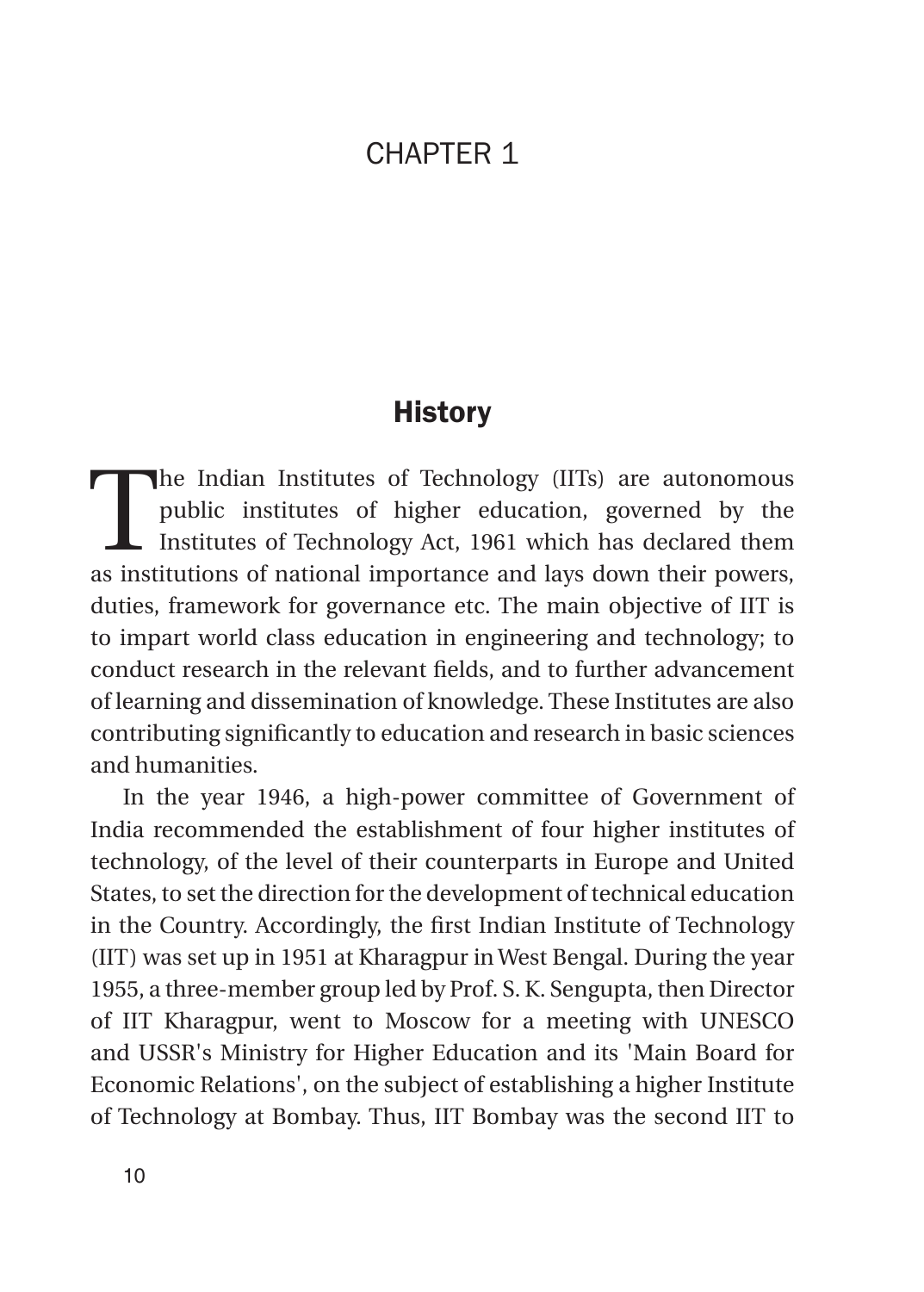be established in 1958 with assistance from UNESCO and with funds contributed by the Soviet Union. The Institute received substantial assistance in the form of equipment and expert services from USSR through the UNESCO from 1956 to 1973. It also received several experts (59) and technicians (14) from several reputed institutions in the USSR. The UNESCO also offered a number of fellowships (27) for training of Indian faculty members in the USSR. UNESCO agreed to provide equipment and technical experts mainly from the Soviet Union, while the Government of India accepted the responsibility for all other expenses including the cost of the building project and recurring expenses.



*Pandit Jawaharlal Nehru, the First Prime Minister of India laying the foundation stone of IIT Bombay*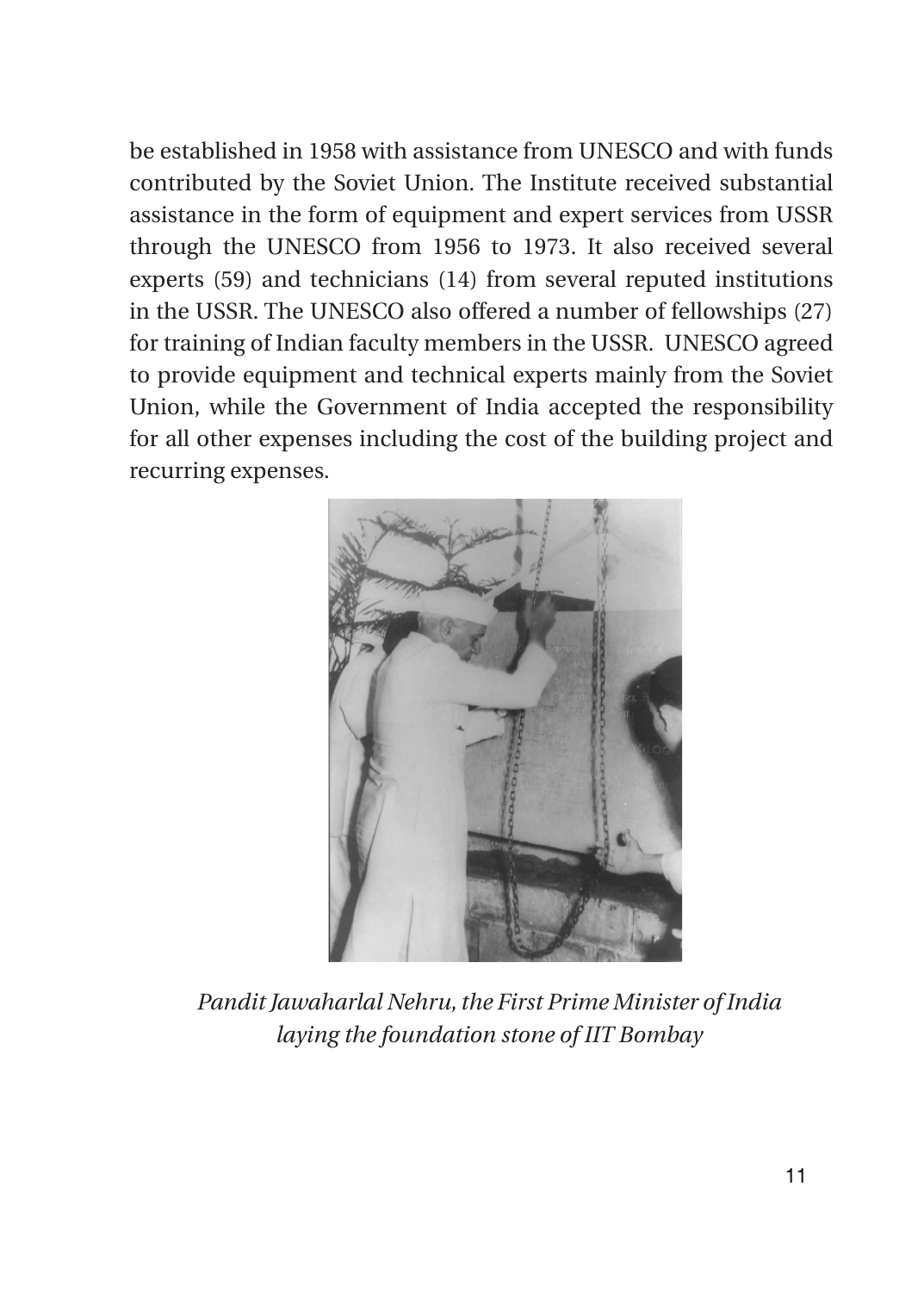The Institutes of Technology Act, 1961 lists 16 institutes which are located at Mumbai, Delhi, Kanpur, Kharagpur, Chennai, Guwahati, Roorkee, Hyderabad, Patna, Bhubaneshwar, Ropar, Jodhpur, Gandhinagar, Indore, Mandi and Varanasi.

In 2014, six new IITs were announced by the government. While, IIT Tirupati and IIT Palakkad have already started functioning since June 2015, IIT Dharwad is expected to commence admissions in 2016. There are some more IITs which are in the offing.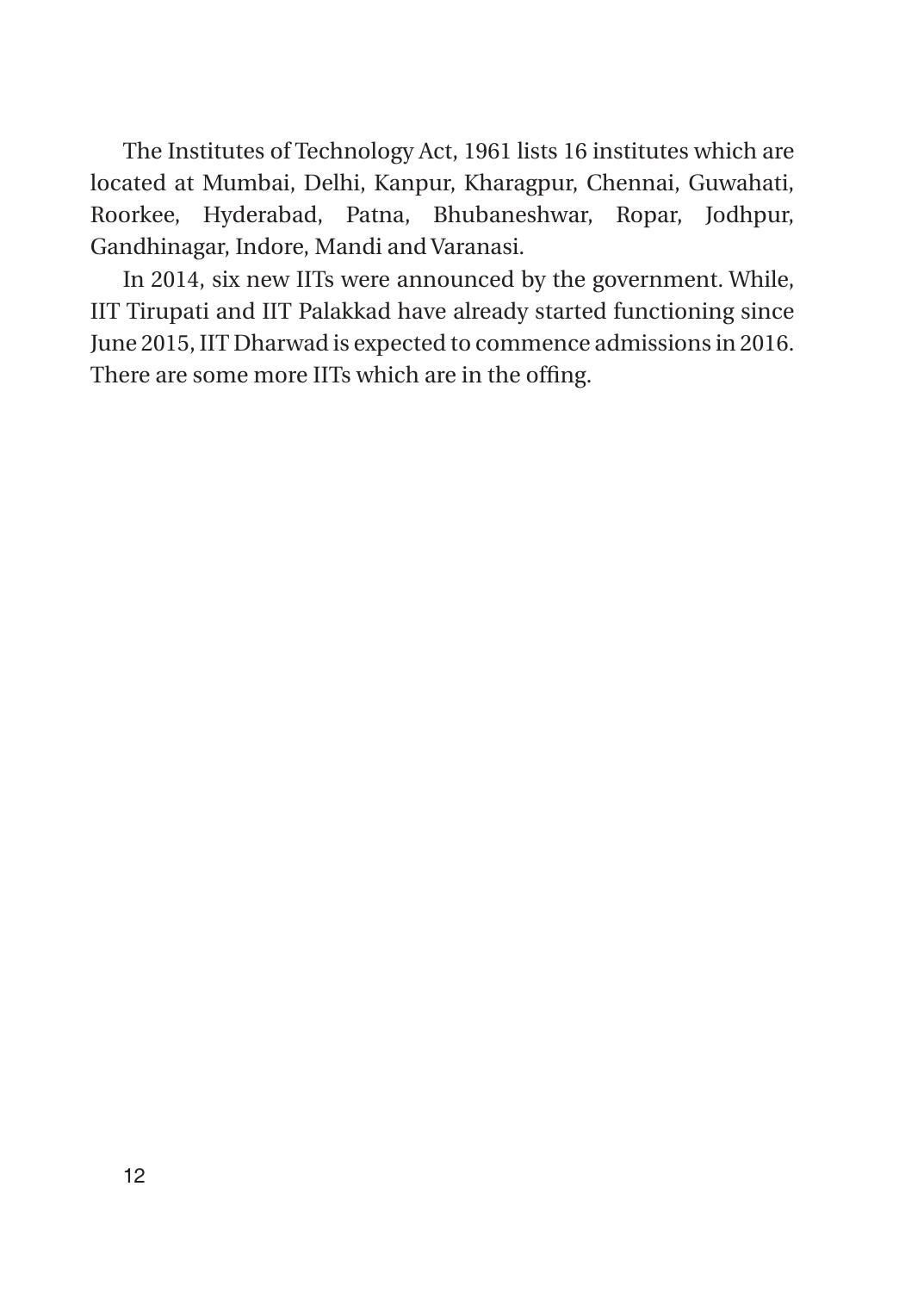# CHAPTER 2

# Governance Structure

There are two sacred documents which stipulate the way<br>the Institute is to be run. The first one is the Institutes of<br>Technology Act, 1961, passed by the Indian Parliament. The<br>act stipulates that the UTs are institutions the Institute is to be run. The first one is the Institutes of Technology Act, 1961, passed by the Indian Parliament. The act stipulates that the IITs are institutions of national importance and prescribes the broad framework of its governance. The second one is the Statutes which derives its powers from the Institute Act and which gives the detailed rules of governance. The day-to-day governance of our Institute is codified in the Statutes of IIT Bombay. The first statutes of the Institute were framed by the IIT Council. The Board of Governors of the Institute may, from time to time, make new or additional statutes or may amend or repeal the statutes. Every new statute or addition to the statutes or any amendment or repeal of a statute requires the approval of the Visitor (the President of India). Our statute is under revision currently.

# **(1) The Visitor**

Formally, the Honorable President of India<sup>1</sup> is the ex-officio Visitor of all IITs and can generally be compared to a Chancellor of Conventional Universities. The Institute though doesn't deal directly with the

<sup>1</sup> Currently, Honorable Shri. Pranab Mukherjee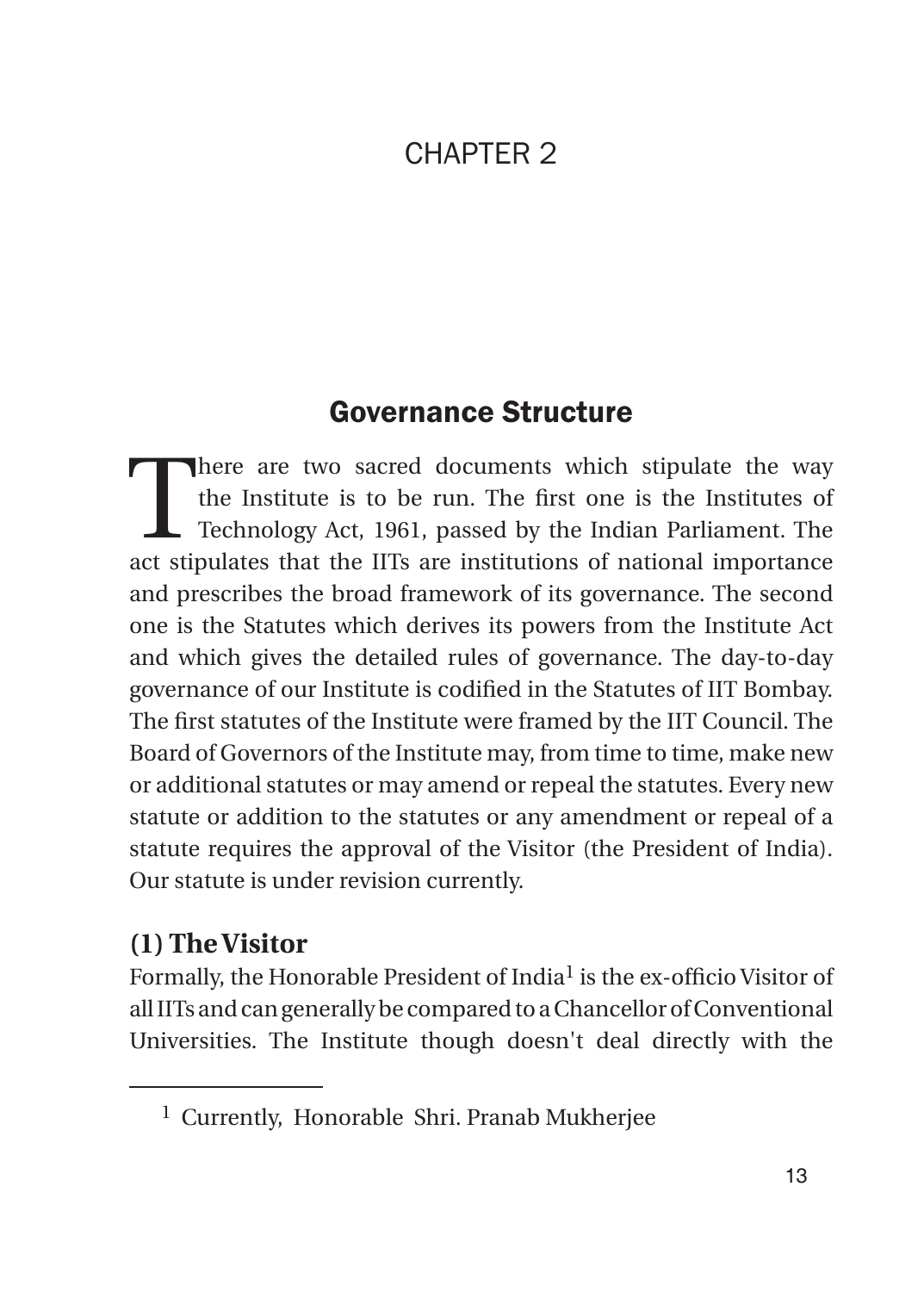Visitor, but routes all papers which require his/her approval through the Ministry of Human Resource Development (MHRD).

# **(2) The Council**

The Chairman of the IIT Council is the Honorable Minister of Human Resource Development<sup>2</sup>. The IIT Council body also comprises, three Members of Parliament, the Chairmen of all IITs, the Directors of all IITs, the Chairman of the University Grants Commission, the Director General of CSIR, the Chairman and the Director of IISc, the Joint Council Secretary of Ministry of Human Resource and Development, and few nominated members.

# **(3) The Board of Governors**

Each IIT is governed by its Board of Governors. The Board of Governors of each Institute is responsible for the general superintendence, direction and control of the affairs of the Institute and exercises all the powers of the Institute. The BOG meets often, at least four times a year. Almost all major policy decisions have to be approved by the Board.

The Chairman of the Board<sup>3</sup> approves items which cannot await the next meeting of the Board and such decisions are approved post-facto by the BOG. The Board has 11 members. In addition to the Chairman and the Director of the Institute, who are ex-officio members of the Board, one nominee each of the governments of the states of Maharashtra, Goa and the Union Territory of Dadra and Nagar Haveli which comprise the zone in which the Institute is

<sup>2</sup> Currently, Honorable Smt. Smriti Zubin Irani

<sup>3</sup> Currently, Mr. Dilip Shanghvi,

Managing Director, Sun Pharmaceutical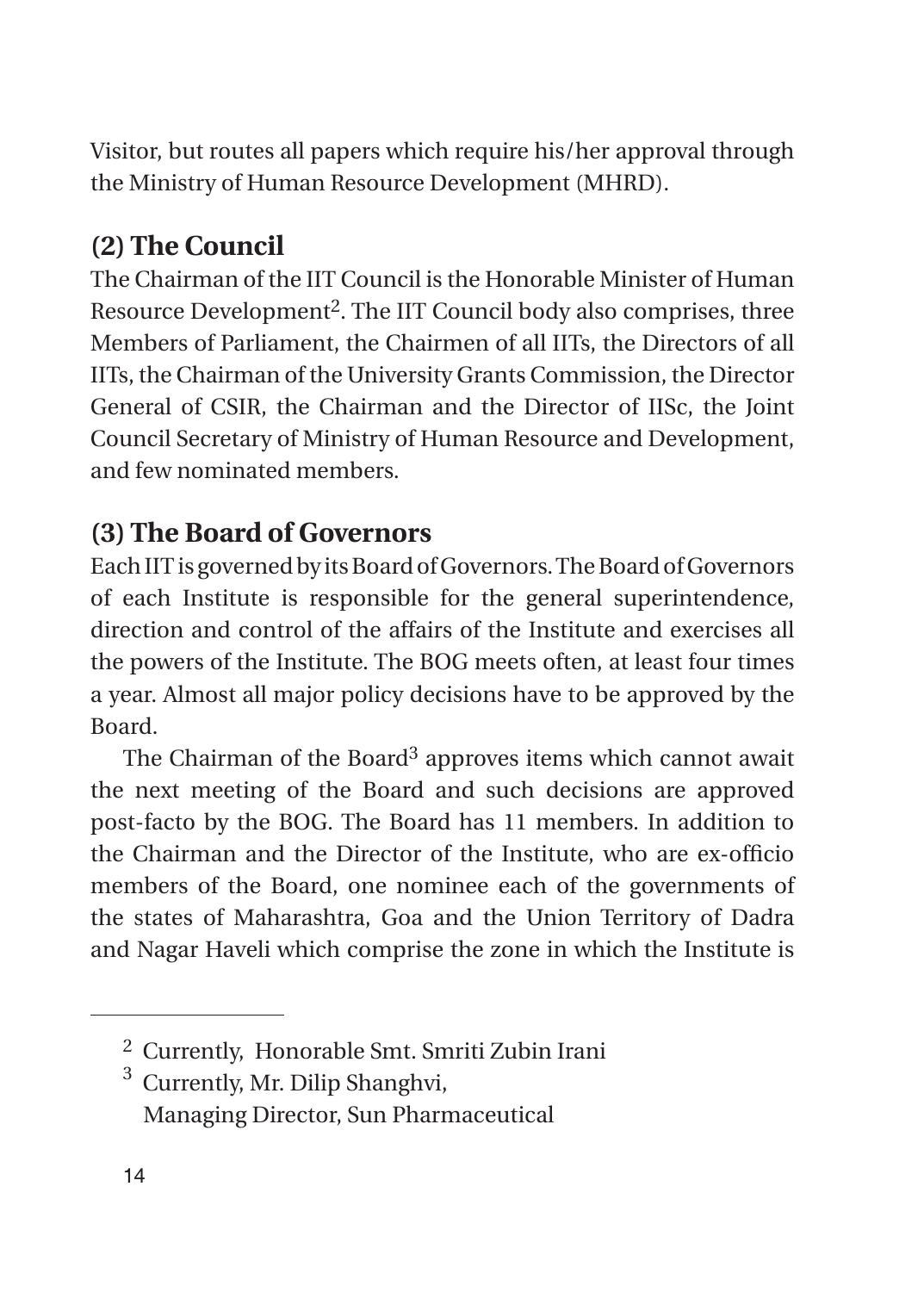situated, are members of the Board<sup>4</sup> There are four nominees having special knowledge or practical experience in respect of education, engineering or science, who are nominated by the Council as members of the Board5. The remaining two members are nominees of the Senate of IIT Bombay. These members are, in practice, recommended by the Senate Nominations Committee  $(SNC)^6$ . The Registrar<sup>7</sup> of the Institute is the ex-officio Secretary of the Board of Governors.

# **(4) The Senate**

The IIT Act and Statutes declare the Senate of an IIT as an authority of the Institute and describe the composition and the functions of the Senate. The act says that the Director will be the ex-officio Chairman of the Senate, which will also include members on an ex-officio basis.

Industries Ltd. $4$  These nominees presently are the Principal Secretary Higher & Technical Education Government of Maharashtra, Dr. Sanjay Chahande, Shri Ramachandra (Dinar) Balakrishna Bhatkar from Goa, and Shri Ashish Kundra, Administrator, Daman & Diu and DNH

5 Currently, these nominees are : Prof. Vijayalakshmi Ravindranath, Professor and Chairperson of the Centre for Neuroscience, Indian Institute of Science, Bangalore; Shri K. Ananth Krishnan, Vice President & Chief Techonology Officer, Tata Consultancy Services; Prof. Rohini Godbole, Professor at the Centre for High Energy Physics, Indian Institute of Science, Bangalore; and Prof. Anurag Kumar, Director, Indian Institute of Science, Bangalore

6 Currently, Prof. A.K.Pani, Department of Mathematics. Indian Institute of Technology Bombay; and Prof. Abhiram Ranade, Department of Computer Science and Engineering, Indian Institute of Technology Bombay

7 Currently, Dr. R. Premkumar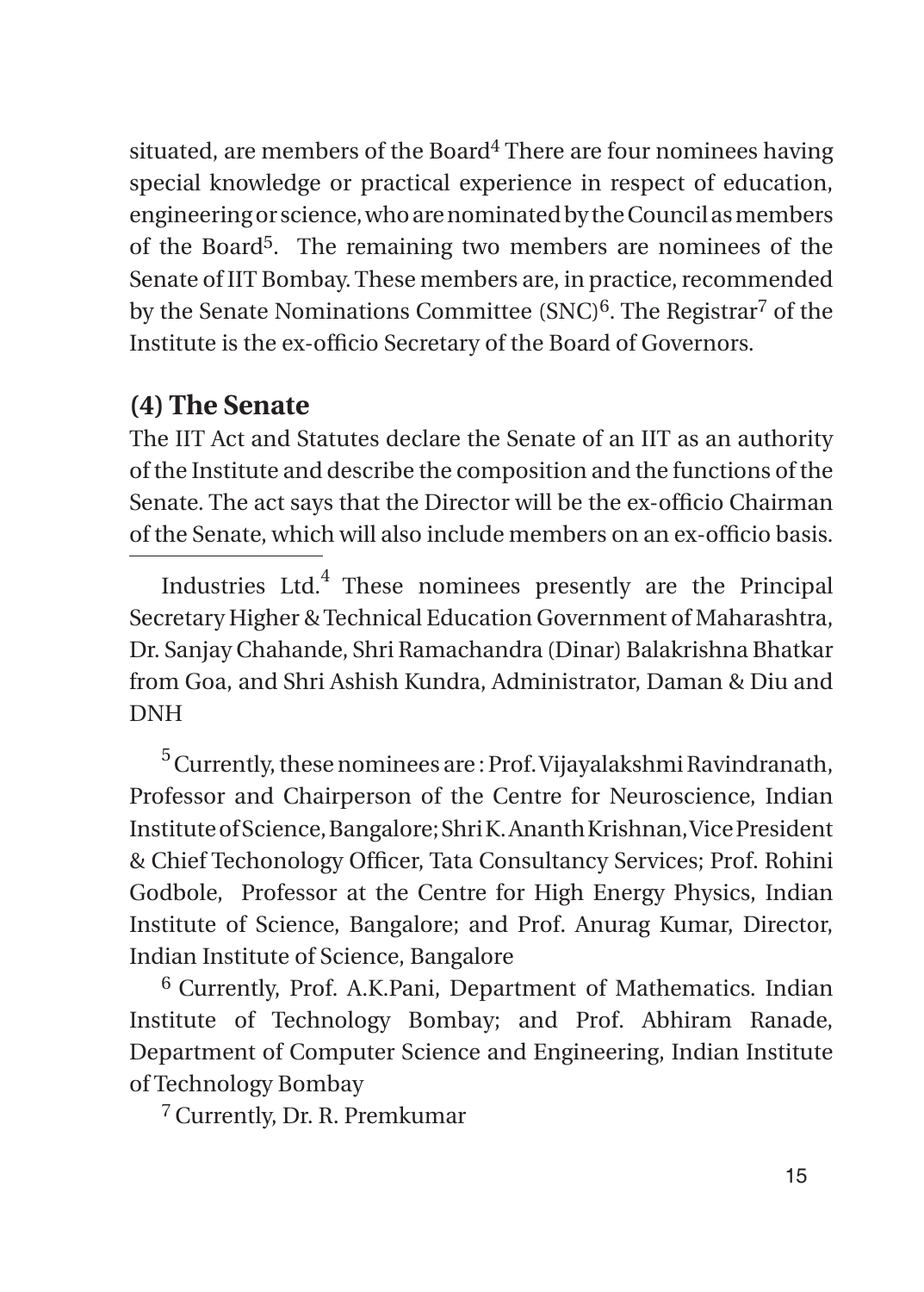The other members of the Senate include the Deputy Director, the Professors appointed or recognized as such by the Institute, three persons who are not employees of the Institute nominated by the Chairman of the Board, the Heads of Departments, the Librarian, the Wardens of the hostels by the way of rotation, the Workshop Superintendent and six members of the staff (appointed by the Chairman). The Registrar of the Institute is the Secretary of the Senate.

The Senate of the Institute has control and general regulation, and is responsible for the maintenance of standards of instruction, education and examination in the Institute. The Senate periodically reviews the academic activities of each Department in depth and takes a view on the efficacy of the Department. All academic programmes are first proposed by the departments / other academic units, discussed and recommended by the programme committees (PC) of the Senate. Likewise, academic performances are evaluated by the individual instructors or boards of examiners, scrutinized by the academic performance evaluation committees (APEC) of the Senate before being presented for approval to the Senate.

# **(5) The Director**

The Director<sup>8</sup> is the chief academic and executive officer of the Institute. He runs the Institute as per the policies decided by the Board.

**5.1. Other Major Functionaries:** The Director is helped in the administration by the Deputy Directors, Deans, and Registrar. There are two Deputy Directors; Deputy Director (Academic and Infrastructural Affairs or AIA)9, and Deputy Director (Finance and

<sup>8</sup> Currently, Prof. Devang V. Khakhar, IITB

<sup>9</sup> Currently, Prof. Subhasis Chaudhuri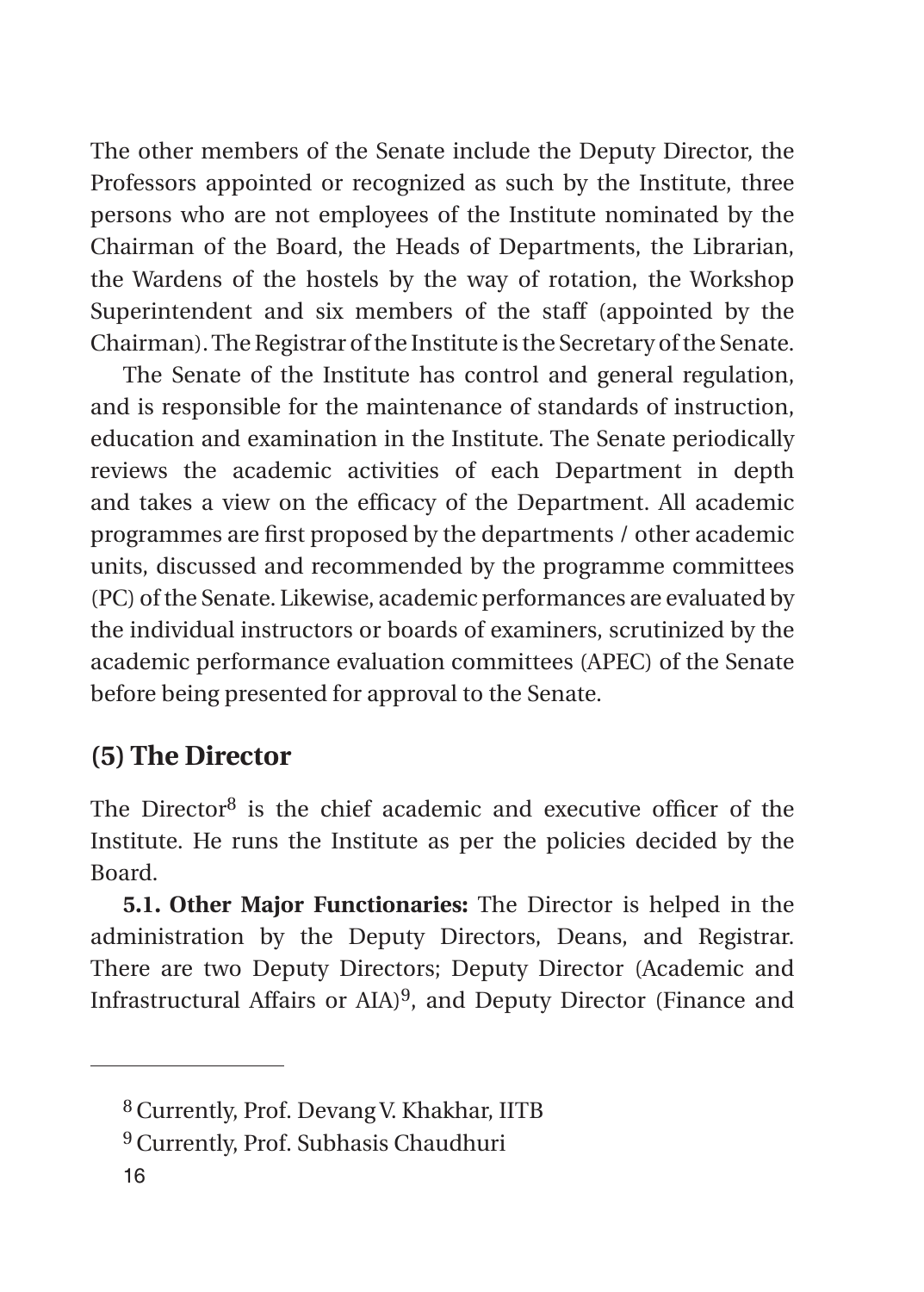External Affairs, or  $FEA$ <sup>10</sup>, one of whom acts as the Director whenever the Director is away.

The powers vested in the Director have been delegated to various functionaries as under in the interest of smooth administration. Deans have powers of sanctioning within their area of responsibility. There are eight Deans. They are:

- (1) Dean (Faculty Affairs, FA)<sup>11</sup>
- (2) Dean (Alumni & Corporate Relations, ACR)12
- (3) Dean (Research and Development, R& D)<sup>13</sup> and Associate Dean  $(R&D)^{14}$
- (4) Dean (Academic Programmes, AP)15 and Associate Dean  $(AP)$  16
- (5) Dean (Infrastructure, Planning and Support, IPS)17 and Associate Dean I (IPS)<sup>18</sup> and Associate Dean II (IPS)<sup>19</sup>
- (6) Dean (International Relations,  $IR)^{20}$

<sup>10</sup> Currently, Prof. Prasanna M Mujumdar

<sup>11</sup> Currently, Prof. J.K. Verma

<sup>12</sup> Currently, Prof. Ravi Sinha

<sup>13</sup> Currently, Prof. P.V. Balaji

<sup>14</sup> Currently, Prof. Anil Kulkarni

<sup>15</sup> Currently, Prof. Narayan Rangaraj

<sup>16</sup> Currently, Prof. Avinash Mahajan

<sup>17</sup> Currently, Prof. B .V. S Viswanadham

<sup>18</sup> Currently, Prof. N.N. Vishwanathan

<sup>19</sup> Currently, Prof. S.V. Kulkarni

<sup>20</sup> Currently, Prof. Rajiv O Dusane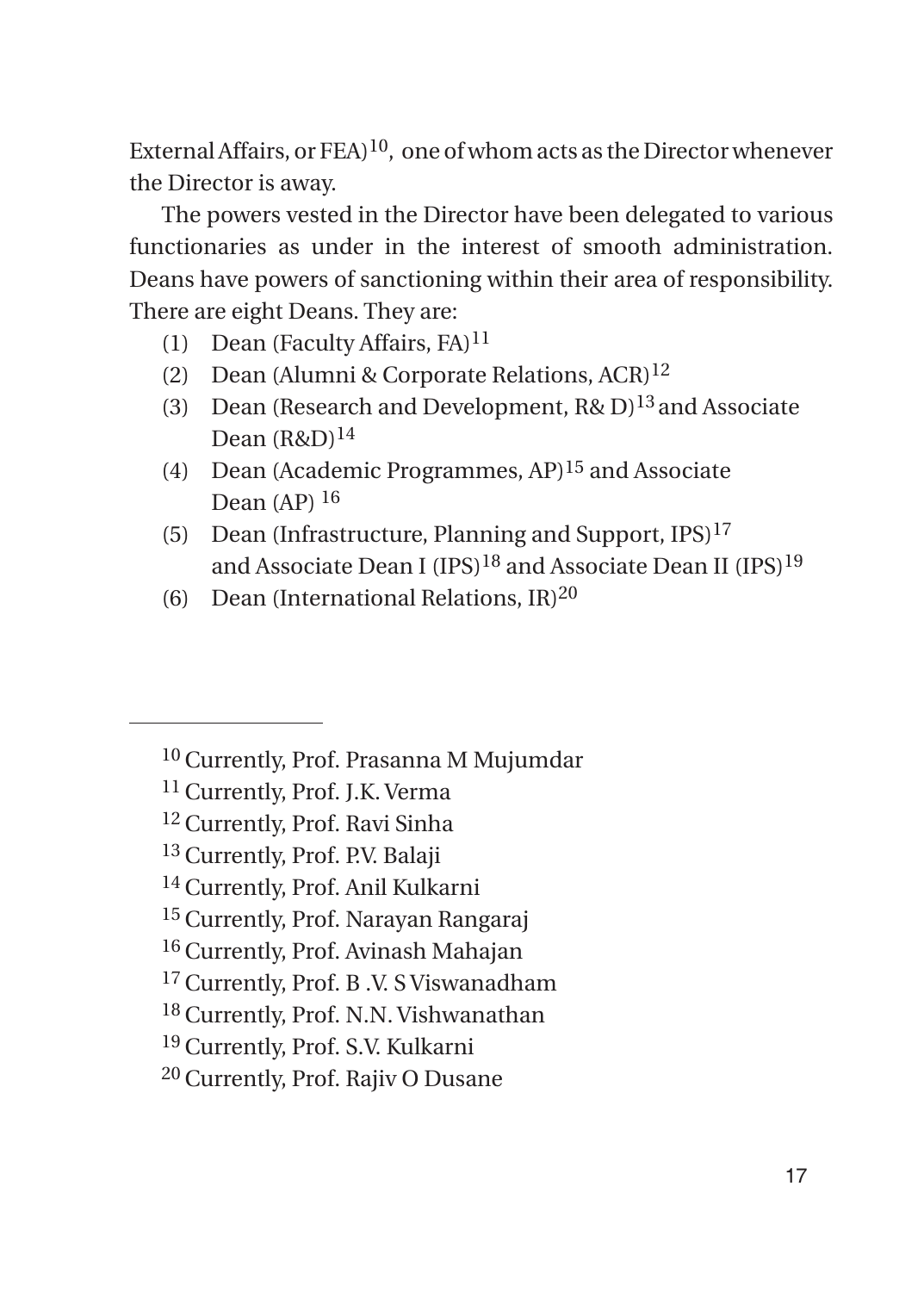- (7) Dean (Students Affairs,  $SA^{21}$  and Associate Dean  $SA^{22}$
- (8) Dean (Administrative Affairs, AA)23

**Registrar:** The post of the Registrar<sup>24</sup> can be equated with that of a Chief Administrative officer. S(he) is officially the custodian of all records and funds received by the Institute.(S)he is also the Member-Secretary of the Senate and the Secretary of the Board of Governors.

# **(6) Academic Units & their internal administration**

The broad disciplines in which IITB has its teaching and research activities are those of Engineering, Science, Management, Design and Technology. The academic activities in these areas are hosted in 15 academic departments, 1 school, 16 centres and 4 interdisciplinary groups. By convention, a 'Department' is a unit which offers the whole range of academic programmes ranging from undergraduate to doctoral degrees. A 'Centre' hosts postgraduate and research programmes. Interdisciplinary programmes (IDPs) are nucleated by faculty coming together from different disciplines to define a common research agenda, and over time as the activities take a definite shape and build up in strength, such IDPs may become centres/departments themselves. Schools are set up in targeted areas, with significant funding from external sources. In addition, there are service centers such as the Computer centre, which do not host any academic or research programmes. The academic units mentioned

<sup>21</sup> Currently, Prof. Soumyo Mukherji

<sup>22</sup> Currently, Prof. Harish Pillai

<sup>23</sup> Currently, Prof. Y .M .Desai

<sup>24</sup> Currently, Dr. R. Premkumar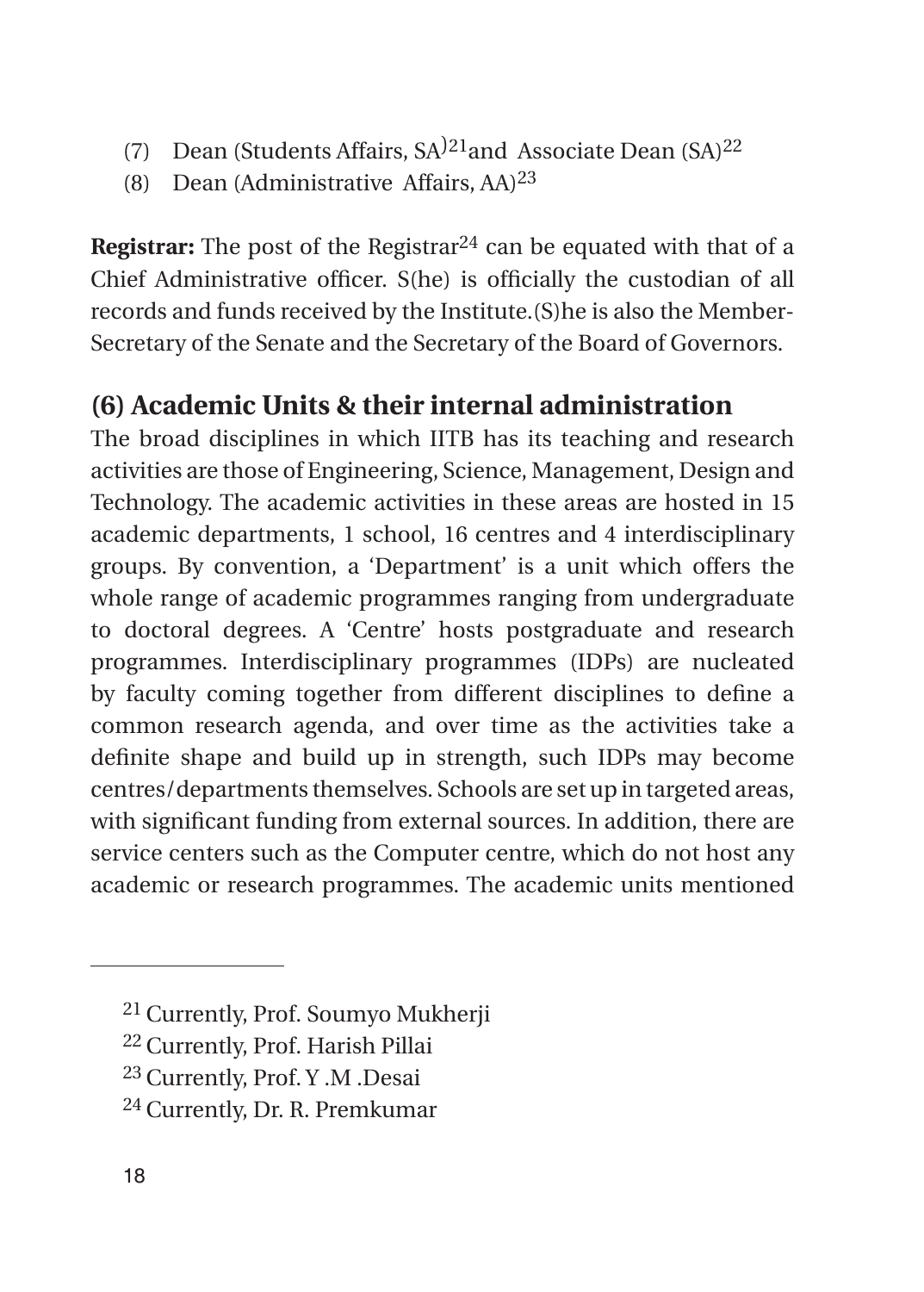above are headed, usually by a faculty member of the unit itself, and usually of the rank of Professor.

All papers from the department are routed through the Head. A Head is appointed by the Director, generally by seeking a consensus view from the faculty of the unit. The Head of an academic unit functions with the aid of several committees. The largest and most important of these is the departmental faculty itself, which meets as a body at least once every semester, and takes major decisions of broad impact. Then there is the Departmental Policy Committee (DPC) which meets at least twice every semester and takes decisions on issues of a policy nature. The DPC has the important role of ensuring continuity in broad policy directions and is an elected body with representation of all constituent cadres and groups of faculty in the department.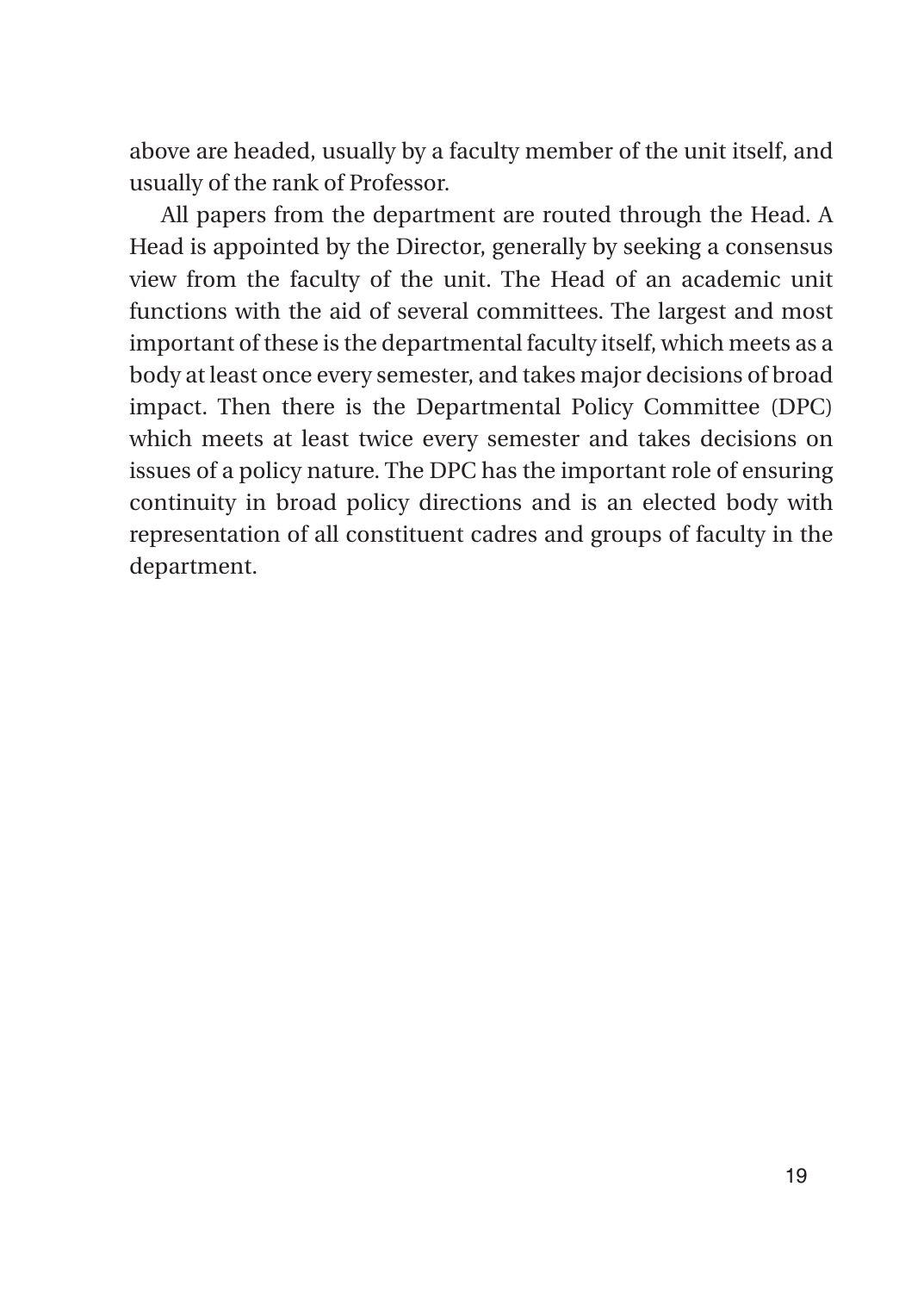# Chapter 3

# Institute Facilities

I IT Bombay lays emphasis on all round development of its employees. It takes care of its employees as one would take care of their family, providing them with facilities that not only enriches mind, body and soul but also helps in overall personality development. The various facilities that an employee can enjoy while working with IIT Bombay are:

**Library :** The Central Library in IIT Bombay is one of the best technical libraries in India providing the staff of the Institute an access to world class academic resources in the form of books, journals, research papers and electronic journals on a variety of subjects including science, technology, humanities, social sciences and management sciences. It houses a large number of full-text electronic journals, online databases and Electronic Theses and Dissertations (ETD). The web-based library catalog is accessible from anywhere through ' Local Area Network' on the campus. The library has an online catalog equipped with a global catalog search. The library also offers video viewing facilities. It subscribes to various important bibliographic services in the field of science and technology on CD-ROM or through the web. It is closed for only three days in the entire year. Therefore, each staff member can learn and grow at the Institute.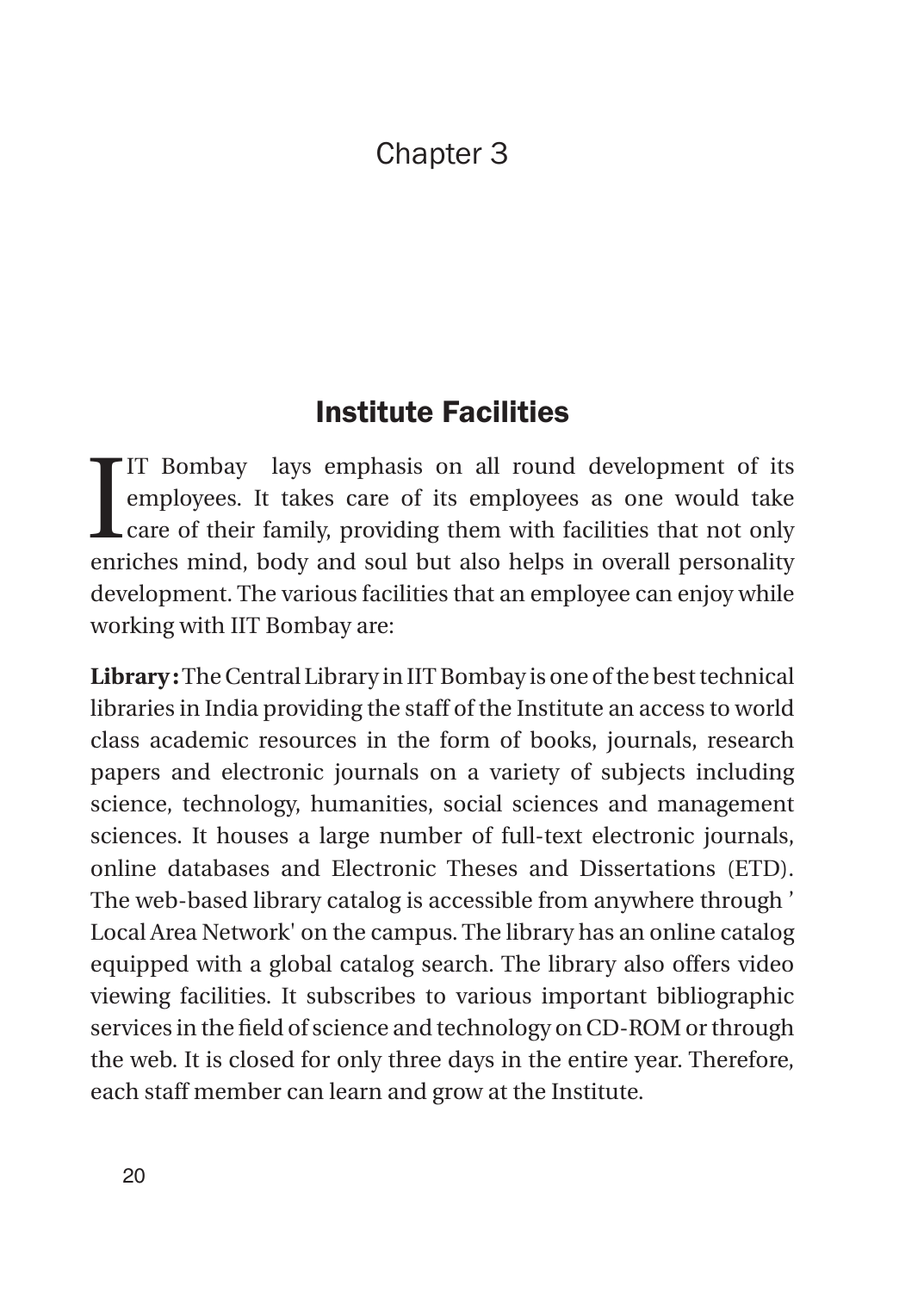**Computer and Internet Facilities:** The Computer Centre provides computational facilities to users in the Institute. Accounts ( User Id and Login) are given on the high-end computational server to all staff members. The centre also administers the computer network and internet connectivity in the entire campus.

**Hospital:** The institute also has an in-house hospital to take care of general health issues of its staff and students. Apart from the resident doctors, it is also visited by specialists including ENT, surgeons, orthopaedists, neurologists, etc. It has well-equipped laboratories to conduct all types of medical tests, ultra-sonograms, X-rays etc. and also has in-patient wards, OT and ambulance facilities

**Schools:** IIT Bombay has three schools in its campus. Kendriya Vidyalaya (Central School) affiliated to Central Board of Secondary Education (CBSE); Campus School and Junior college, affiliated to the Maharashtra State Board and KG school. Campus School and Junior college is exclusively for the children of IIT employees while most of the seats are reserved for the children of Institute's employees in Kendriya Vidyalaya.

**Travel Desk:** M/s. Balmer Lawrie has commissioned an in-plant facility at IIT Bombay. Their services can be availed for travel related requirements (National/ International).

**Hospitality (Guest houses )- Jal Vihar and Van Vihar :** Set in the backdrop of the scenic Powai lake are the two Institute guest houses, Jal Vihar and Van Vihar. Staff members can book the guest house if required. The only pre-requisite is to book anytime well in advance as the guest houses are occupied most of the time.

**Cafeteria:** IIT hosts some interesting options for eating out. Gulmohar Restaurant offers a variety of vegetarian as well as non-vegetarian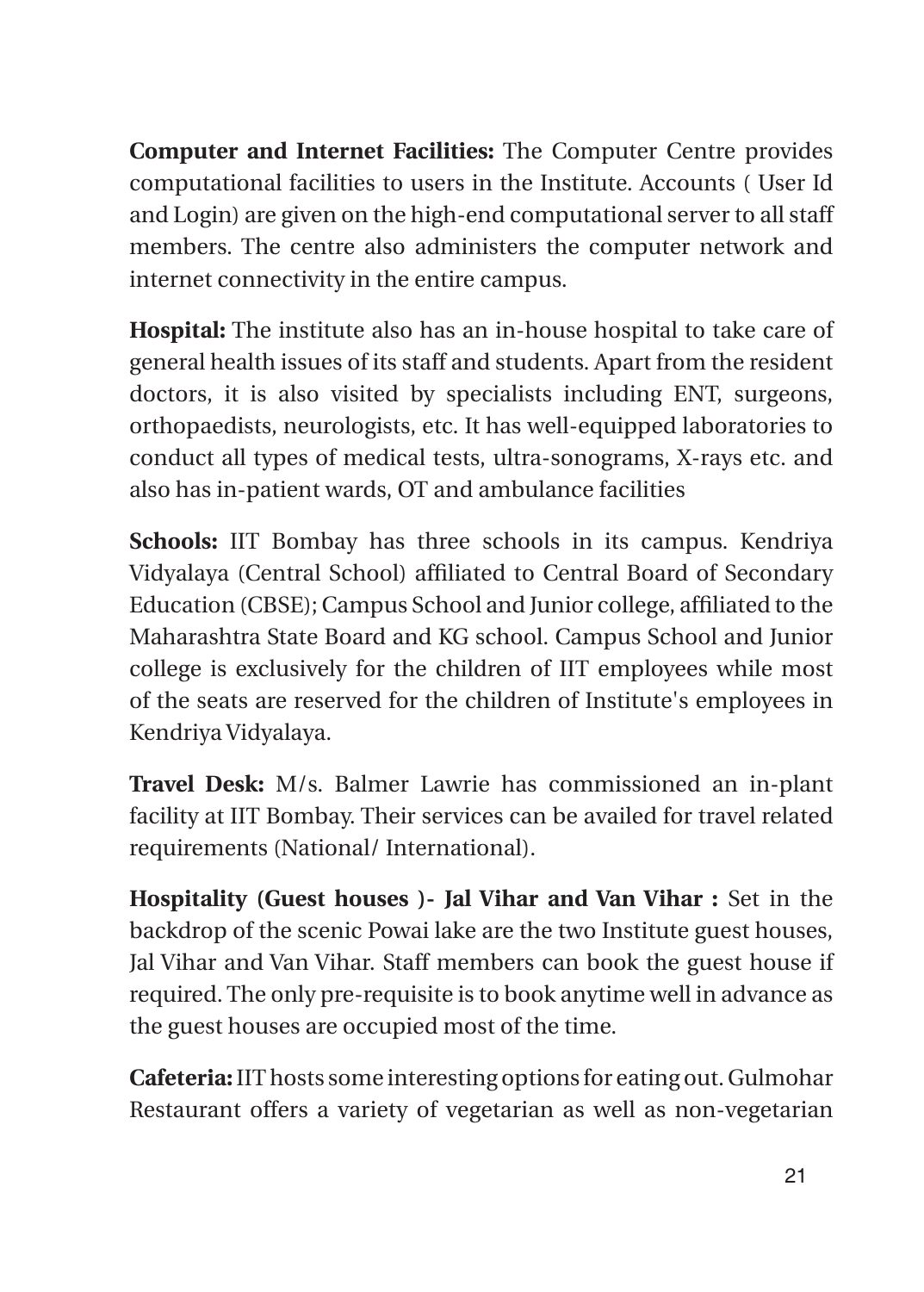food. The restaurant provides a relatively more formal setting for meals within the campus.

**Gymkhana:** The Gymkhana of the Institute boasts of many state of the art facilities. The badminton court, swimming pool, gymnasium, are at disposal for all employees of the Institute. The Gymkhana also plays hosts to activities like Dance, Music, Film & Media, Dramatics, Literary Arts, Photography and Fine Arts, Speaking Arts, Classical & Folk Arts, Design and Fashion. As an employee of the Institute you have an access to all these facilities.

**Staff Club:** As an employee of the Institute, you can become a member of the Staff Club. The Staff club organizes various social and cultural events during the year. There are also various indoor games like Carom Board and a reading area where you can go and read in your spare time.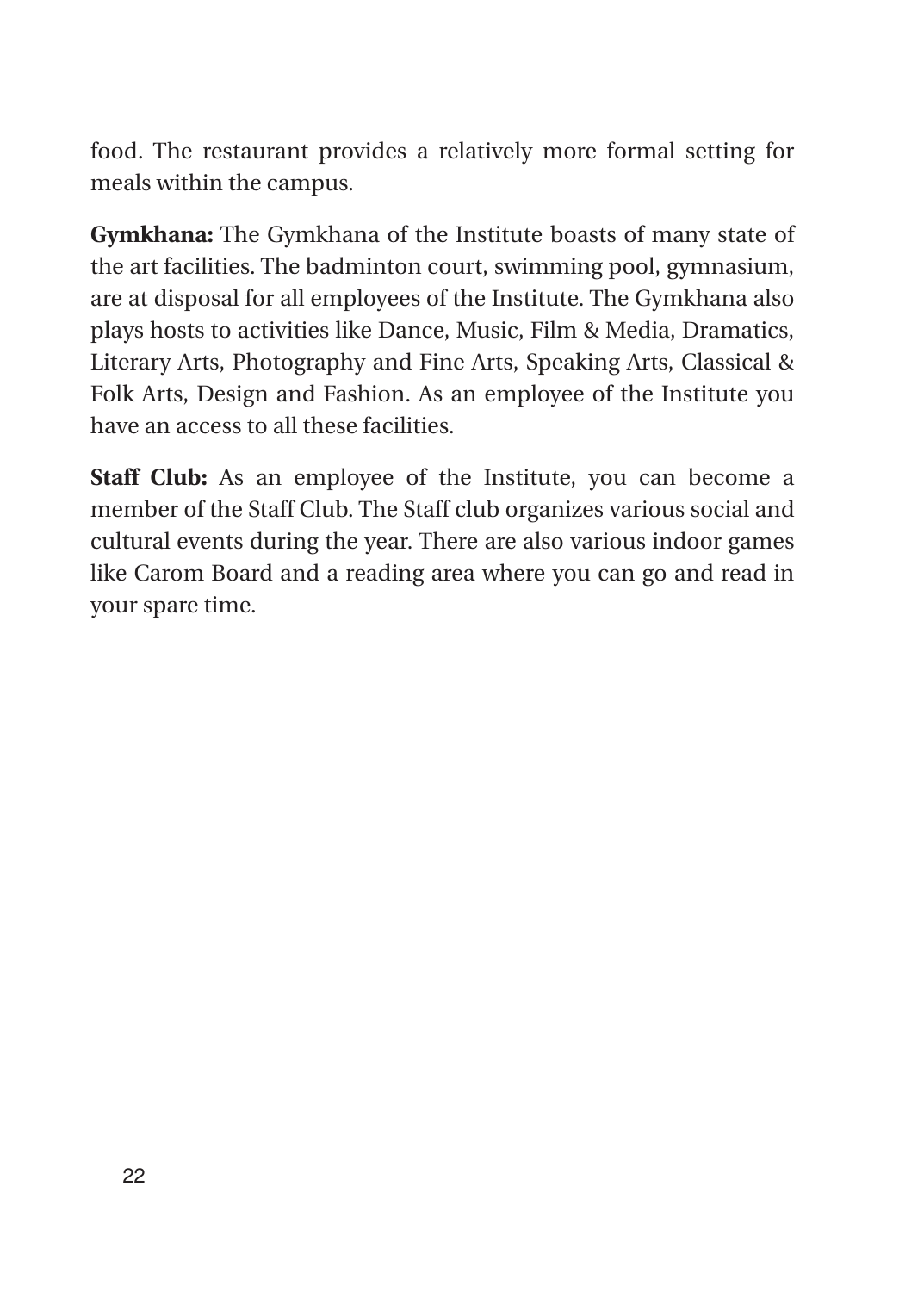# Chapter 4

# Terms and Conditions of Service

# **For Permanent Employees**

**1. Medical Fitness :** Every appointment shall be subject to the condition that the appointee is certified as being in sound physical and mental health and is declared fit for service by a medical authority.

**2. Probation :** All substantive appointments to posts under the Institute is made on probation for a period of one year after which the appointee, if confirmed, continues to hold his/her office till the end of the month in which he attains the age of superannuation except when he/she is selected/promoted to a higher position or leaves the appointment on their own or are removed/ dismissed from the service as a result of departmental proceedings according to the rules in force in this regard. The Appointing Authority has the power to extend the period of probation of any employee of the Institute for such period as may be found necessary.

**3. Confirmation of a Probationer:** A probationer may be confirmed after they have successfully completed the period of probation including any extended period of probation and after certification of character and conduct (police verification). A formal order of confirmation is issued thereafter.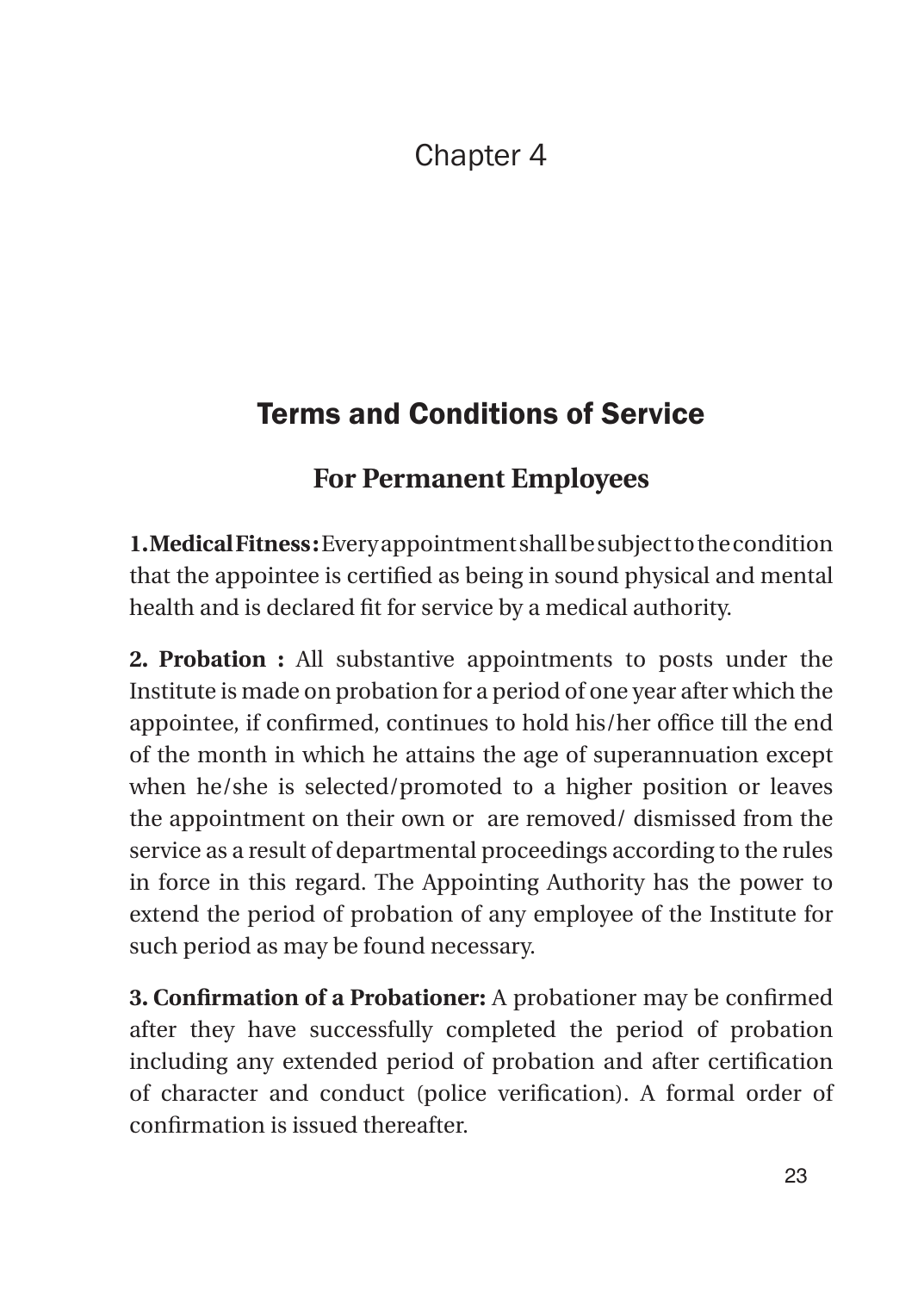**4. Restructuring and Termination during Probation:** The Appointing Authority has the power to terminate the services of any member of the staff without notice and without any cause assigned during the period of probation.

**4.1.** The Appointing Authority has the power to terminate the services of any member of the staff by giving three month notice or on payment of three month salary in lieu thereof, if, on medical grounds, it is certified by the medical authority nominated by the Board, that their retention in service is considered undesirable by such Appointing Authority.

**4.2.** An employee of the Institute may terminate his engagement by giving to the Appointing Authority 3 month notice, provided that the Appointing Authority may for sufficient reasons, either reduce this period or call upon the employee concerned to continue till the end of the academic session in which the notice is received.

# **Service Conditions of Temporary Employees**

 The terms and conditions of the temporary employees is as incorporated in the appointment offer by the Appointing Authority.

 Services of the temporary employees can be terminated by the Appointing Authority at any time by giving one month written notice or one-month salary in lieu thereof wherever the term of appointment is one year or more. A temporary employee can also leave the service by giving one month's written notice. In a case where the Director finds necessary, he/she may waive the requirement in full or in part.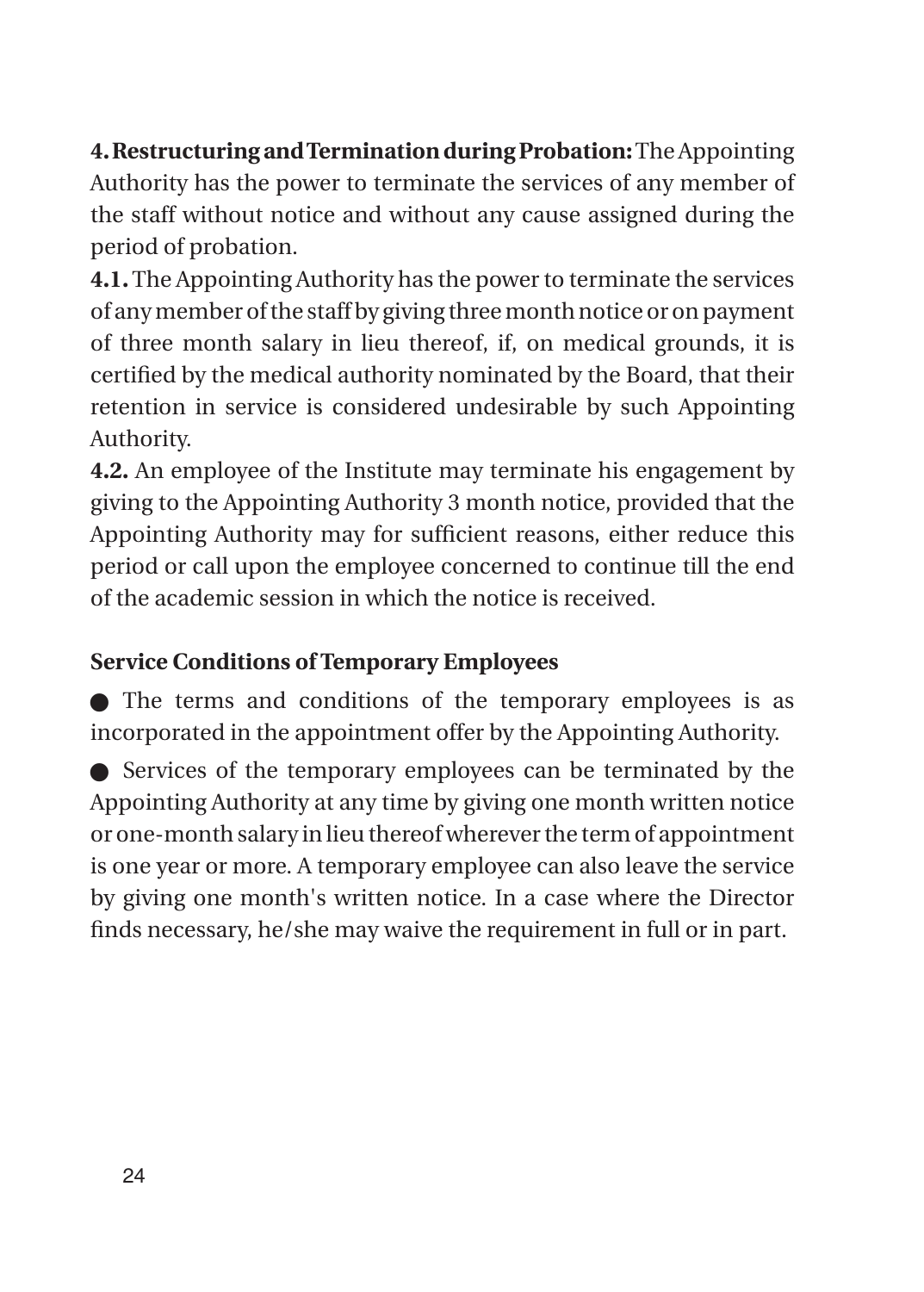# Chapter 5

# Career with IIT Bombay

Career with IIT Bombay is an enriching experience, coupled<br>with growth opportunities, benefits and a working culture<br>that embraces diversity. IIT Bombay provides its employees with growth opportunities, benefits and a working culture that embraces diversity. IIT Bombay provides its employees with right amount of exposure and autonomy to excel in their field and grow along with the Institute.

IIT Bombay is governed by the Institutes of Technology Act and the Statutes of the Institute. The salary structure, promotional avenues and scales as well as the related rules are being followed in consonance with guidelines issued by MHRD after adoption by the Board of Governors of the Institute.

#### **Career Progression**

#### **MACPS**

The Modified Assured Career Progression Scheme (MACPS) was introduced w.e.f 01.09.2008, which envisaged financial up-gradation of staff to the next higher Grade Pay (GP) available in the hierarchy of Pay Bands (PB) without any change in designation. Under this scheme, an employee is eligible for a financial up-gradation after every ten years of service in a post and scale. Institute has adopted this scheme and it is currently being implemented for the employees.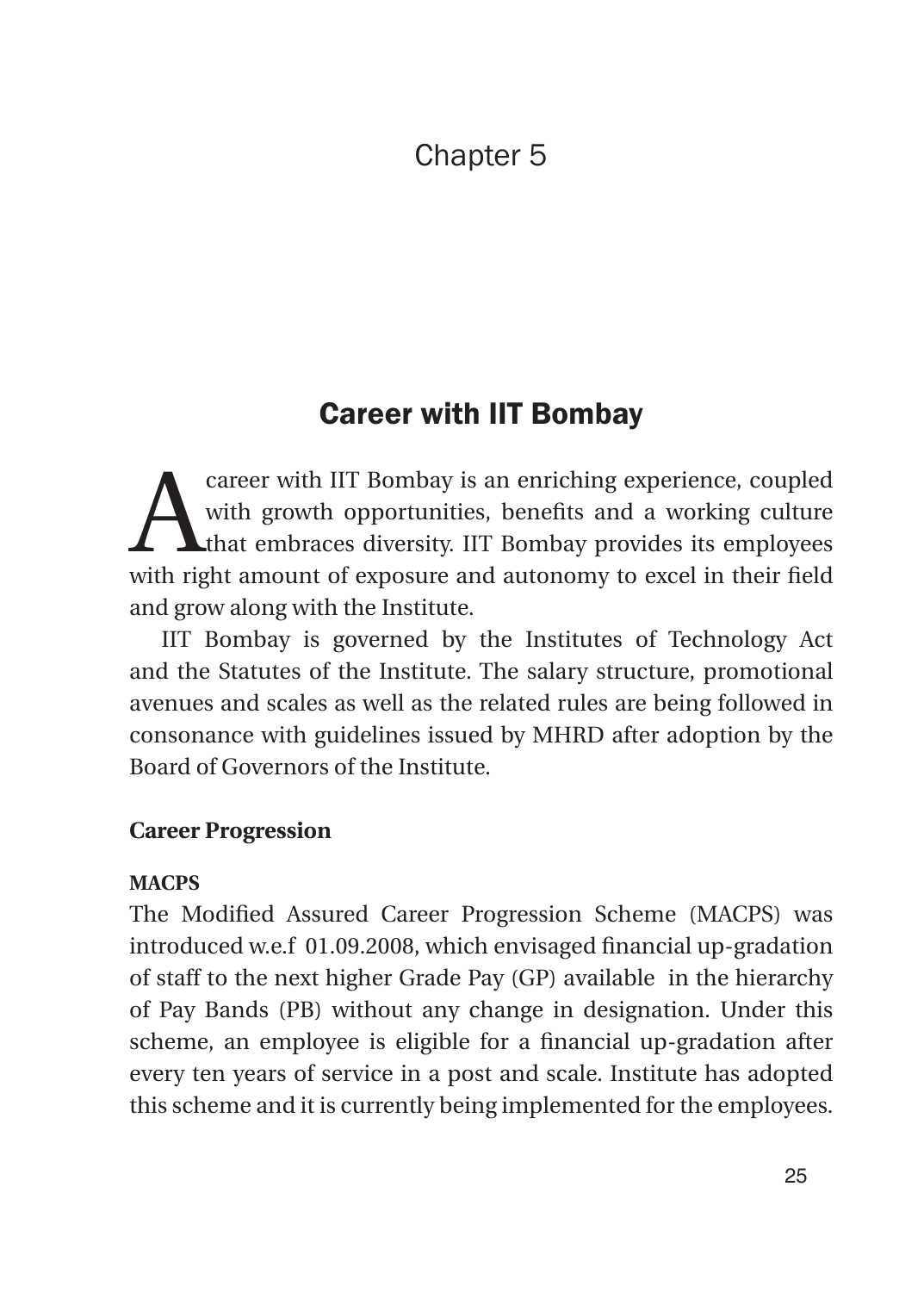## **Vacancy based Promotion**

In order to motivate the performers beyond an assured scheme, Institute has also adopted a vacancy based promotion scheme for its employees, which is uploaded on the IITB website. This scheme provides for vacancy based promotion at an interval of 6 years subject to assessment as prescribed in the policy. Scheme has brought in uniform career ladder across the three below categories mentioned under which the Institute employees are placed.

- (a) Administrative
- (b) Technical
- (c) Infrastructure and Services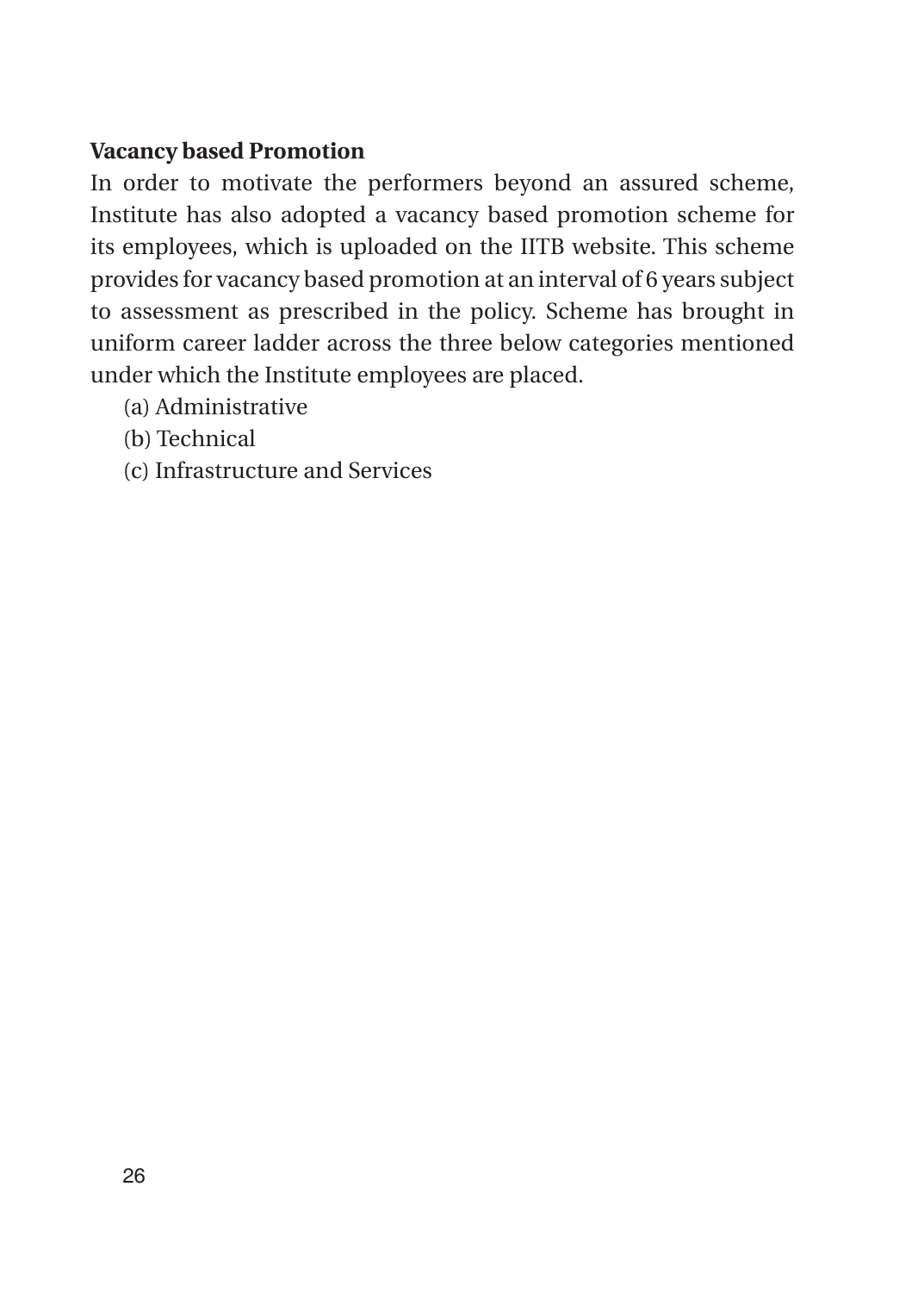# Chapter 6

# Ethics and Code of Conduct

s a staff member of a premier Institute of the country, one is<br>always under public scrutiny. It is necessary to maintain a<br>high degree of decorum and integrity at all times. Clearly, it is<br>not possible to give a complete l always under public scrutiny. It is necessary to maintain a high degree of decorum and integrity at all times. Clearly, it is not possible to give a complete list of what is acceptable and what is not. Therefore, we are putting some general points that one needs to know and follow.

# **(1) Matters of general conduct- The Do's and Don'ts**

**Do's**

- Maintain absolute integrity and absolute devotion to duty at all times.
- Those holding responsible posts should maintain independence, and impartiality in the discharge of their duties.
- Maintain a responsible and decent standard of conduct in private life, and render prompt and courteous service to the public.
- Report to superiors the fact of your arrest or conviction in a Criminal Court and the circumstances connected therewith, as soon as it is possible to do so.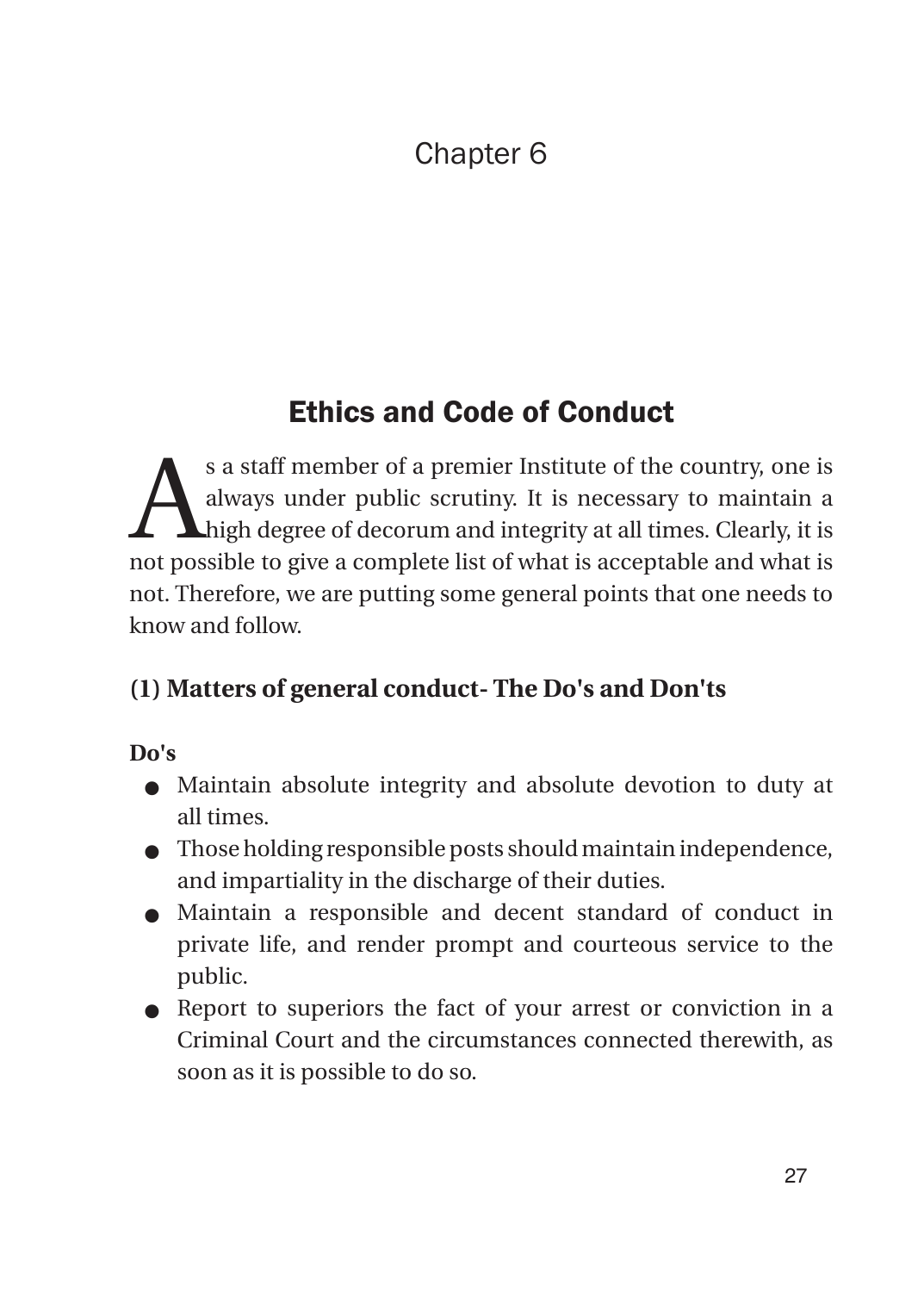- Keep away from demonstrations organized by political parties in the vicinity/neighbourhood of Government offices and maintain political neutrality.
- Manage private affairs in such a way as to avoid habitual indebtedness or insolvency.
- If any legal proceedings are instituted for the recovery of any debt due from you or for adjudging you as an insolvent, report the full facts of such proceedings to the Competent Authority.
- Act in accordance with Government policies.
- Observe courtesy and consideration to Members of Parliament and State Legislatures.
- Commit yourself to and uphold the supremacy of the Constitution and democratic values.
- Defend and uphold the sovereignty and integrity of India, the security of the State, public order, decency and morality.
- $\bullet$  Maintain high ethical standards and honesty;
- Promote the principles of merit, fairness and impartiality in the discharge of duties.
- Maintain accountability and transparency.
- Use public resources efficiently, effectively and economically.
- Declare any private interests relating to your public duties and take steps to resolve any conflicts in a way that protects the public interest.
- Make choices, take decisions and make recommendations on merit alone.
- Act with fairness and impartiality and not discriminate against anyone, particularly the poor and the under-privileged sections of the society.
- Refrain from doing anything which is or may be contrary to any law, rules, regulations and established practices.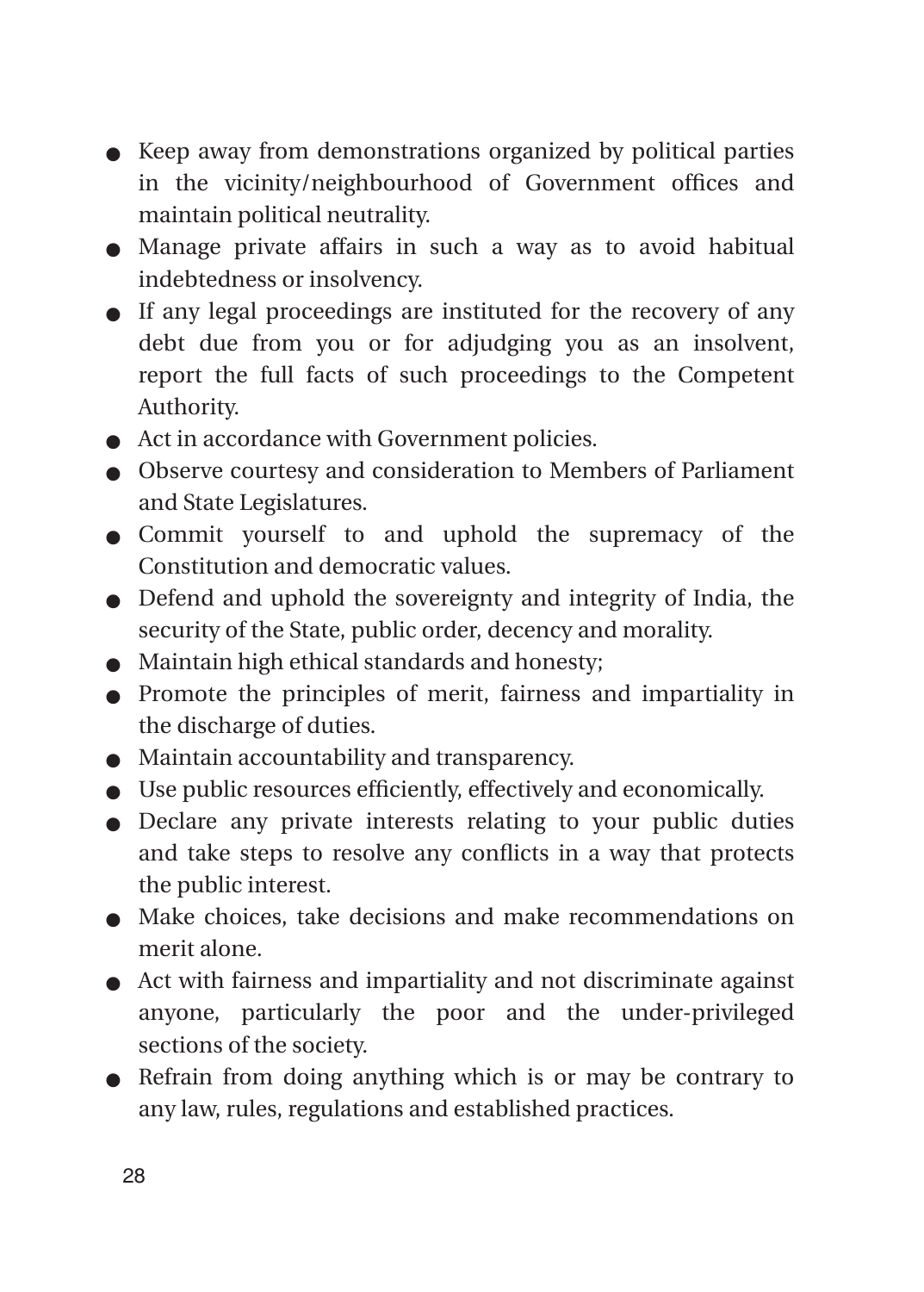- Maintain discipline in the discharge of your duties and be liable to implement the lawful orders duly communicated to you.
- Maintain confidentiality in the performance of your official duties as required by any laws for the time being in force, particularly with regard to information, disclosure of which may affect the sovereignty and integrity of India, the security of the State, friendly relation with foreign countries or lead to incitement of an offence or illegal or unlawful gain to any person.
- Perform and discharge your duties with the highest degree of professionalism and dedication to the best of your abilities.
- Use the IT infrastructure and facilities for official use only.

#### **Don'ts**

- Do not make joint representations in matters of common interest.
- Do not indulge in acts unbecoming of a Government servant.
- Do not be discourteous, dishonest and partial.
- Do not adopt dilatory tactics in your dealings.
- Do not convey oral instructions to sub-ordinates. ( If done for unavoidable reasons, confirm them in writing as soon as possible.)
- $\bullet$  Do not practise untouchability.
- Do not associate yourself with any banned organizations.
- Do not join any association or demonstration whose objects or activities are prejudicial to the interest of the sovereignty and integrity of India, public order or morality.
- Do not give expression to views on Indian or foreign affairs, while visiting foreign countries.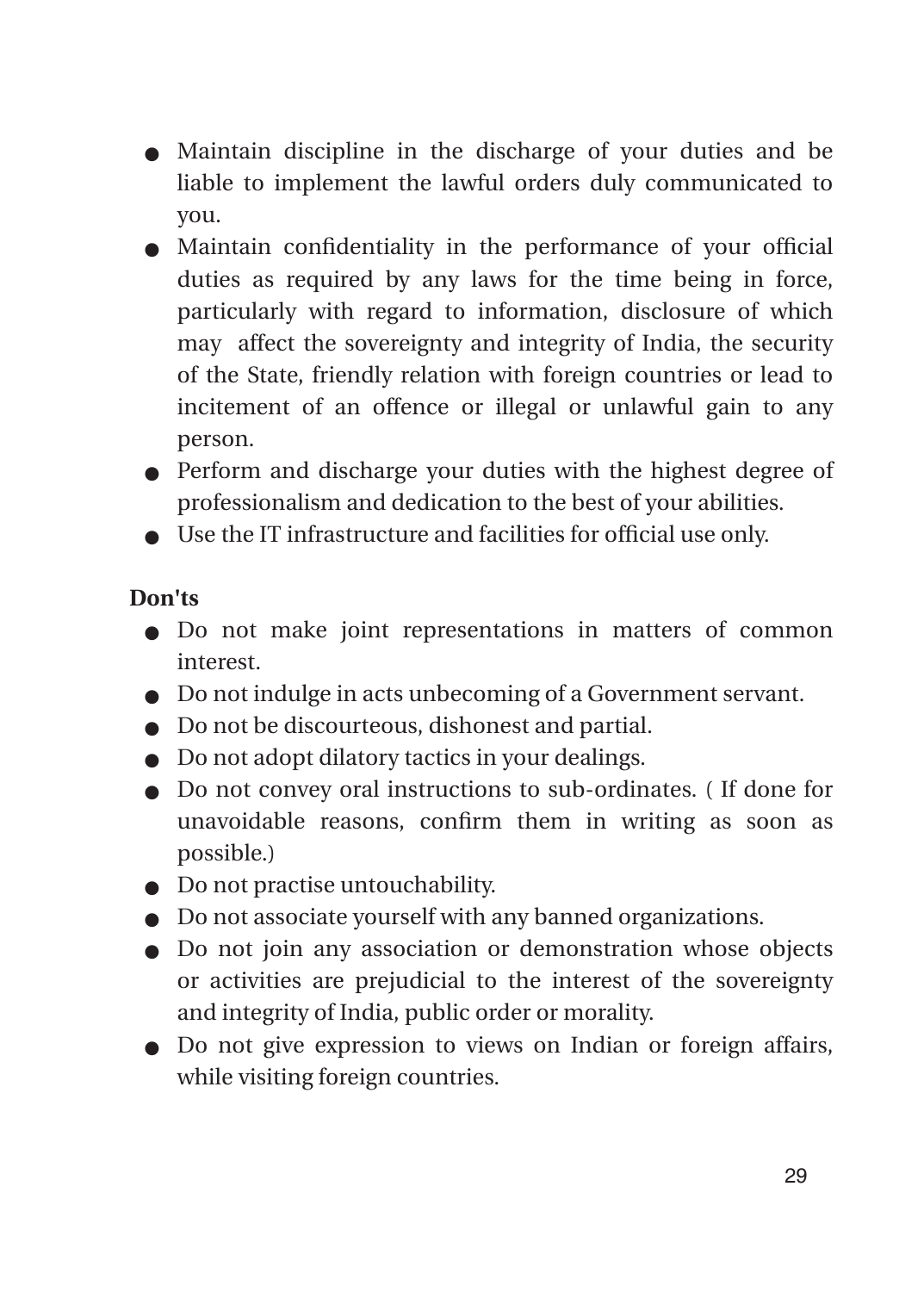- Do not get involved in unauthorized communication of any document or any part thereof or classified information to any Government servant or any other persons to whom you are not authorized to communicate such document or classified information.
- Do not join or support any illegal strike.
- Do not enter into any private correspondence with Foreign Embassies or Missions/ High Commissions.
- Do not accept lavish or frequent hospitality from any individual, industrial or commercial firms, organizations, etc. having official dealings with you.
- Do not accept any offer of the cost of passage to foreign countries or hospitality by way of free board and lodging there, if such offers are from foreign firms contracting with the Government.
- Do not accept invitations to you and members of your family for free inaugural flights offered by Air India, Indian Airlines, Corporation or Foreign Airliners.
- Do not give dowry or demand any dowry directly or indirectly from the parent or guardian of a bride or bridegroom.
- Do not accept any gift from any foreign firm which is having official dealings.
- Do not engage yourself in canvassing business of Life Insurance Agency, Commission Agency or Advertising Agency owned or managed by the members of your family.
- Do not lend money to or borrow money from or deposit money as a member or agent, with any person, firm or private company with whom you are likely to have official dealings. Do not otherwise place yourself under pecuniary obligation with such person, firm or private company.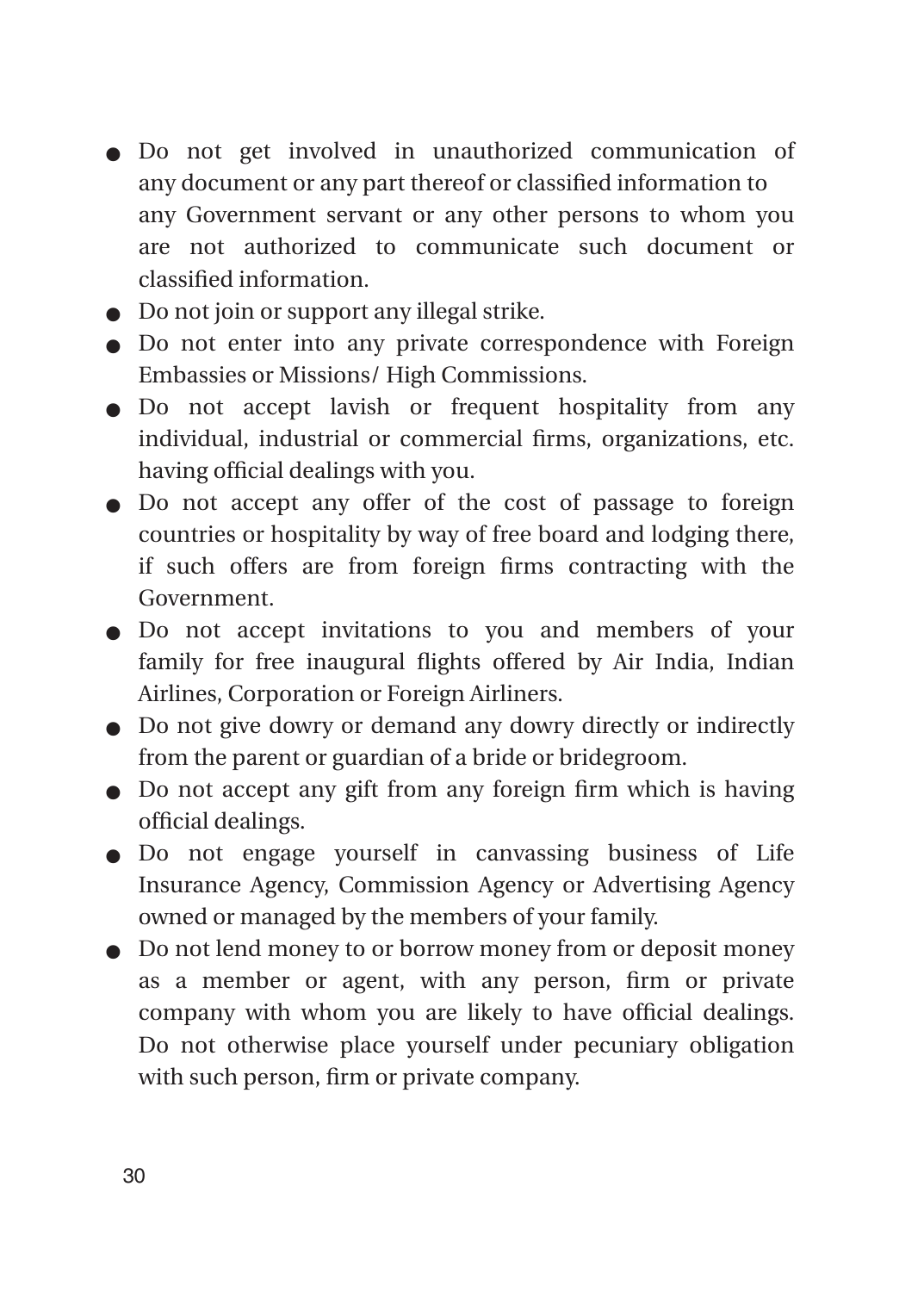- Do not approach your subordinates for standing surety for loans taken from private sources either by you/ your relations/ friends.
- Do not undertake private consultancy work.
- Do not speculate in any stock, share or other investment.
- Do not purchase shares out of the quota reserved for friends and associates of Directors of Companies.
- Do not bid at any auction of property where such auction is arranged by your own officers.
- Do not stay as guest with Foreign Diplomats or foreign nationals in India.
- Do not invite any Foreign Diplomat to stay with you as your guest in India.
- Do not accept or permit your dependents to accept passage money or free transport from a Foreign Mission/ Government or Organization.
- Do not bring any political influence in matters pertaining to your service.
- Do not consume any intoxicating drinks or drugs while on duty.
- Do not employ children below 14 years of age.
- Do not accept award of monetary benefits instituted by Private Trusts/ Foundations, etc.
- Do not address the higher authority prematurely on the same issue unless it is established that all points or submissions made earlier have not been fully considered by the immediate superior or Head of Office or any other authority at the lowest level competent to deal with the matter.
- Do not use your official position or influence directly or indirectly to secure employment for any member of your family in any company or firm.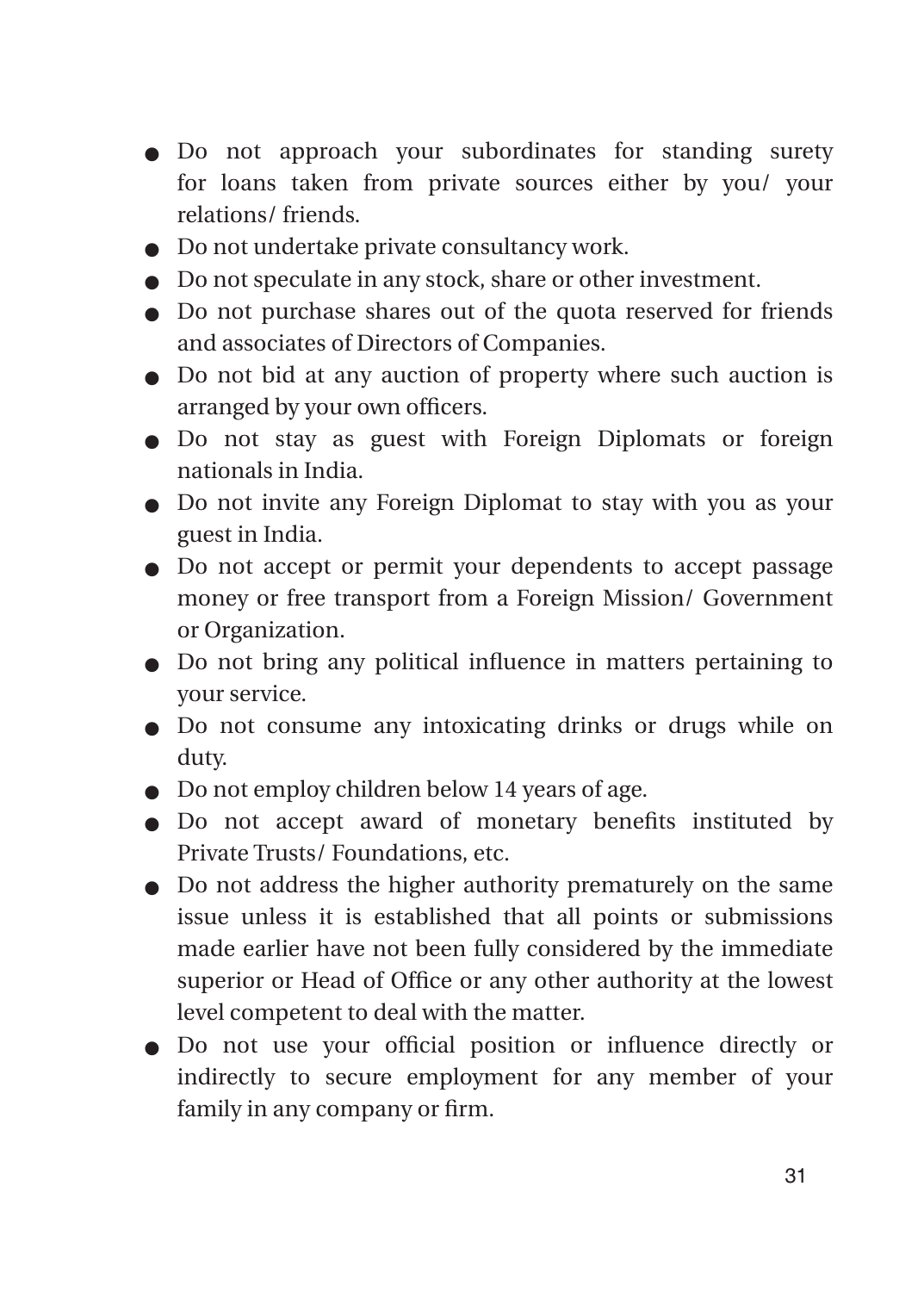- Do not place yourself under any financial or other obligations to any individual or organization which may influence you in the performance of your official duties.
- Do not misuse your position as civil servant and take decisions in order to derive financial or material benefits for yourself, your family or your friends.

## **(2) Grievance Redressal**

 If a staff member has a grievance, it is better to sort it out by writing to, or meeting the concerned HOD. After giving sufficient time to the HOD , you may remind him/her to expedite the matter. In case the grievance remains unresolved, there is an Institute grievance committee, to whom you can refer the matter.

## **(3) Sexual Harassment of women at the workplace**

Your behavior in all interactions with your colleagues must be impeccable. The Supreme Court of India defines sexual harassment as unwelcome sexual behavior, whether directly or by implication, such as through

- (1) Physical contact and advances.
- (2) Demand or request for sexual favors.
- (3) Sexually colored remarks (this includes colored jokes in a mixed company, or even within hearing distance of a female member of the community).
- (4) Showing pornography.
- (5) Any other unwelcome physical, verbal or non-verbal conduct of sexual nature.

Except where such an act amounts to a specified offence under the Indian Penal Code (which then has to be dealt with by the Police under applicable law), a victim of sexual harassment (or one who perceives sexual harassment to oneself) may lodge a complaint to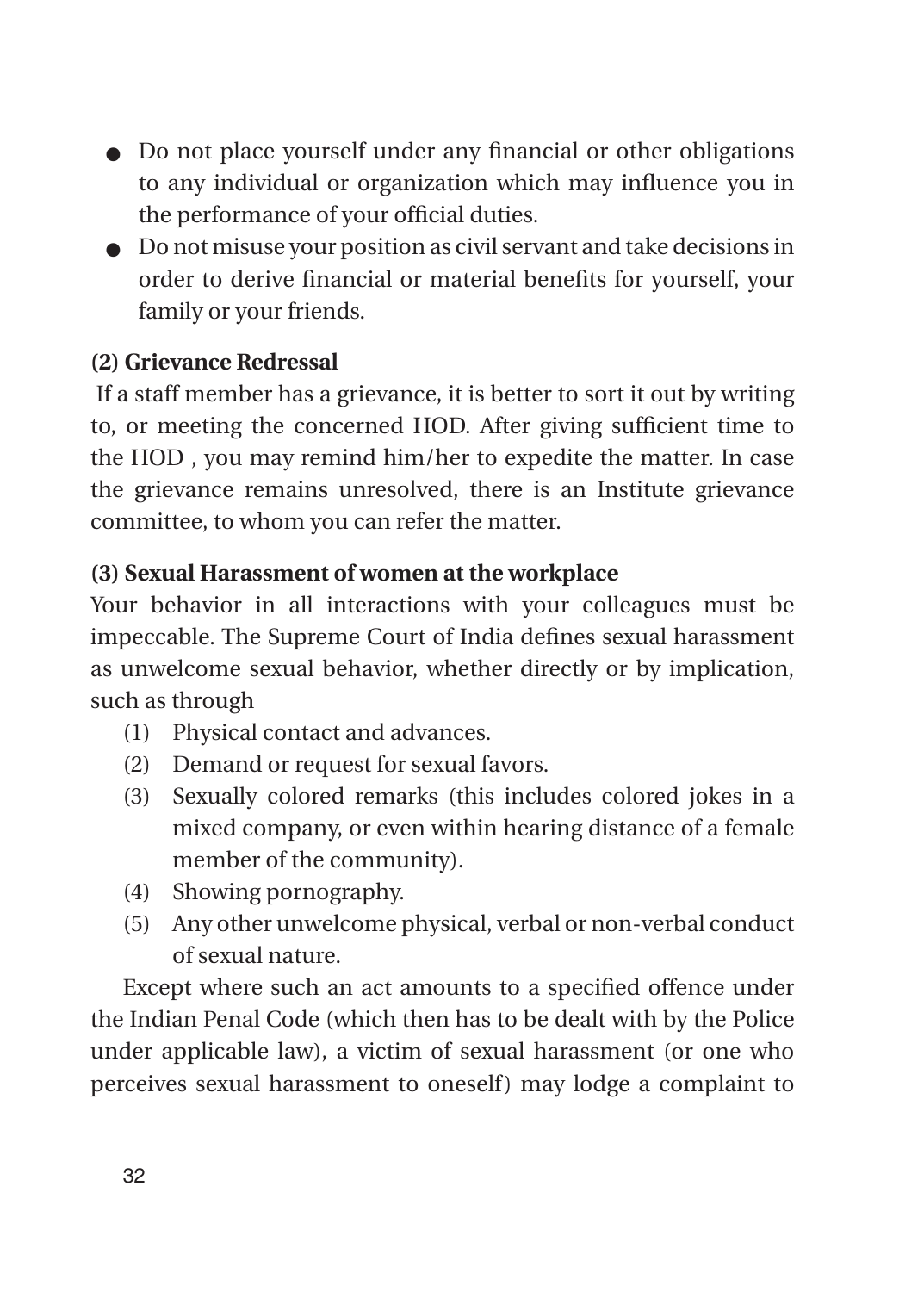the Director, Deputy Director or to the Registrar. Any employee can approach the Women' Cell constituted by the Institute, either for advice or for redressal. An inquiry by the Women' Cell has the status of an official inquiry under the Civil Service Rules, and employees have to co-operate with the Cell in its investigations.

For more details you can write to womencell@iitb.ac.in.

#### **(4) Right to Information**

In 2005, the Indian Parliament enacted a legislation known as the Right to Information (RTI) Act, which empowers a citizen to get any information from the Government or from any publicly funded institution. Exceptions are few and an educational institute does not qualify for exemption. A query from the Institute's Public Information Officer must be answered within a stipulated time limit.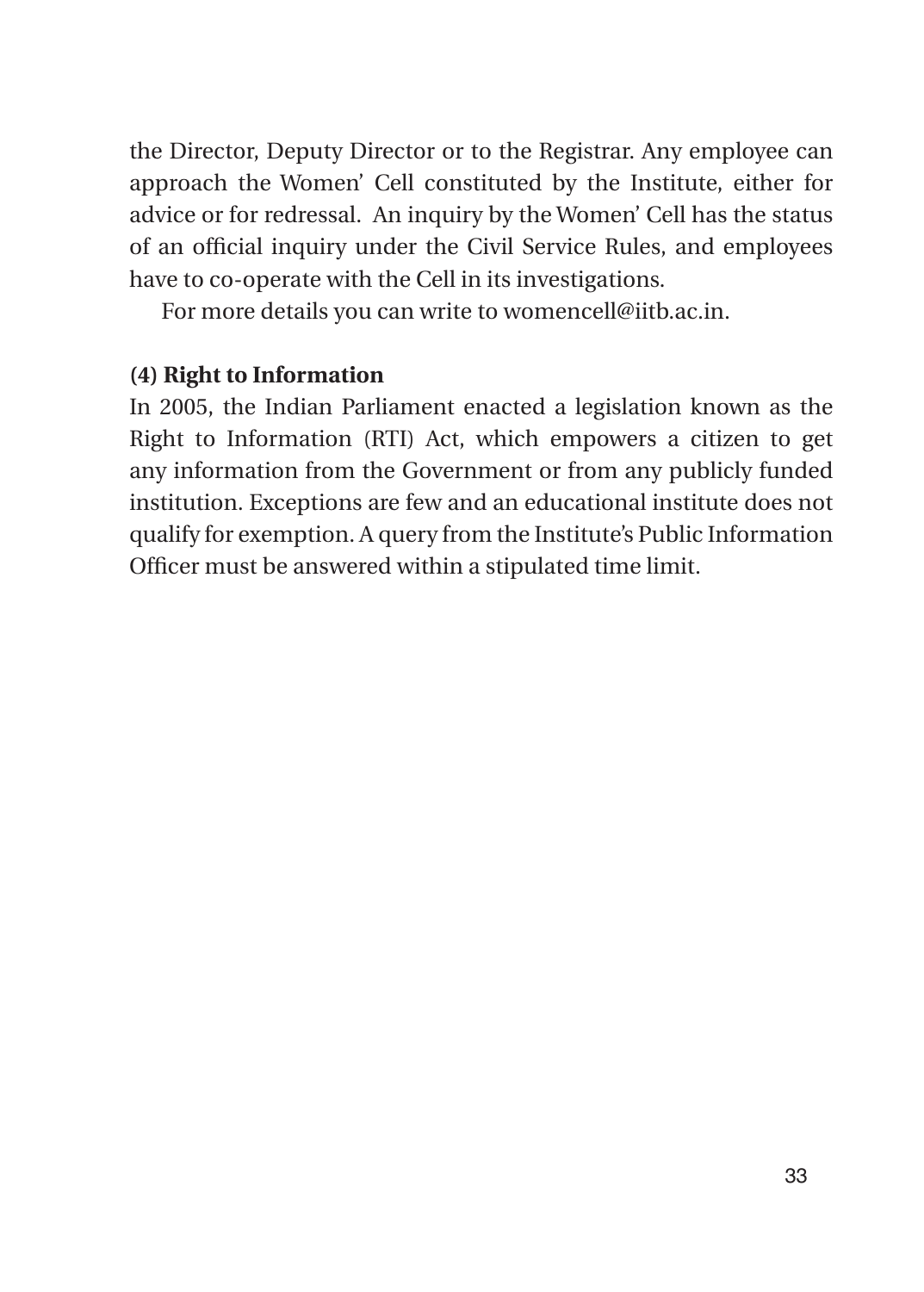# Chapter 7

# Salary, Allowances and other Benefits

The salary is paid directly to the employee bank account on the<br>last day of the month except for the month of March when it is<br>paid on the first working day of April. The Financial Year for tax<br>nurnesses is from April 1 of last day of the month except for the month of March when it is paid on the first working day of April. The Financial Year for tax purposes is from April 1 of a given year to March 31 of the following year. The income tax uses assessment year for submission of Income Tax Returns, which is the financial year in which the return is filed . A printed salary slip is given to every employee around the end of the month showing details of earnings and deductions and the net pay that will be paid to the bank account of the employee.

#### **(1) Components of Salary**

The salary has several components. The various components that make up the salary of an employee is listed below:

 **Band pay and Grade pay:** What used to be called basic pay in earlier years is now replaced, after implementation of the 6th central pay commission's provisions, by a sum of two components, viz., Band Pay and Grade Pay. The position to which you are appointed (or move to after selection to a higher post) defines the basic component. All Government servants in India are placed in one of many pay bands. Band Pay shows the range of pay fixed for the employee in that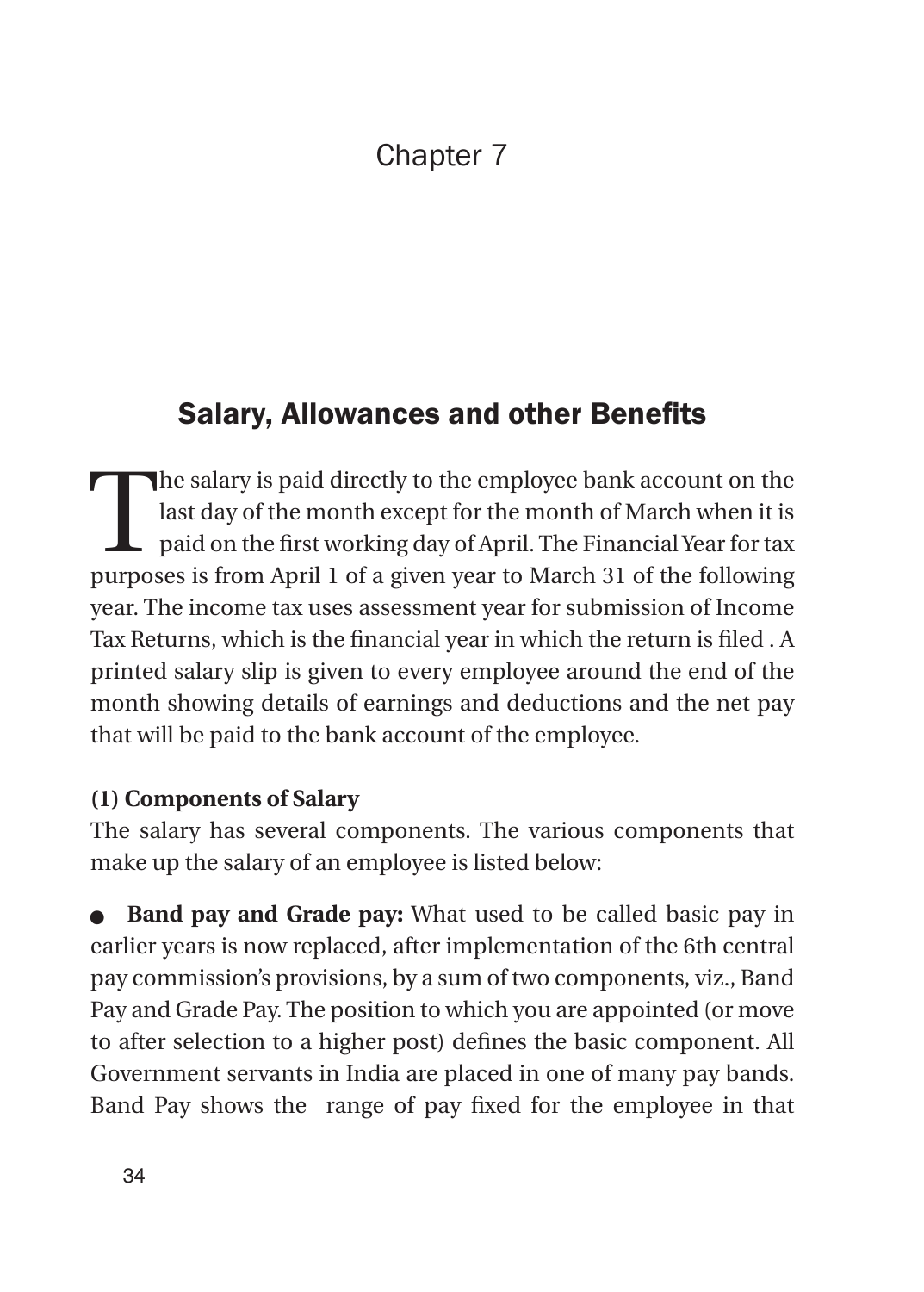post whereas Grade Pay is the pay attached to the post held by the employee. The initial pay at the time of initial appointment in each grade pay is shown below :-

#### **On initial appointment**

| <b>Appointments to</b><br><b>Posts with Grade</b><br>Pay (Rupees) | Pay in the Pay Band<br>(Rupees) | <b>Total</b><br>(Rupees) |
|-------------------------------------------------------------------|---------------------------------|--------------------------|
| 1,800                                                             | 5,200                           | 7,000                    |
| 1,900                                                             | 5,830                           | 7,730                    |
| 2,000                                                             | 6,460                           | 8,460                    |
| 2,400                                                             | 7,510                           | 9,910                    |
| 2,800                                                             | 8,560                           | 11,360                   |

**PB-1 (Rupees 5,200-20,200)**

**PB – 2 (Rupees 9,300 – 34,800)**

| <b>Appointments to</b><br><b>Posts with Grade</b><br>Pay (Rupees) | Pay in the Pay Band<br>(Rupees) | <b>Total</b><br>(Rupees) |
|-------------------------------------------------------------------|---------------------------------|--------------------------|
| 4,200                                                             | 9,300                           | 13,500                   |
| 4,600                                                             | 12,540                          | 17,140                   |
| 4,800                                                             | 13,350                          | 18,150                   |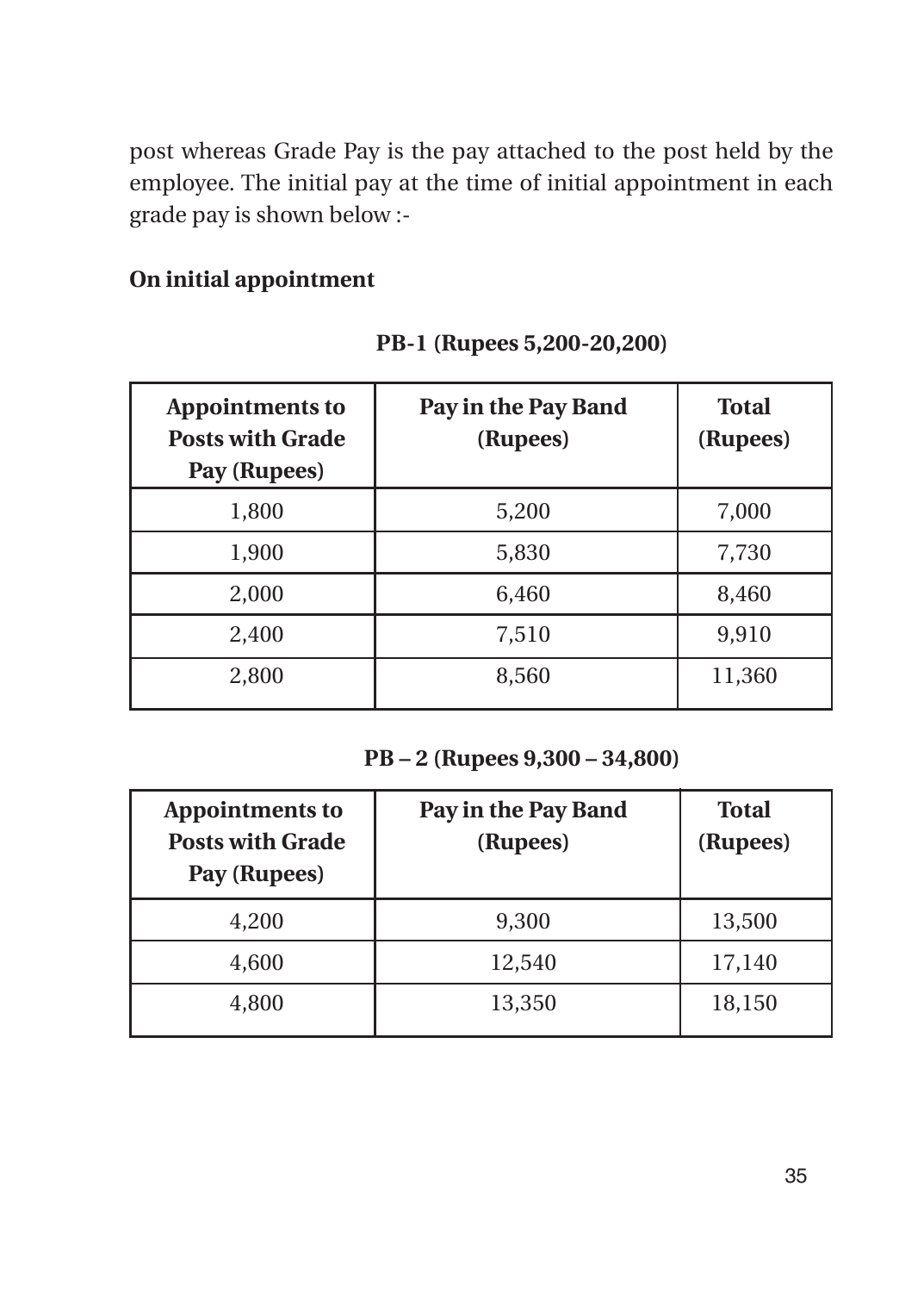| <b>Appointments to</b><br><b>Posts with Grade</b><br>Pay (Rupees) | Pay in the Pay Band<br>(Rupees) | <b>Total</b><br>(Rupees) |
|-------------------------------------------------------------------|---------------------------------|--------------------------|
| 5,400                                                             | 15,600                          | 21,000                   |
| 6,600                                                             | 18,750                          | 25,350                   |
| 7,600                                                             | 21,900                          | 29,500                   |

## **PB – 3 (Rupees 15,600 – 39,100)**

## **PB – 4 (Rupees 37,400 – 67,000)**

| <b>Appointments to</b><br><b>Posts with Grade</b><br>Pay (Rupees) | Pay in the Pay Band<br>(Rupees) | <b>Total</b><br>(Rupees) |
|-------------------------------------------------------------------|---------------------------------|--------------------------|
| 8,700                                                             | 37,400                          | 46,100                   |
| 8,900                                                             | 40,200                          | 49,100                   |
| 10,000                                                            | 43,000                          | 53,000                   |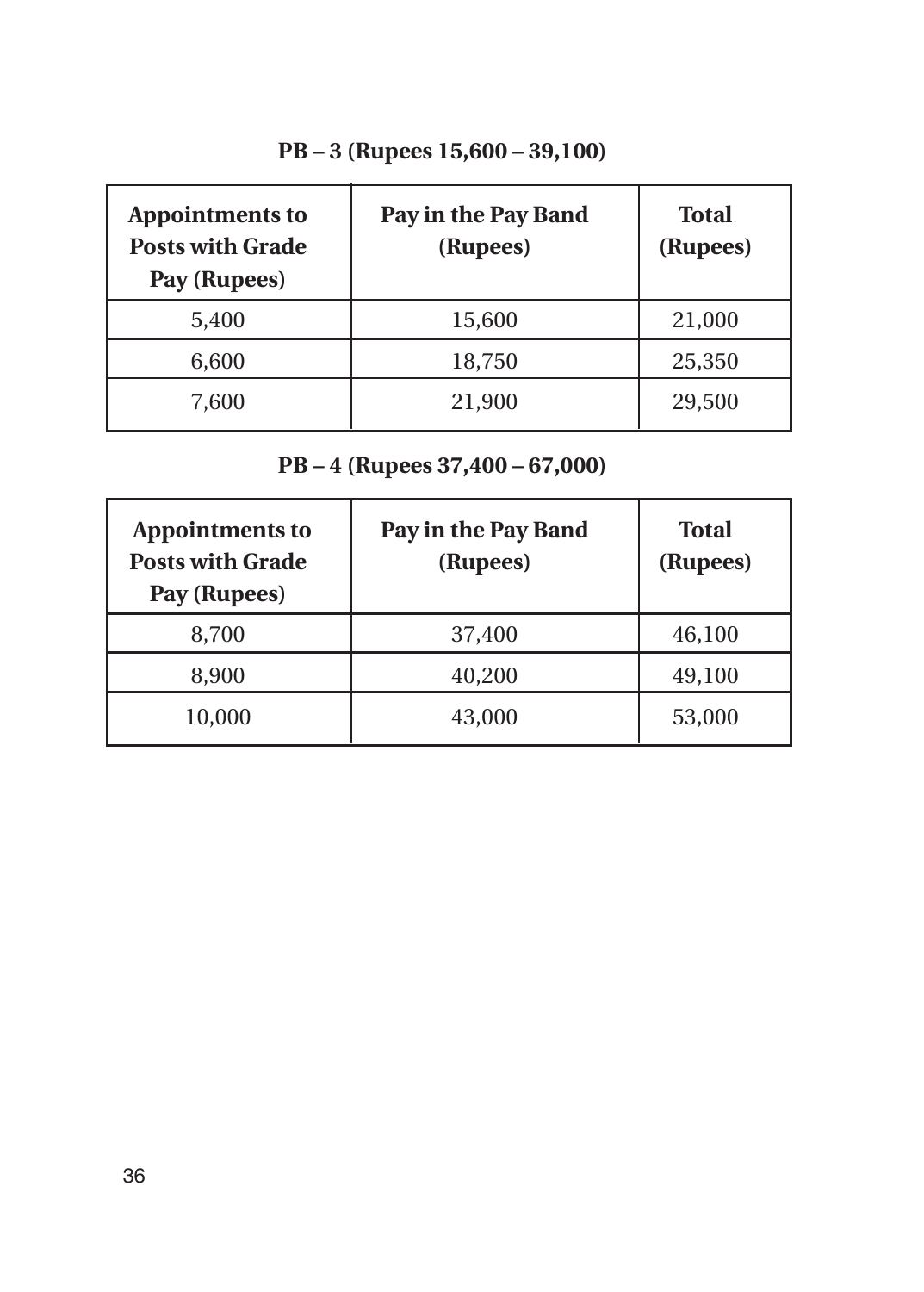| <b>Level</b>   | <b>Salary</b><br>Range (Rs) | Annual<br>Increment (Rs) | <b>Out of Campus</b><br>Allowance *(Rs) |
|----------------|-----------------------------|--------------------------|-----------------------------------------|
| <b>OS</b>      | 1,00,000-1,32,000           | 8,000                    | 12,000                                  |
| 01             | 67,000-91,000               | 6,000                    | 8,000                                   |
| O <sub>2</sub> | 50,000-70,000               | 5,000                    | 6,000                                   |
| O <sub>3</sub> | 40,000-56,000               | 4,000                    | 5,000                                   |
| L1             | 30,000-42,000               | 3,000                    | 4,000                                   |
| L <sub>2</sub> | 18,000-26,000               | 2,000                    | 2,500                                   |
| L3             | 15,000-21,000               | 1,500                    | 2,000                                   |

**Consolidated Salary Range for Temporary Employees**

\* Only a whole time staff not staying in Institute quarters will be eligible for out of campus allowance, on submission of appropriate declaration to this effect.

 **Dearness Allowance:** A component termed as Dearness Allowance is to take care of rising prices due to inflation is also a part of your pay packet. The rate of Dearness Allowance is revised by the Government every January and July based on consumer price indices.

**• House Rent Allowance (HRA):** Another component of the salary is the House Rent Allowance (HRA) which is 30% of the basic pay. The allowance is payable even when you stay in an accommodation owned by you. It is not payable if the Institute has provided you an accommodation. HRA is taxable as it is part of the salary, however it may be claimed for a tax exemption if you live in a rented accommodation.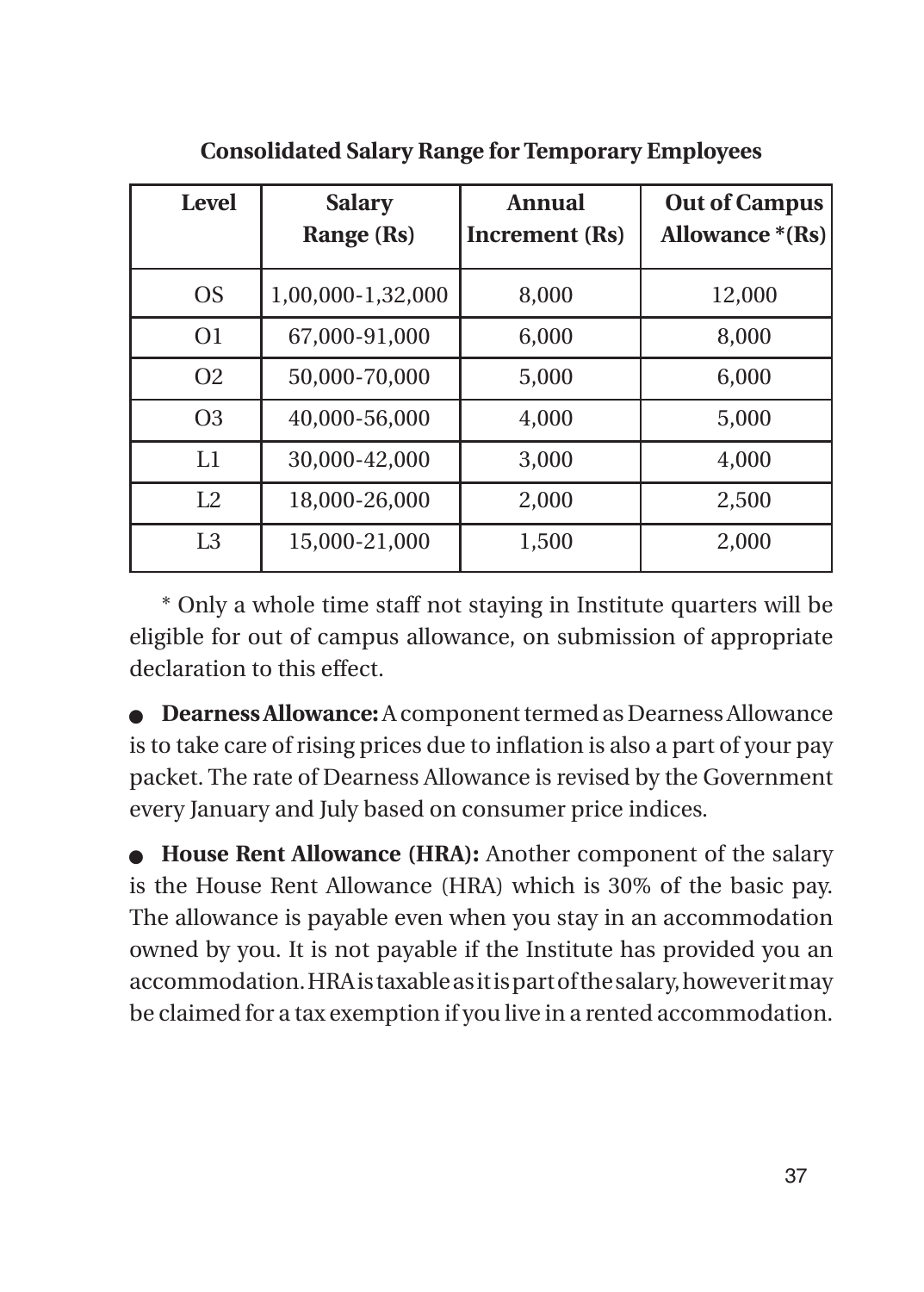**Transport Allowance:** All employees, irrespective of whether they live within the campus or commute from outside, are eligible to receive a transport allowance. In addition, the Dearness Allowance at prevailing rate is payable on this amount as well.

There are three categories for the transport allowance based on the grade pay. The TA for Mumbai city is given below in terms of their eligibility.

| <b>Grade Pay</b>  | <b>Transport Allowance</b> |
|-------------------|----------------------------|
| 5400 and above    | $3200 + DA$                |
| $4200 - 4800$     | $1600 + DA$                |
| <b>Below 4200</b> | $600 + DA$                 |

# **(2) Annual Increment**

 The increment is an increase in pay for each year on a particular date. As per the 6th CPC the annual increment is granted on 1st of July of every year and the minimum qualifying period for earning an increment is six months of qualifying service on 1st July.

 $\bullet$  One increment is equal to 3% of the sum of the pay in the pay band, grade pay and Non Practicing Allowance (NPA) wherever applicable. The increment is computed and rounded off to the next multiple of ten.

 If a Government servant who is promoted/appointed on 1st January of the year, joins that post on the first working day of the year due to Sunday or a Gazetted holiday falling on 1st January, is deemed to have completed six months of service on 1st July of that year for drawl of annual increment.

# **(3) Deductions**

The primary deductions are:

**Income Tax:** Income tax rates are as per finance bill passed by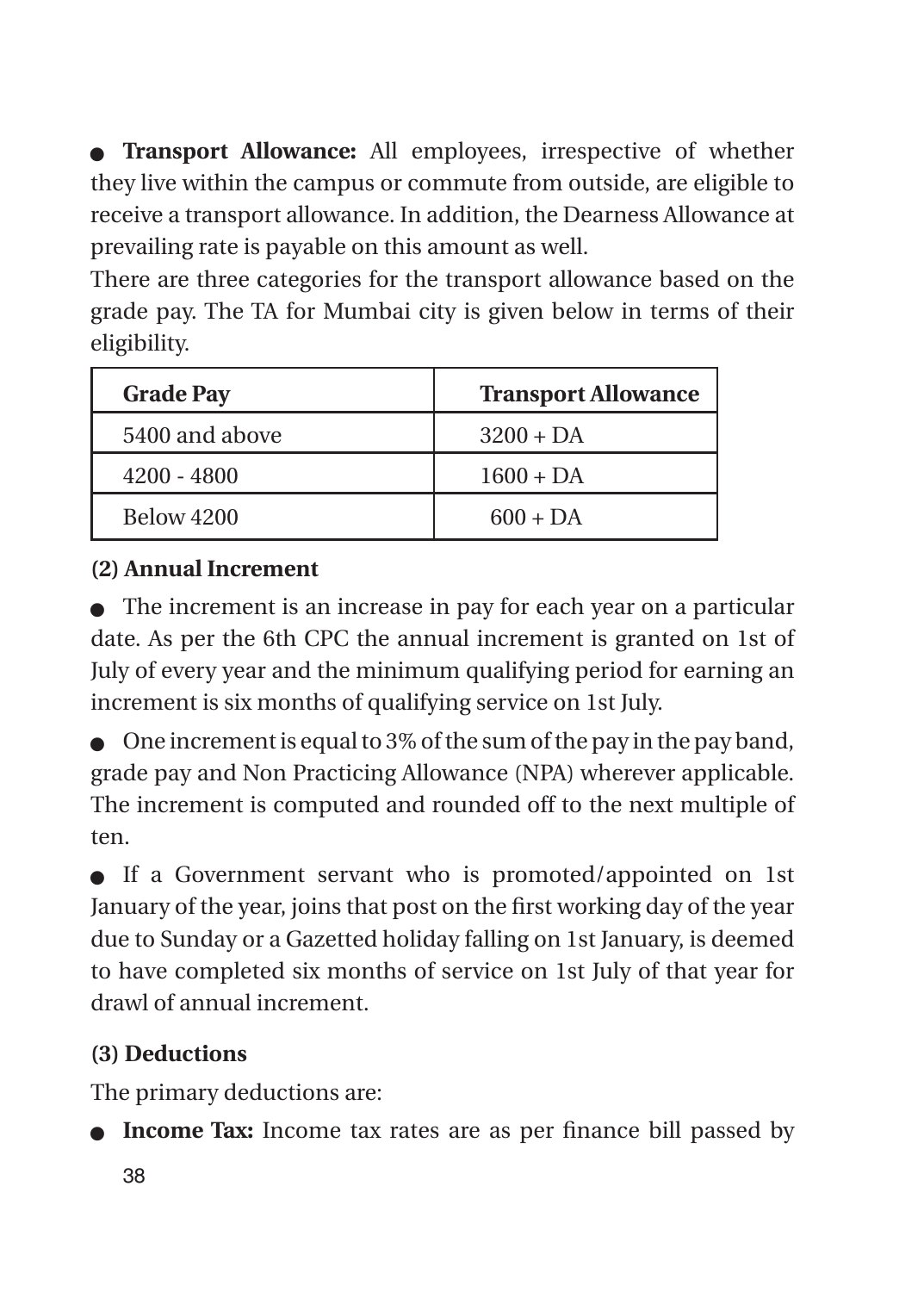the Parliament every year. It is possible to minimize your tax liability through some tax shelters.

- Contribution to CPF/GPF/NPS
- License Fee and utility charges for your quarter in the campus.
- Profession Tax: Currently Rs 2500/- per year.

## **(4) Leave Travel Concession (LTC)**

Any employee with one year of continuous service, is eligible for LTC. Each employee can avail 2 LTC in a block of 4 years. Each 4 years block is sub divided into 2 sub-blocks of 2 year each. An employee is eligible for only one LTC in a sub-block. Each sub-block has a grace period of 1 year. An employee can avail LTC for one hometown and one anywhere in India trip during the period of 2 sub-blocks. Some members of the family may avail the concession of hometown while others may avail the same for anywhere in India in the same 2 years sub-block.

Accordingly to the existing scheme, one hometown trip can be converted to North East, Jammu Kashmir or Andaman and Nicobar (as per presently applicable scheme till 25th September 2016).

While availing LTC, the change of destination should be informed prior to the visit.

Journey is permitted as per eligibility by train or air. Air travel is permitted through Air India and the tickets are required to be booked through government authorized agents and their websites or Air India website. The government recognized agents are viz.

- Balmer Lawrie & Company
- Ashoka Travels and Tours
- IRCTC

Employees entitled to travel by train can travel by private airline also, but the airfare is restricted to the Rajdhani ticket fare of their entitled class.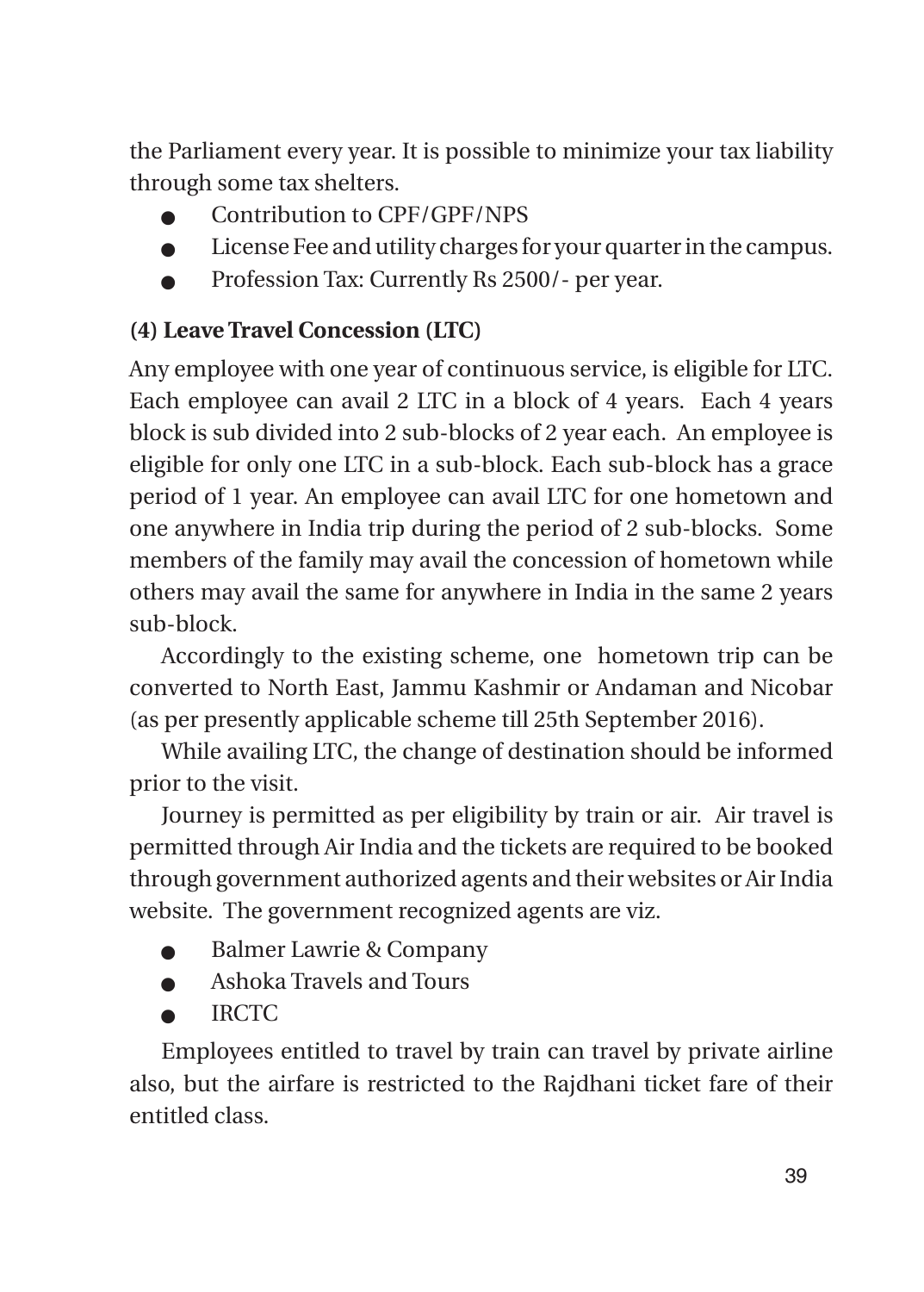**Eligibility :** The employee must have had one year service in the block to be eligible for LTC in the block. All the declared dependents are eligible for LTC and the travel need not necessarily be taken up together. All return journeys must be completed within six months of outward journey. If both the spouses are working for the Institute, they both can claim LTC separately only if the declared dependents are different. The children can avail LTC only from one of the parents. If LTC for spouse is claimed under LTC entitlement, he/she cannot independently claim LTC for self. Each spouse can declare separate "Home Town" and take LTC for their respective hometowns.

 **Special provision for New Appointees:** Fresh appointees are eligible for LTC once every year for two blocks of four years each. This means that during the first eight years of service an employee along with the family can avail one LTC every year. This does not have a grace period. New joiners can avail 4 hometown or first 3 hometown trips and 4th trip anywhere in India. According to the existing scheme, only one hometown trip can be converted to North East, Jammu Kashmir or Andaman trip.

**Encashment of Leave for LTC :** Encashment of earned leave while availing LTC will be admissible subject to the following conditions- (i) Encashment of leave should be limited to 10 days of earned leave on one occasion without linkage to the number of days and nature of leave availed and 60 days in the entire career.

(ii) The balance at credit should be not less than 30 days after deducting the total of leave, if any availed plus leave for which encashment was availed.

(iii) Where both husband and wife are government servants, encashment of leave will continue to be available to other, subject to maximum limit of 60 days to each of them.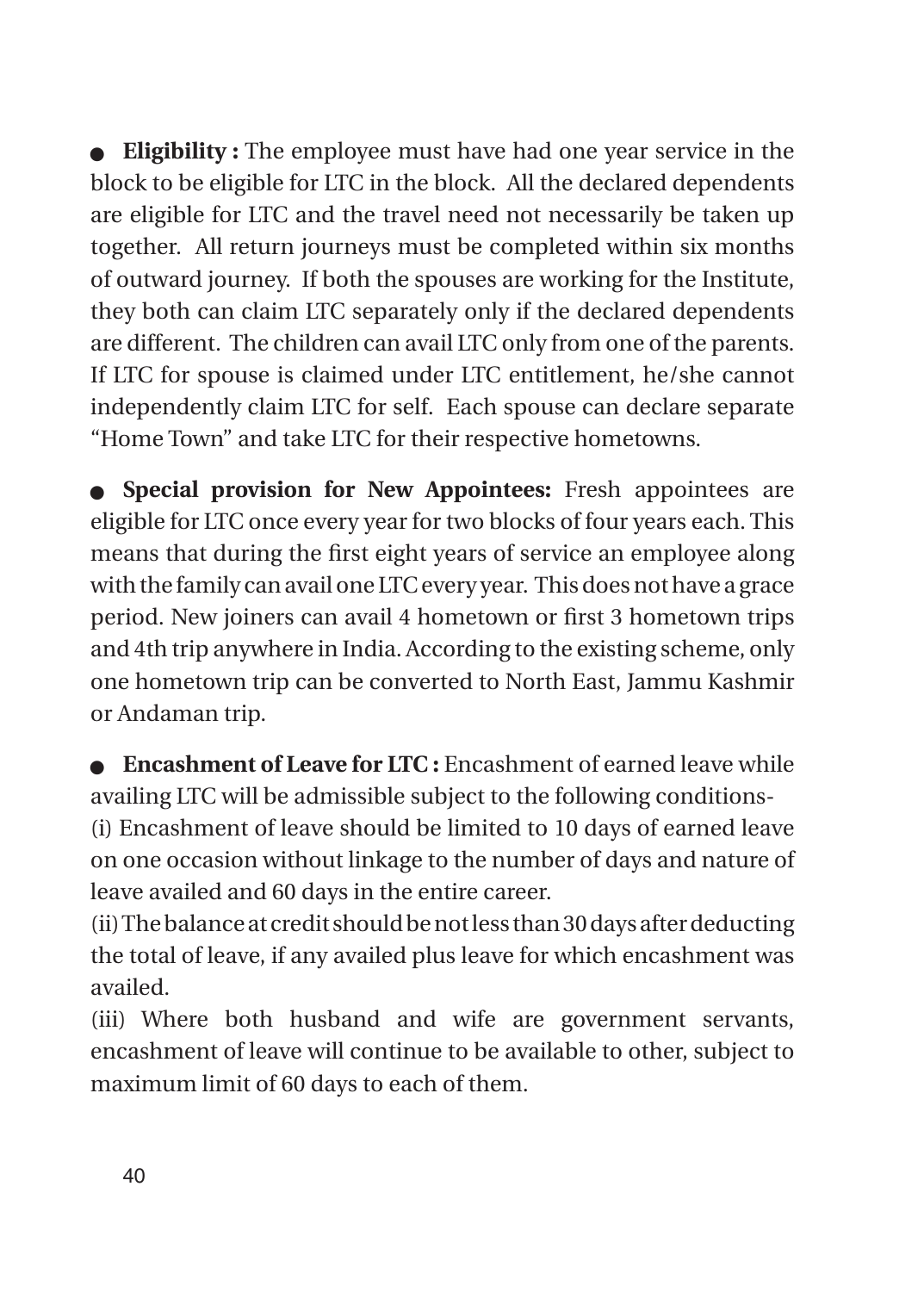(iv) The encashment of earned leave for the purpose of LTC will not have any bearing on the maximum number of days (300) for which earned leave can be cashed at the time of retirement.

**Travel Eligibility :** The travel eligibility is determined on the basis of grade pay.

## **LTC Advance :**

(i) Maximum 90% of the estimated cost of journey can be taken as an advance, only where the journey is expected to be completed by all persons traveling (including the return journey) within 90 days of taking the advance.

(ii) The employee has to take appropriate leave for availing LTC for self except child care leave. LTC cannot be availed using the officially closed days. The leave can be even a casual leave, in which case it is convenient to enclose a Xerox copy of your casual leave card along with the final LTC claim. One day leave is sufficient for availing LTC.

(iii) The employee should avail LTC with prior intimation (with the destination specified) and the details of encashment to administration.

(iv) The advance availed by the employee needs to be settled within 1 month. If no advance is availed, the employee can claim for reimbursement with 3 months of returning from travel.

(v) In case the employee does not settle the advance within 1 month, a recovery note is sent to accounts and to the concerned employee and the amount is recovered along with the penal interest. The rate of penal interest will be 2% over the interest rate allowed by the government on the Provident Fund balances.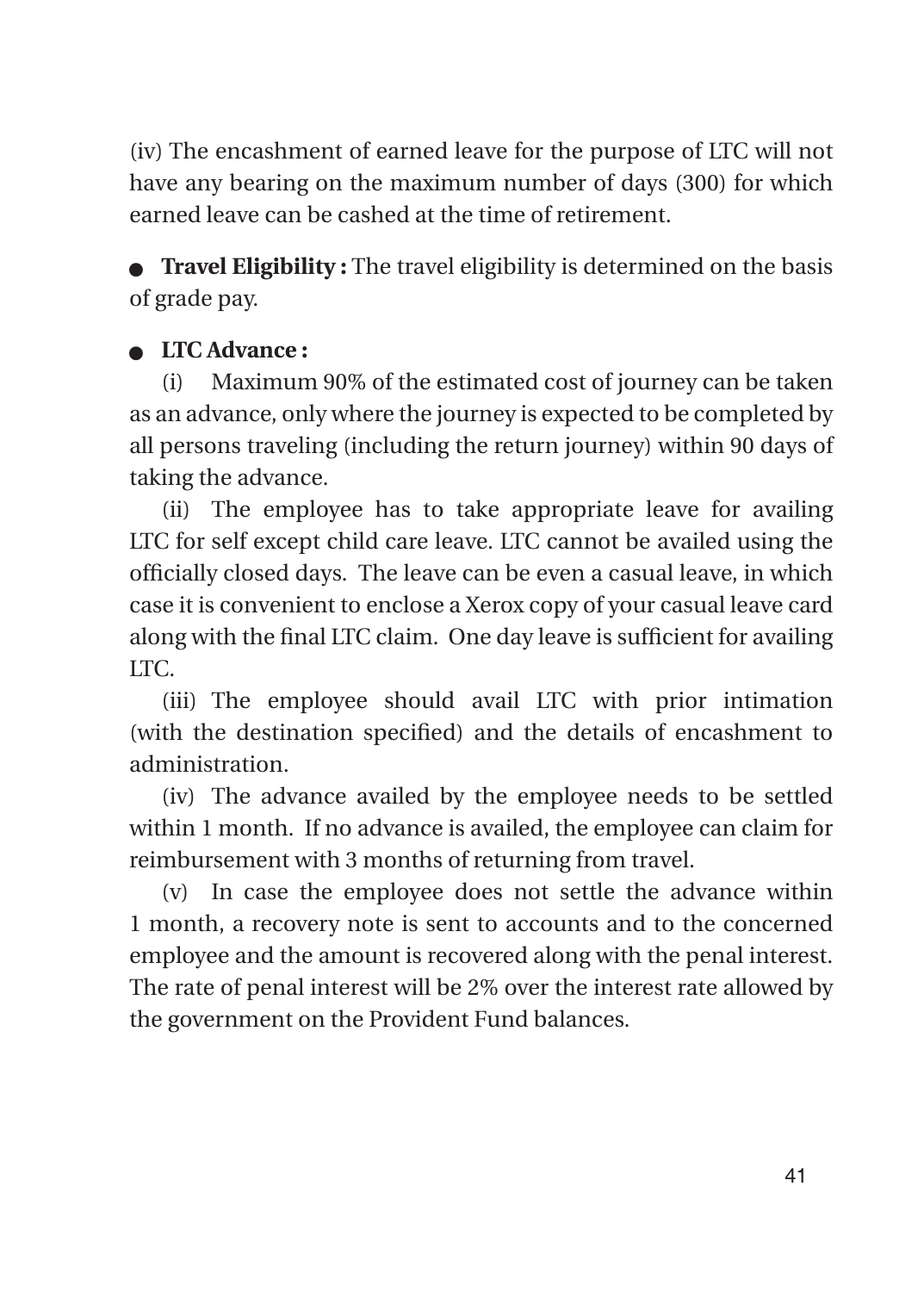#### **(5) Children Education Allowance (CEA)**

The Permanent (On-Scale) employees are eligible for CEA. Currently, the CEA has been fixed at Rs.18000 per child annually. CEA is reimbursable once in every quarter within the limit of Rs.4500, Rs.9000, Rs.13,500, and Rs.18,000 for 1st, 2nd, 3rd, and 4th quarters respectively. The amount that can be claimed in a quarter can be more than Rs.4500, and in another quarter less than Rs.4500, subject to the annual ceiling of Rs.18000 per child being maintained. A Govt. servant is allowed to get 50% of the total amount subject to the overall annual ceiling in the first quarter and the remaining amount in the third and or fourth quarter. Front loading of the entire amount in the first and second quarters is not allowed. Allowance for disabled children of employee is Rs. 36000 per child per year.

### **Reimbursement for following items can be claimed under CEA scheme:**

 Tuition fee, admission fee, laboratory fee, special fee charged for agriculture, electronics, music or any other subject, fee charged for practical work under the program of work experience, fee paid for the use of any aid or appliance by the child, library fee, games/ sports fee and fee for extra-curricular activities are reimbursable subject to the condition that the above mentioned fees are charged by the school. No reimbursement is permissible for annual charges and transportation fees. 2 sets of uniform which include shirt, pant/ short/skirt/salwar suit (kurta, salwar, and dupatta), belt, socks, and sweater and one set of school shoes are also reimbursable under CEA. Textbooks recommended by school board are allowed. This also includes reimbursement for purchase of one set of text books and notebooks. The reimbursement can be availed by Govt. servants' per child up to a maximum of two children.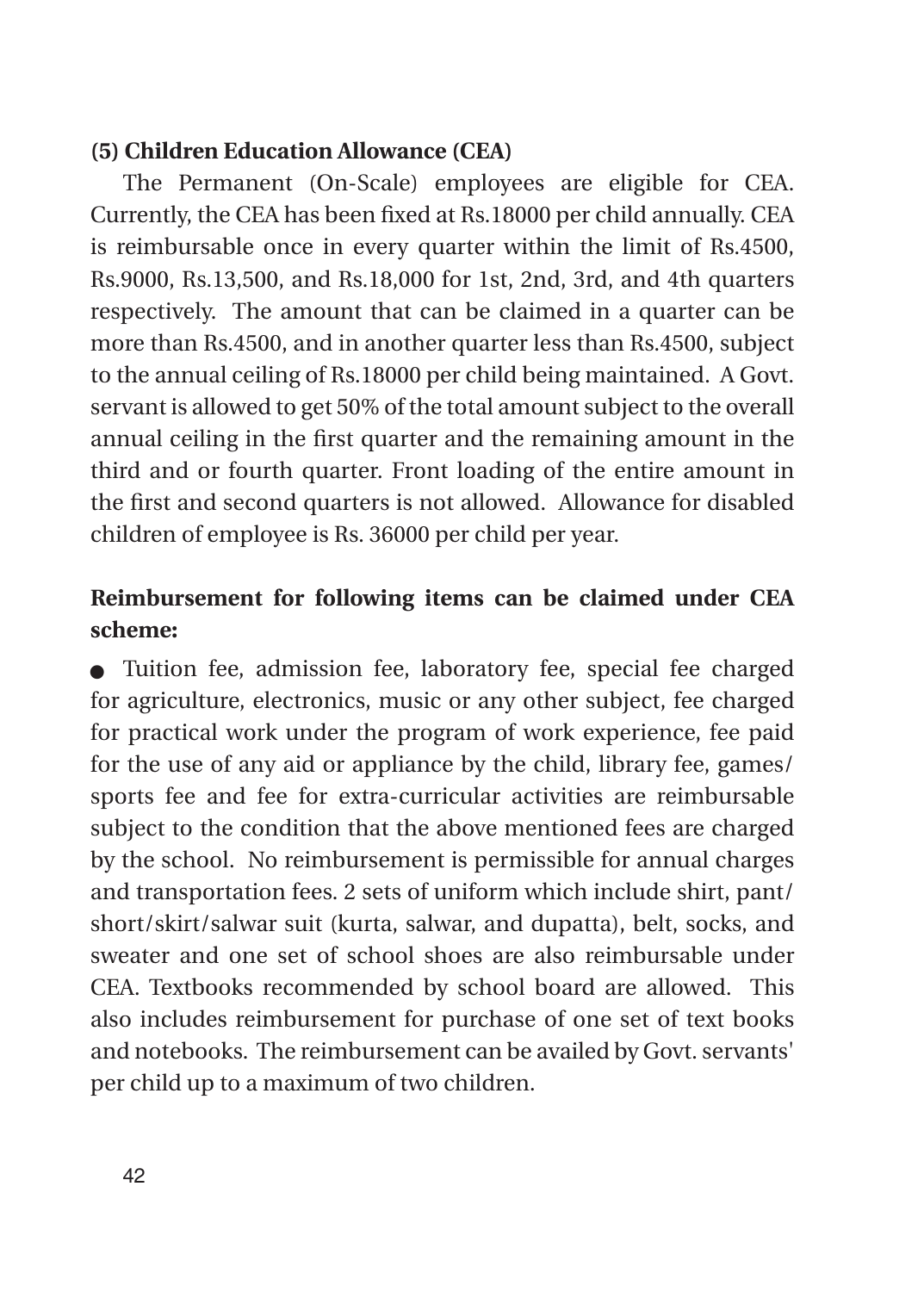Reimbursement will be applicable for expenditure on the education of school going children only i.e., for children from classes upto XII (the classes nursery to twelfth will include classes I to XII plus 2 classes prior to class I irrespective of the nomenclature. The age limit for claiming CEA for Children other than Disabled is 20 years or till the time of passing XII class whichever is early).

 In case both the spouses are Govt. servants, only one of them can avail reimbursement under children education allowance.

#### **(6)Family Planning Allowance :**

Family planning allowance is granted to permanent employees who have 2 or less than 2 two surviving children. This is a welfare measure given as incentives for promoting small family norms.

#### **(7) Nursing Allowance, Washing Allowance, uniform Allowance:**

These allowances are granted to nursing personnel of the IIT hospital.

#### **(8) Night Duty Allowance:**

The night duty allowance is paid to employees of the Institute who perform night duty as per the existing policy.

#### **(9) Overtime Allowance:**

Overtime allowance /compensatory leave are admissible, for extra work done beyond normal duty hours as per eligibility.

#### **(10) Cash Handling Allowance:**

This allowance is admissible, to cashiers/such person who is handling cash in the Cash Section.

#### **(11) Patient care Allowance:**

This allowance is granted to employees working in the IIT Bombay hospital only.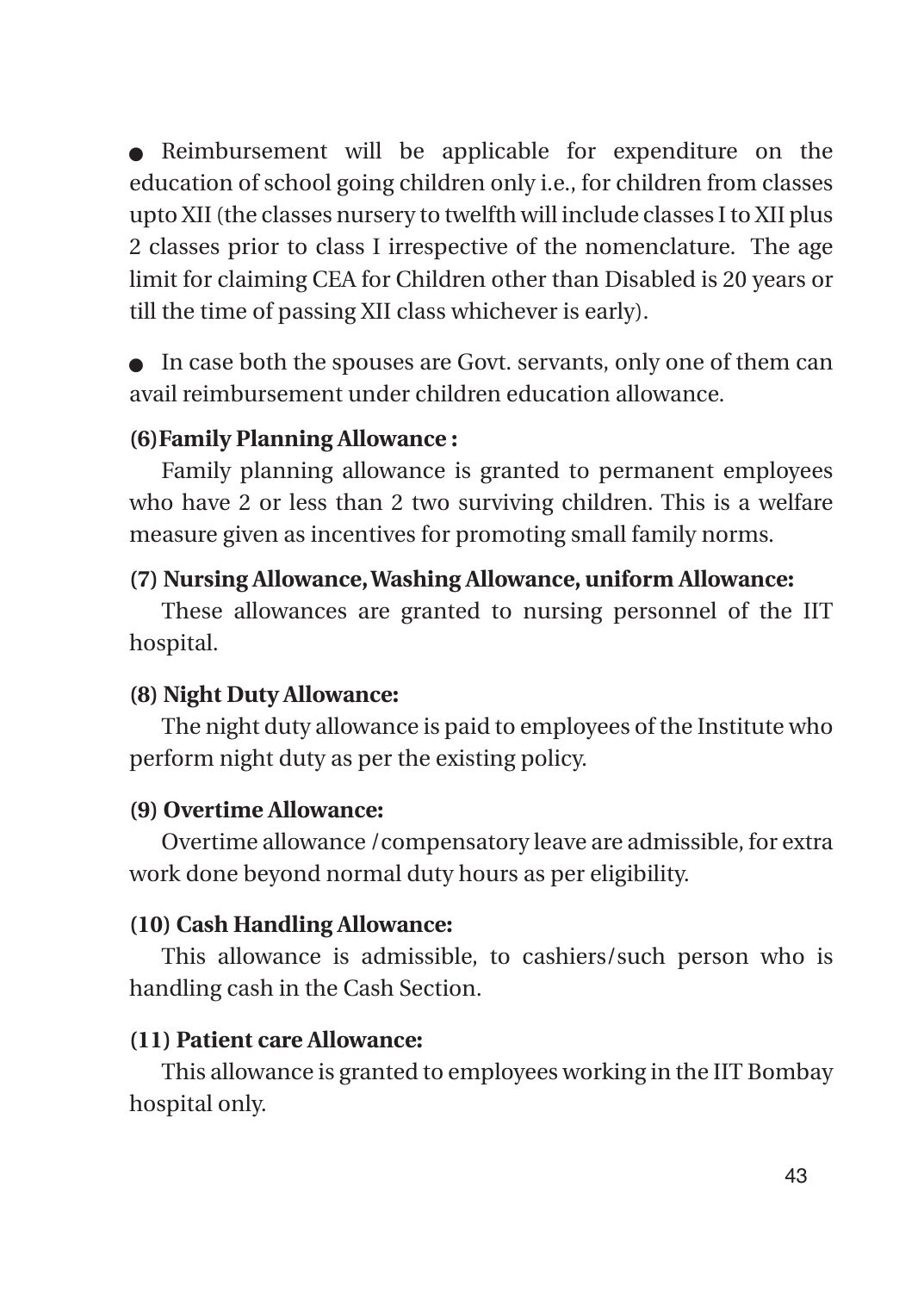## **(12) Loans**

The Institute provides loans for purchase of a car, motorcycle, scooter or a personal computer. These loans bear interest. The Institute also has provision for a loan for buying a flat or building a house. Details of these are given below:

 **Cycle Advance for Permanent Employees:** Employees with a grade pay less than Rs. 2800 are eligible for cycle advance. Currently the amount of cycle advance is Rs. 4500/- and can be paid back in maximum 30 installments and is interest free.

# **Vehicle Advances(Scooter and Car Advance):**

(i) Employees with a pay-in-pay band of Rs.19,530 or more are eligible for car advance. First advance of Rs.1,80,000 or 8 months' pay or car price (whichever is the least) is given in first occasion. And Rs.1,60,000 can be given in second occasion. The advance can be paid back in maximum 200 installments.

(ii) Employees with a pay-in-pay band of Rs.8560 or more are eligible for scooter advance. First advance of Rs.30,000 or 4 months' pay or cost of motorcycle is given in first occasion. And Rs.24,000 is given in second occasion. The advance can be paid back in maximum 70 installments.

(iii) The second advance can only be given in case the first advance is completely paid.

**Computer Advance:** Employees with a pay-in-pay band of Rs.8560 or more are eligible for computer advance. An advance of Rs. 30,000 or price of computer (whichever is less) is given for all groups. The advance can be paid back in 150 installments.

 **Festival Advance for Permanent employee:** Employees with a grade pay less than 4800 are eligible for Festival Advance. Currently the festival advance is Rs. 4500/- Festival advance is interest free and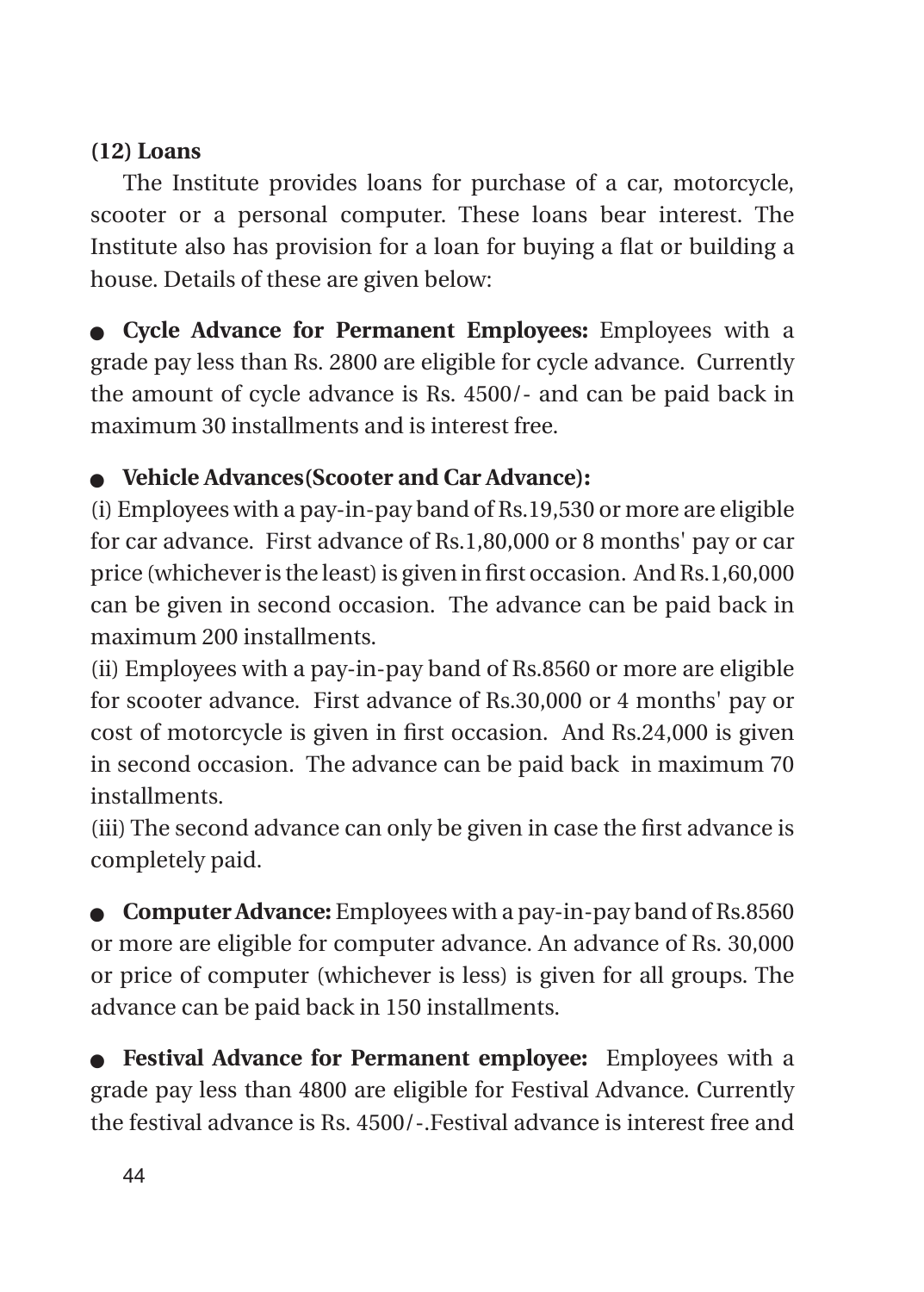can be paid back in 10 installments. This advance is admissible only once in a financial year. The employee cannot get subsequent festival advance before repaying the first advance.

# **(13) Entitlement for work related travel**

# **Daily Allowance**

Daily allowance is meant to cover living expenses when employees travel out of their headquarters for official work. Presently it is in the form of reimbursement of staying accommodation expenses, travelling charges (for travel within the city) and food bills, payable at the following rates according to the grade pay :

| Reimbursement for                                                               |                                                  |                                                            |                                                    |  |
|---------------------------------------------------------------------------------|--------------------------------------------------|------------------------------------------------------------|----------------------------------------------------|--|
| <b>Grade Pay</b>                                                                | <b>Hotel Accom-</b><br>modation<br>per day (Rs.) | <b>Charges for</b><br>travel<br>within the<br>$city$ (Rs.) | <b>Food Bill per</b><br>day not<br>exceeding (Rs.) |  |
| Rs. 10,000<br>and above<br>and those in<br>pay scales<br>$of HAG+$ and<br>above | 5,000                                            | AC taxi charges<br>up to 50 Kms                            | 500                                                |  |
| Rs.7,600 to<br>Rs. 8,900                                                        | 3000                                             | Non-AC Taxi<br>charges upto 50 Kms                         | 300                                                |  |
| Rs.5,400 to<br>Rs. 6,600                                                        | 1,500                                            | Taxi charges up to<br>Rs. 150 per day                      | 200                                                |  |
| Rs.4,200 to<br>Rs. 4,800                                                        | 500                                              | Up to Rs.100 per day                                       | 150                                                |  |
| Below Rs. 4,200                                                                 | 300                                              | Up to Rs50 per day                                         | 100                                                |  |

 **T.A on Tour:** The T.A on tour will be admissible in respect of the journey of the employee from the duty point/residence at headquarters to duty point at the distant station and vice versa.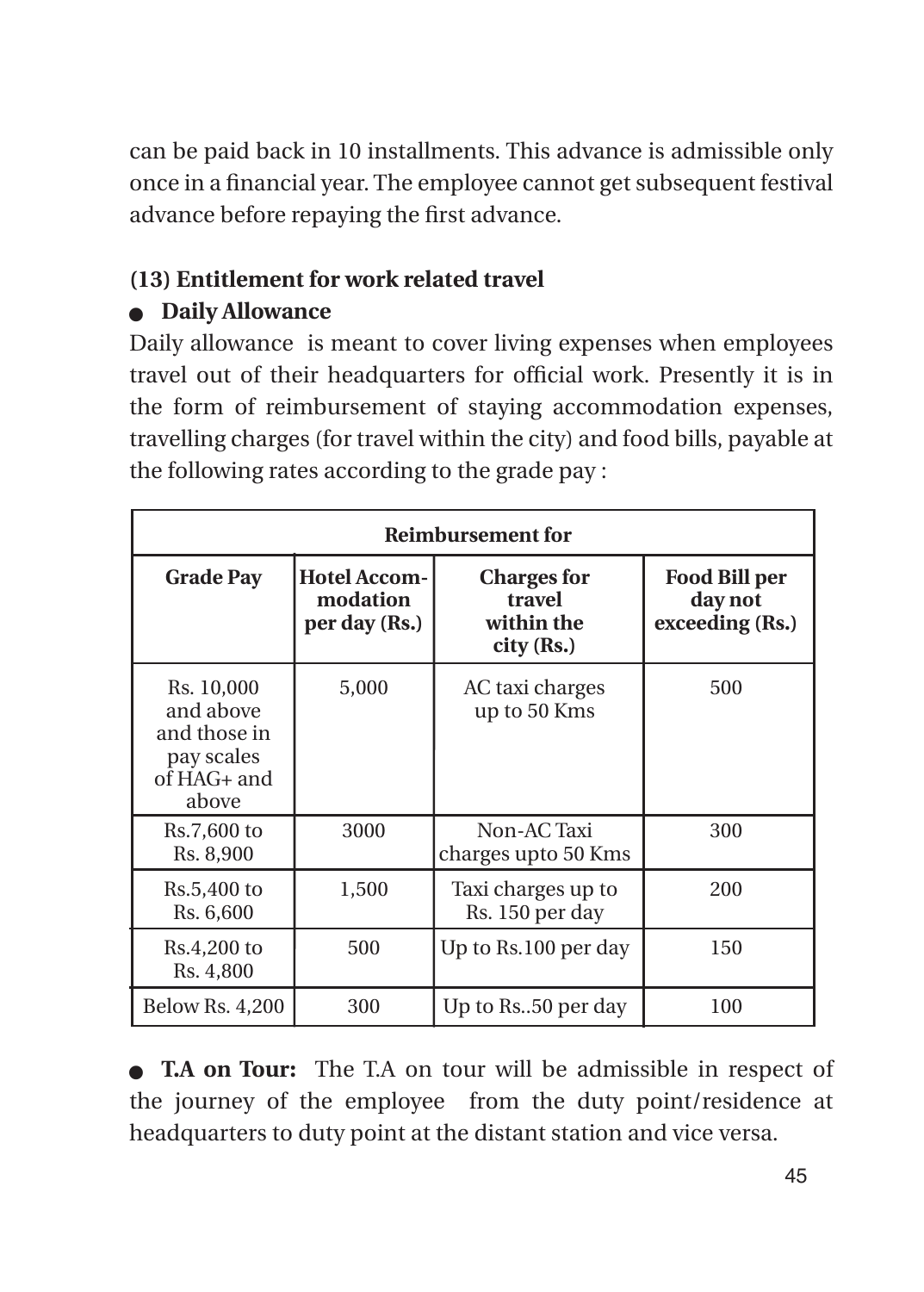**Entitlements for travel by Air / Rail / Road** 

| <b>Grade Pay</b>                                             | Air                      | Rail                                         | Road                                                                                                                   |
|--------------------------------------------------------------|--------------------------|----------------------------------------------|------------------------------------------------------------------------------------------------------------------------|
| Rs. 10,000 and<br>above and those<br>in $HAG +$<br>and above | Business /<br>Club Class | AC I<br>Class                                | AC Taxi/<br>Ordinary Taxi/<br>Autorickshaw/<br>Own Scooter/<br>Motorcycle/Moped/<br>Any Public Bus<br>including AC Bus |
| Rs. 7,600, Rs. 8,700<br>and Rs. 8,900                        | Economy<br>Class         | AC I<br>Class                                | Same as (i)<br>above, except AC Taxi                                                                                   |
| Rs. 5,400 and<br>Rs. 6,600                                   | -do-                     | $AC2-$<br><b>Tier Class</b>                  | $-do-$                                                                                                                 |
| Rs.4,200, Rs.4,600<br>and<br>Rs. 4,800                       |                          | -do-                                         | -do                                                                                                                    |
| Rs.2.400 and<br>above but less<br>than Rs. 4,200             |                          | First Class /<br>$AC3-Tier/$<br>AC Chair Car | Autorickshaw/Own<br>Scooter/Motorcylce/<br>Mopped/Any Public<br>Bus except AC Bus                                      |
| Below Rs. 2,400                                              |                          | -do                                          | Autorickshaw/Own<br>Scooter/Motorcylce/<br>Mopped/Ordinary<br>Public Bus except<br><b>AC Bus</b>                       |

## **(14) Incentive for acquiring higher qualification**

IIT Bombay encourages its employees to upgrade their skill and professionalism by improving their educational qualification while in Institute service. However, their pursuing any course of education should not affect their assigned job.

IIT Bombay has provision to provide lumpsum incentive for acquiring higher qualification which are useful in discharge of official work. Details of quantum of incentives for various courses is available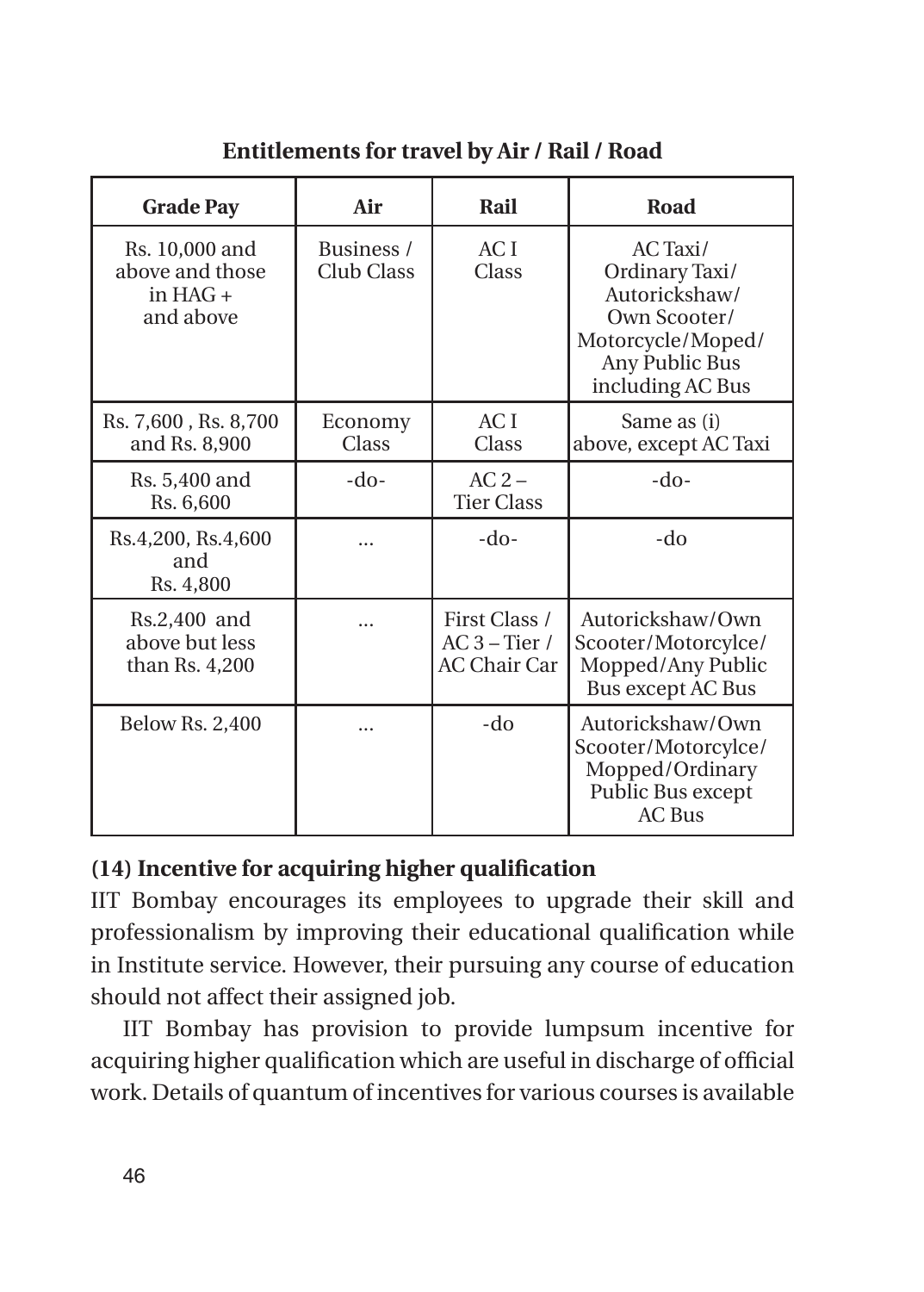in IIT Bombay Administration website. An employee will be eligible for the same if proper permission is taken before registering himself / herself for the course and also subject to following conditions.

- i. Incentive should be considered only if the higher qualification will make the official more effective in the present or next higher assignment.
- ii. The quantum of lumpsum, one-time incentive shall be based on qualification without any relation to increment or level / grade of the officer.
- iii. The incentive is admissible only for higher qualification acquired after induction into service.
- iv. The incentive is not admissible for the qualifications which are laid down as essential or desirable in the Recruitment Rules for the posts.
- v. The claim should be placed within six months from the date of acquisition of higher qualification.
- vi. Incentive is admissible only to employees who are likely to serve for not less than 3 years after acquisition of the higher qualification.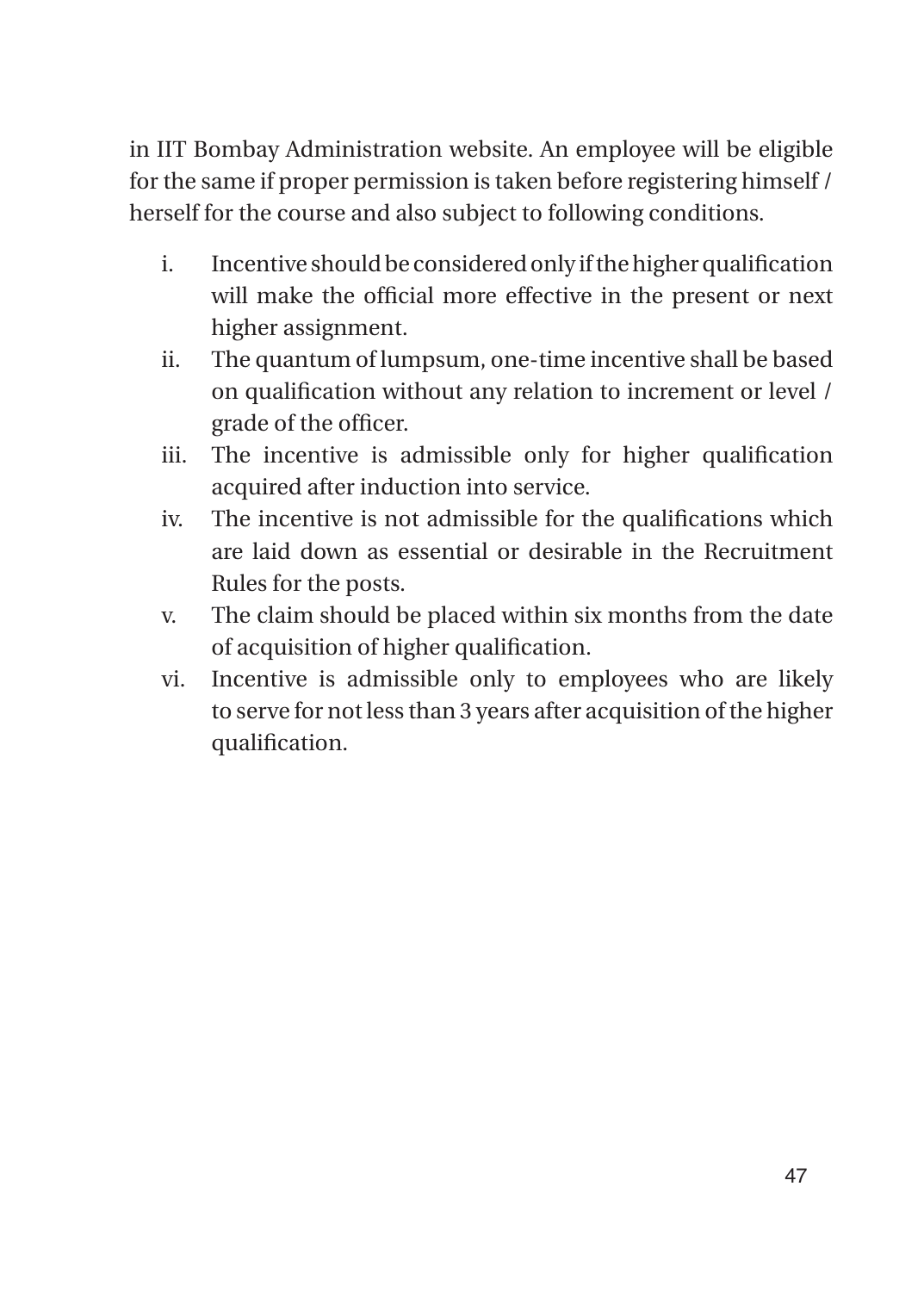# Chapter 8

# Types of Leave

Using the period of service, an employee is eligible for various<br>forms of leave. Technically, no leave is a matter of right and<br>has to be sanctioned by the competent authority. However,<br>except under unusual circumstances, forms of leave. Technically, no leave is a matter of right and has to be sanctioned by the competent authority. However, except under unusual circumstances, leave is generally not refused.

## **(1) Casual Leave (CL)**

This form of leave is to meet casual requirements of an individual.

 At present the number of days for which casual leave can be taken in a calendar year is eight per year. However, the maximum period for which casual leave can be taken is not more than 5 days at a time except under special circumstances. Saturdays/ Sundays and holidays, when prefixed or suffixed to casual leave, will not count towards casual leave. For those who join in the middle of a calendar year, proportionate amount of casual leave is allowed. Casual leave can even be taken for half a day, i.e. morning session or afternoon session.

 Casual leave cannot be combined with any other kind of leave.

 Unutilized casual leave expires on 31st December every year and is not carried over.

 Employees appointed on consolidated salary for more than 1 year and employees appointed on 89 days basis are both entitled for casual leave on pro - rate basis.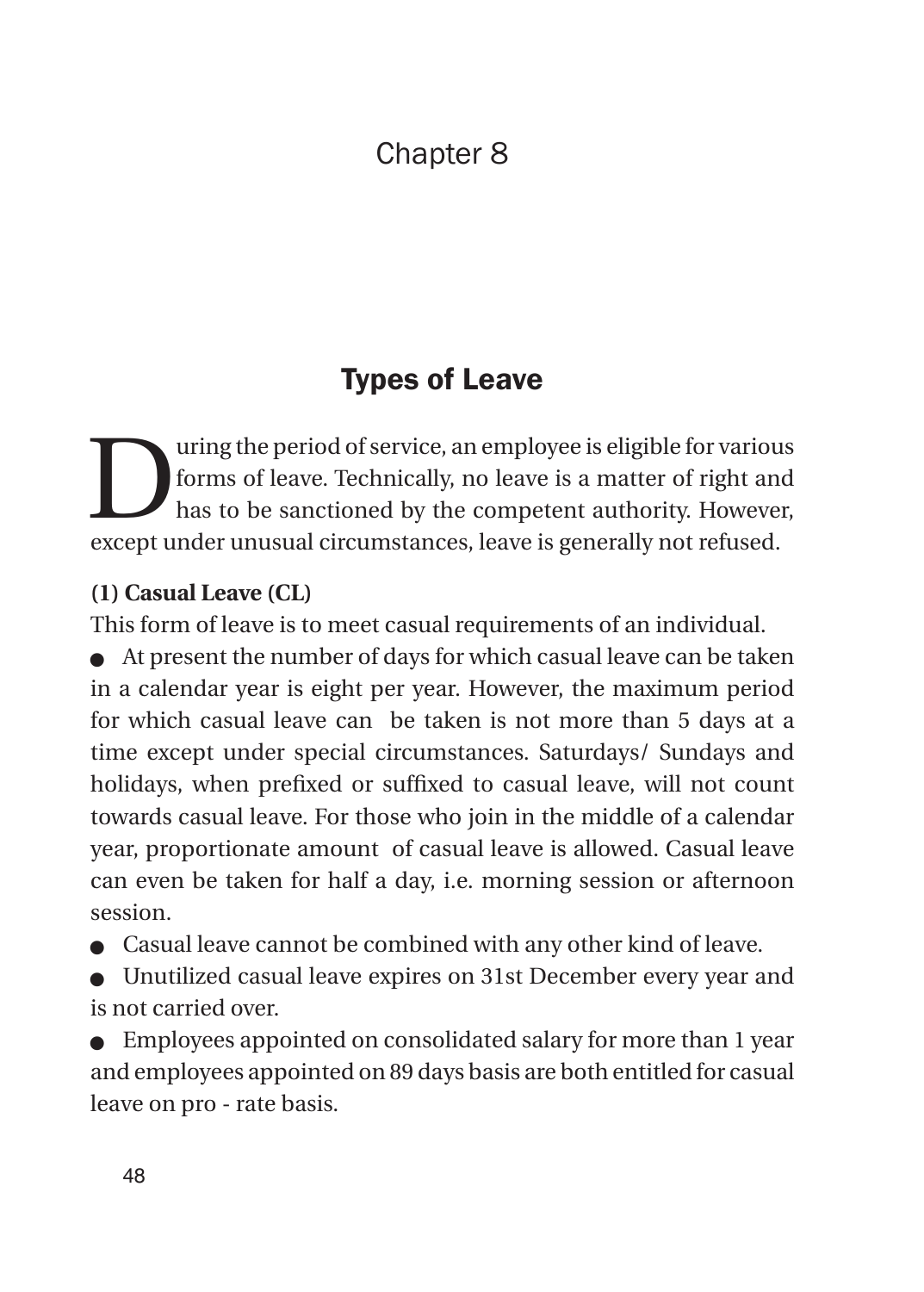## **(2) Special Casual Leave**

Special casual leave for a period not exceeding 15 days in a year may be granted to a staff member for legitimate academic/administrative absence, for instance, for attending conferences, undertaking examiner-ship in an university, etc. Special casual leave of varying duration is also available for undergoing operations required for family planning purposes, sports events, and cultural activities. Special leave can also be availed due to natural calamities, bandhs etc.

#### **(3) Earned Leave (EL)**

 All the permanent employees are eligible for 15 EL, for every 6 months in advance. This is 2.5 days for each completed month; the leaves are credited twice a year on January 1 and July 1 of every year.

 In case an employee joins in the middle of the year, leaves are given on a Pro-rata basis.

 Employees appointed on consolidated salary for 1 year or more than 1 year are also entitled for EL. They are entitled to 2.5 days EL for every completed month. However, employees appointed on 89 days basis are not entitled for EL.

 Public Holidays/ Saturday/ Sunday between the EL are also considered as leave except, in the case of prefix or suffix.

 Earned leave can be accumulated up to a maximum of 300 days (i.e. 300+30 for teacher/faculty and 300 +15 for others). EL can be availed up to 180 days at a time. The un-utilized amount of earned leave can be encashed only at the time of superannuation from service. However, a limited number of days of earned leave can be encashed at the time of availing LTC.

 Earned leave can be combined with all types of leave other than casual leave.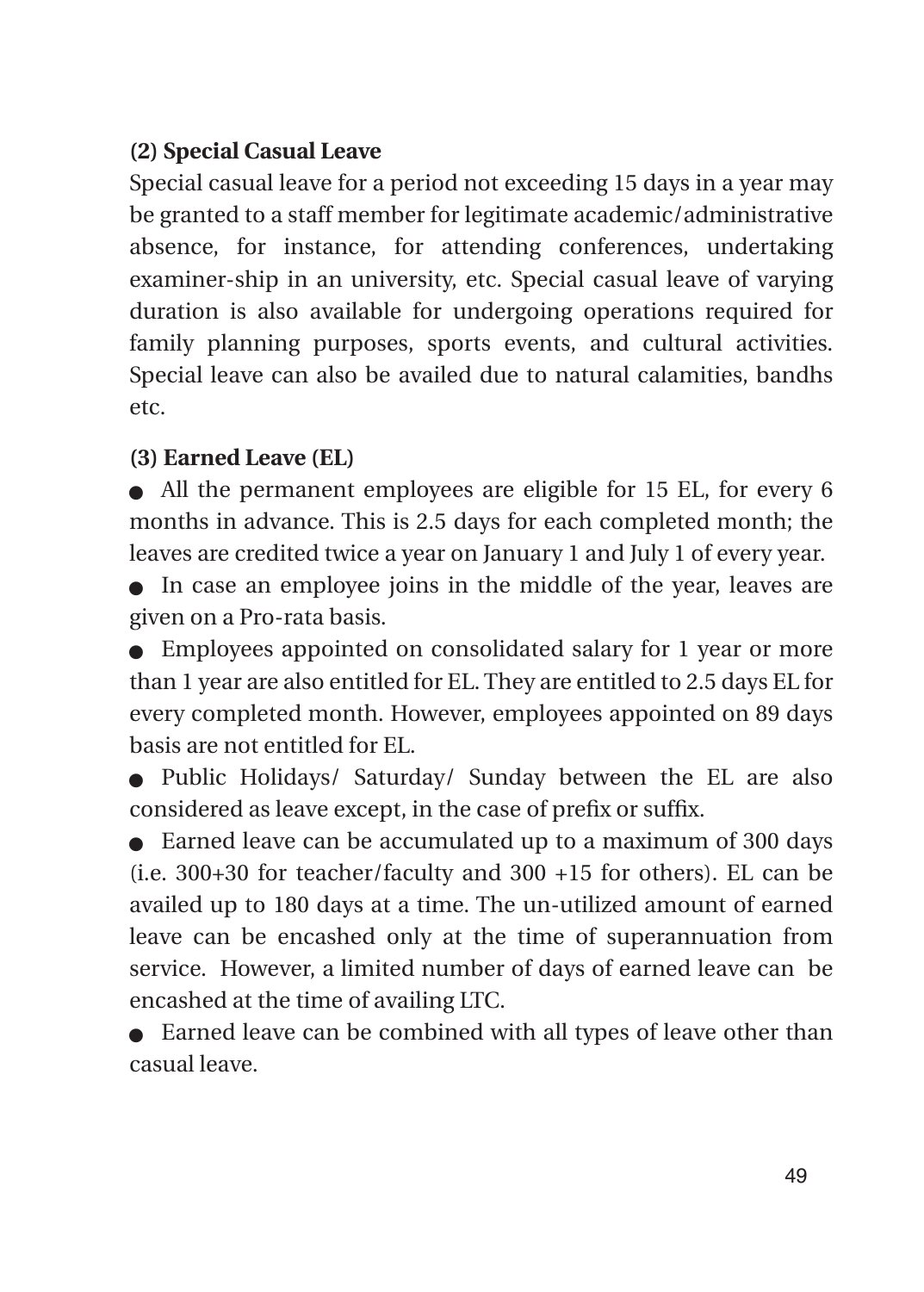## **(4) Half-Pay Leave (HPL)**

 10 number of Half-pay leave is credited in advance on January 1st and July 1st every year. (The credit given is 5/3 days or 1.67 days for every completed month.)

 Half pay leave can be availed for personal reasons or for medical purposes.

 An employee can avail half-pay leave even when he/she has earned leave to his/her credit.

 HPL is always on half salary i.e. 50% salary will be given while availing HPL.

 Temporary employees on 89 day appointment are not eligible for HPL whereas employees appointed on consolidated salary for 1 year or more than 1 year are entitled for HPL.

 Employee joining in the middle will be given HPL on pro-rata basis i.e. 5/3 days or 1.67 days for every completed month.

 If medical certificate is provided for HPL, then it is converted to commuted leave; the leave deducted in this case is double.

## **(5) Commuted Leave**

Commuted leave may be granted to permanent and temporary on scale employees on medical grounds on production of medical certificate. Commuted leave not exceeding half the amount of half pay leave due can be taken on medical certificate. While availing commuted leave, twice the number of HPL is debited from the HPL account. Full pay paid on availing commuted leave.

## **(6) Leave not due (LND)**

 Employees are eligible for Leave not Due (LND) if no Half Pay leave (HPL) is at credit.

 The amount of leave should be limited to the HPL that the employee is likely to earn subsequently.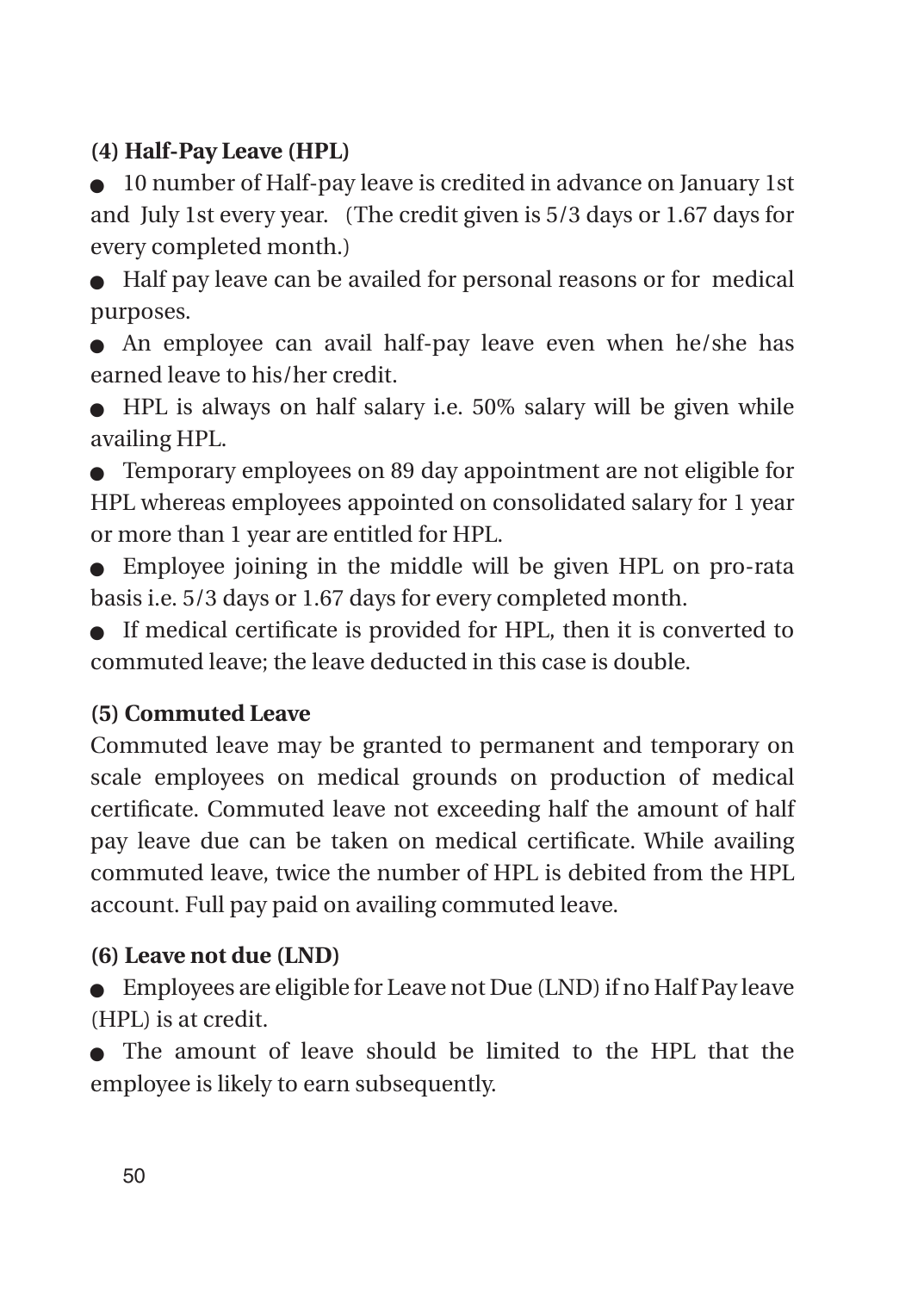LND during the entire service is limited to 360 days.

 Where an employee who having availed themselves of LND, resigns or retires from service before they have earned such leave, they shall be liable to refund the leave salary to the extent the leave has not be earned subsequently.

# **(7) Extra-ordinary Leave**

All employees are eligible. It can be taken up to 3 months with or without medical certificate, when no other leave is admissible or when other leaves are admissible but the Government servant applies in writing for the grant of extraordinary leave.

## **(8) Maternity Leave**

 All married/unmarried female employees are eligible for maternity leave.

 Maternity leave with full pay for a maximum of 180 days at each instance can be availed by female employees with less than two surviving children.

 Maternity leave can be combined with any other kind of leave except Casual leave.

 Leave of any kind due and admissible (including commuted leave for a period not exceeding 60 days and leave not due) can be granted in continuation with maternity leave for a maximum period of two years in entire service.

 In case of miscarriage/ abortion whether induced or otherwise but not for threatened abortion, female employees are entitled for 45 days of leave in entire service. An application should be supported by a certificate given by recognized or registered practitioner. This leave is admissible irrespective of number of surviving children.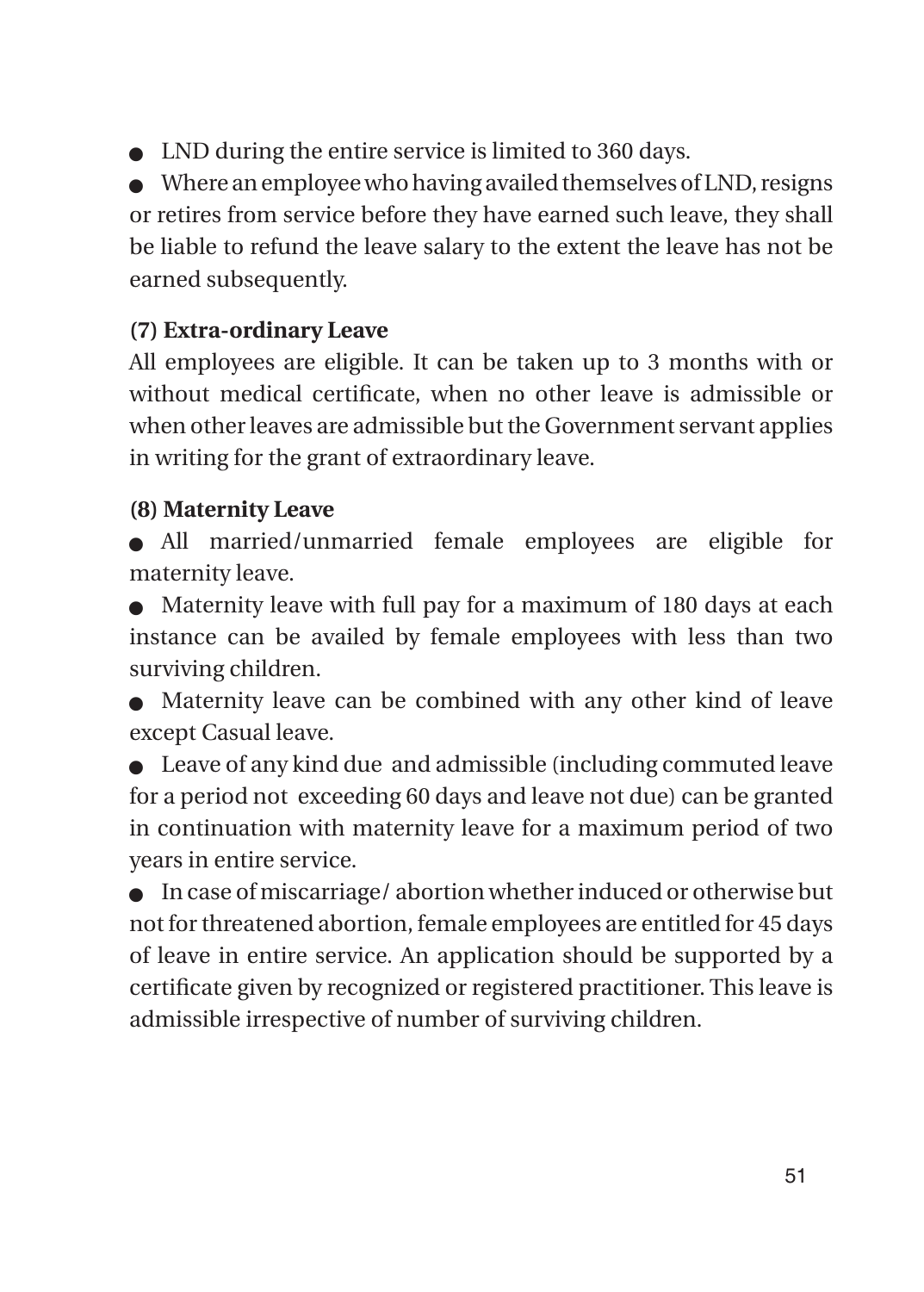#### **(9) Paternity Leave**

A maximum of 15 days leave can be granted to a male employee with less than two surviving children in an entire service during the confinement of his wife for childbirth. Such leave can be taken in the period up to 15 days before delivery or up to 6 months after the date of the delivery of the child and for 15 days from the date of the valid adoption of a child.

## **(10) Child Adoption Leave**

- All female employees with less than two surviving children are eligible for child adoption leave. A maximum of 180 days of this leave from the date of valid adoption for a child below 1 year of age, can be granted.
- The child adoption leave can be granted only if the dependency of the child has been approved.
- A legal adoption deed or a foster care agreement is required in this case.
- If a foster care agreement is not submitted the leave is granted provisionally and subsequently adoption deed is to be submitted.

# **(11) Child Care Leave**

A child care leave is granted to women employees having minor children below 18 years, for a maximum period of 2 years (i.e. 730 days) during their entire service, for taking care of up to two surviving children whether for rearing or to look after any of their needs like examination, sickness etc. Prior sanction of leave is mandatoty before proceeding on CCL. The applied leave may not exceed more than three spells in a year. This is a paid leave on full pay.

#### **(12) Hospital Leave**

The authority competent to grant leave may grant hospital leave to (i) Group C employees, whose duties involve the handling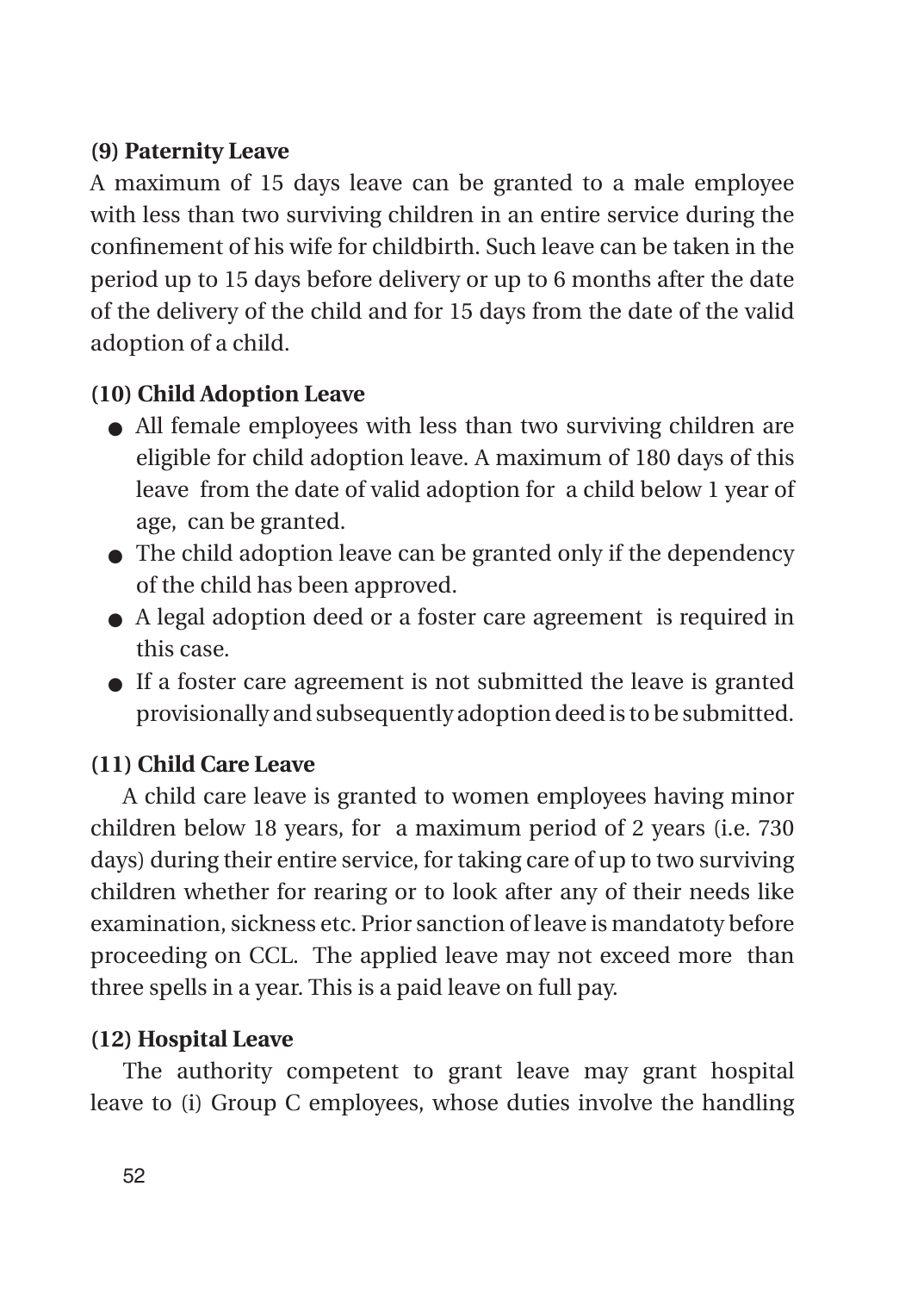of dangerous machinery, explosive materials, poisonous drugs and the performance of hazardous tasks, and (ii) Group D (erstwhile) employees while under medical treatment in a hospital or otherwise, for illness or injury if such illness or injury is directly due to risks incurred in the course of their official duties.

# **(13) Special Disability Leave**

- All employees are eligible for this leave. This can be availed if the employee is injured during duty. A disability or illness certificate needs to be certified by CMO (IIT-B Hospital).
- The period of leave will be certified by an authorized medical attendant subject to maximum of 24 months.
- It may be granted more than once if the disability is aggravated or recurs in similar circumstances at a later date. A maximum of 24 months leave can be granted as a Special Disability Leave.
- It may be combined with any other kind of leave.

# **Lien**

Lien is given to an employee when he/she is moving from one organization to another only application to routed, when appointed through proper channel. Only confirmed permanent employees are eligible for Lien. One year lien is granted, after confirmation on rendering 5 years' service and 2 years lien in case of rendering 10 years of service after confirmation.

- Leave salary and pension contributions is required to be paid either by the employee or the new employer during the period of the Lien.
- Leave salary is worked out on 11% of foreign pay.
- The employee has to execute a Lien agreement for the period of Lien.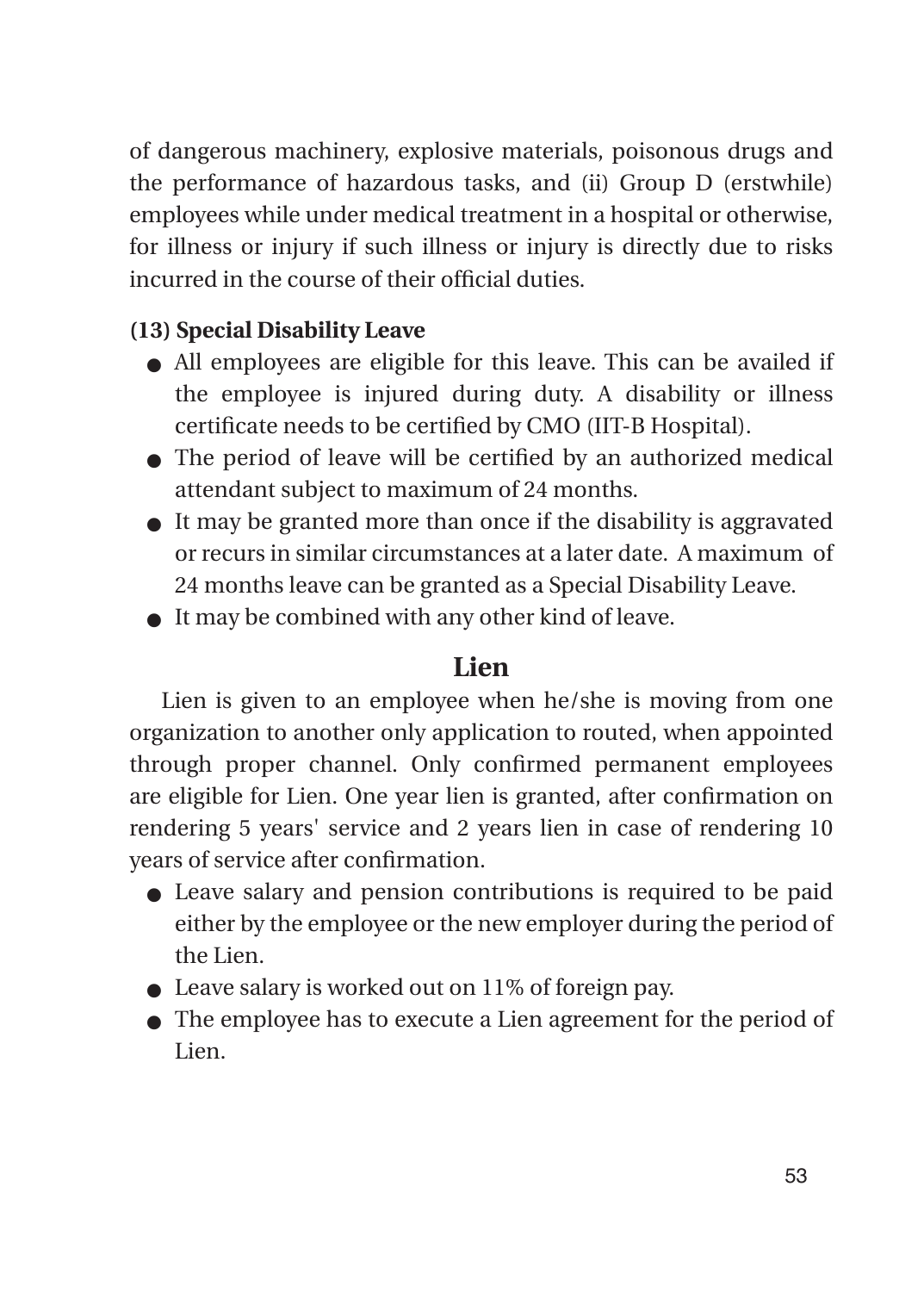# Chapter 9

# Medical Facilities

I  $\blacksquare$  IT Bombay believes in the importance of catering to the medical necessities of its employees. It not only takes care of the medical needs of the employees and their dependents during the period of service, but makes sure that medical facility to employees and their spouse is also taken care of after retirement. In a nutshell, IIT Bombay prepares its employees to face any unforeseen medical emergency well in advance.

#### **(1) IIT Hospital**

The Institute has an in-house Hospital which is well equipped with both in-patient and out-patient facilities. In addition to several full time doctors, there are several visiting specialists who attend the Hospital on certain days and are available for consultation. The Hospital also provides for dental care as well as for treatment through homeopathy. Basic diagnostic facilities like pathology, X-Rays, Sonography, ECG etc is available at the hospital. The Hospital also has a physiotherapy section. The Hospital administration is headed by a Chief Medical Officer (CMO). A Committee known as the "Hosptial and Health Advisory Committee (HHAC)" headed by a Professor of the Institute acts as a general policy watchdog for the Hospital and related issues. This Committee reviews Hospital policies from time to time and recommends measures that need to be taken to improve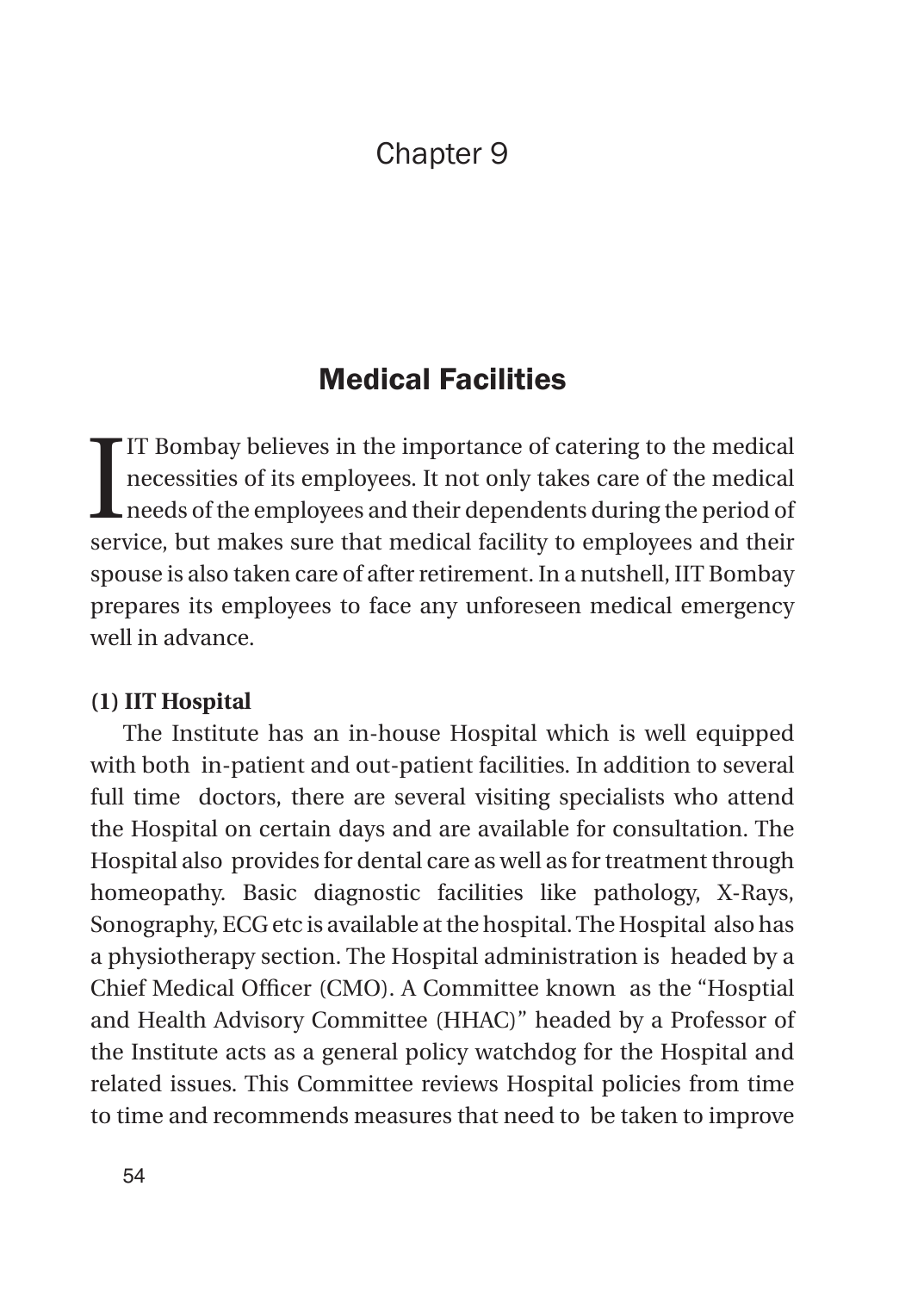Hospital services. All emergency claims are also recommended for approval by this committee. Employees residing away from the Institute may obtain permanent referral for their family to hospital near their residence. The facilities of one hospital near employee's residence, which is empaneled for 100% reimbursement can be availed for employee's family members (OPD as well as In-patient).

**1.1. Healthcare :** The hospital maintains a family file for every employee and it has to be presented at the reception at the time of seeing a doctor. For regular medical officers appointment is not needed but if one needs to see a specialist then appointment must be taken in advance. Any medicine prescribed by the doctor on duty can be obtained from the Pharmacy attached to the Hospital. If a prescribed medicine is not available, one has to take a separate prescription for the same to purchase it from the market. The Institute reimburses the cost of medicines purchased from outside which could not be supplied from the Institute Pharmacy. Similarly, cost of consultation, pathological or radiology investigations carried out outside the IIT Hospital on recommendation of the Institute doctors are also reimbursable. In some cases, only 80% of the cost is reimbursable. There are some fine prints to reimbursement rules (for instance, cost of spectacles or contact lenses or the cost of dental treatment in an outside clinic or hospital etc. are not reimbursable even when recommended by a medical officer of the Hospital). n the case of illnesses which require hospitalization of a specialized nature (as may be determined by the C.M.O.), a patient may be referred to one of the many hospitals in the city which are recognized by I.I.T.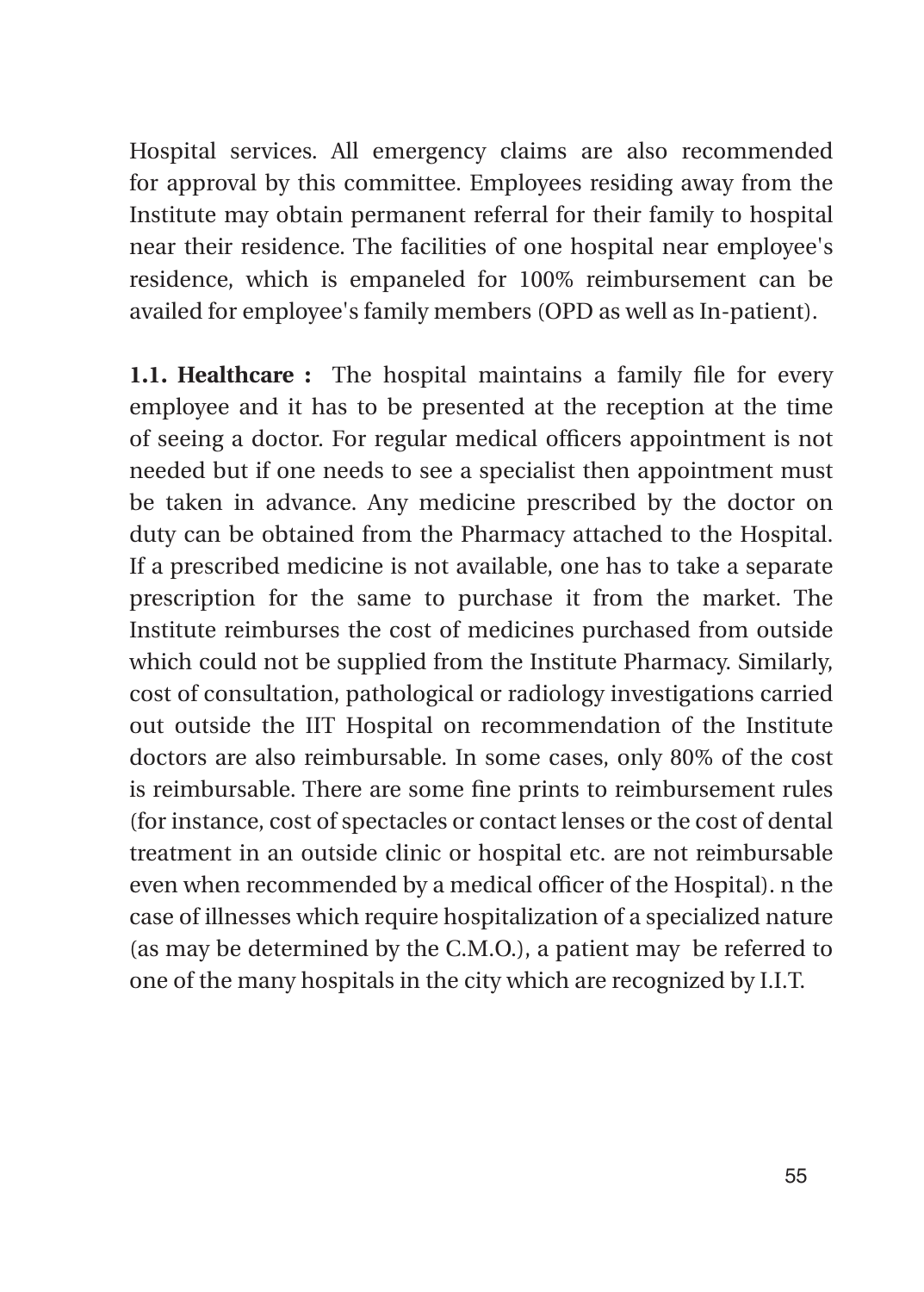### **Medical Facilities**

 Permanent employees of the Institute are eligible for full medical facilities as per the rules of the Institute at IIT Hospital. Full medical facility means reimbursement of medical bills of both IPD and OPD.

 There are two categories of empanelled hospitals in the Institute. In the first category, 100 % reimbursement is admissible, while taking treatment at such hospitals. On the other hand, 80% reimbursement is allowed in other private hospitals. The list of empanelled is given on the IITB website.

 On scale contract employees are eligible for full medical facilities who are working in Group A, B, C categories in the Institute. Such employees are entitled to get OPD and Indoor Medical Facilities at par with regular employee of the Institute.

 Employees working on consolidated salary for a period of 1 year or more are eligible for a health allowance on the yearly insurance premium up to Rs. 10,000/- for a family of up-to four (self, spouse and two dependent children). They are also eligible for taking OPD treatment from IIT Hospital.

 Temporary employees, and their spouse who are on Institute's contract/89 day basis are entitled for OPD Medical facilities at the Institute.

# **1.3. Limited Contributory Medical Scheme for Permanent Employees (LCMS)**

LCMS is applicable for non-dependent parents or parents-in-law of permanent employees. Under this scheme, OPD treatment is provided at IIT hospital on a payment of Rs. 1,000/- per person for 6 months and Rs 2,000/- for 1 year. They will be treated on 'non-entitled' basis; however, medicines etc. will have to be purchased from outside without any reimbursement.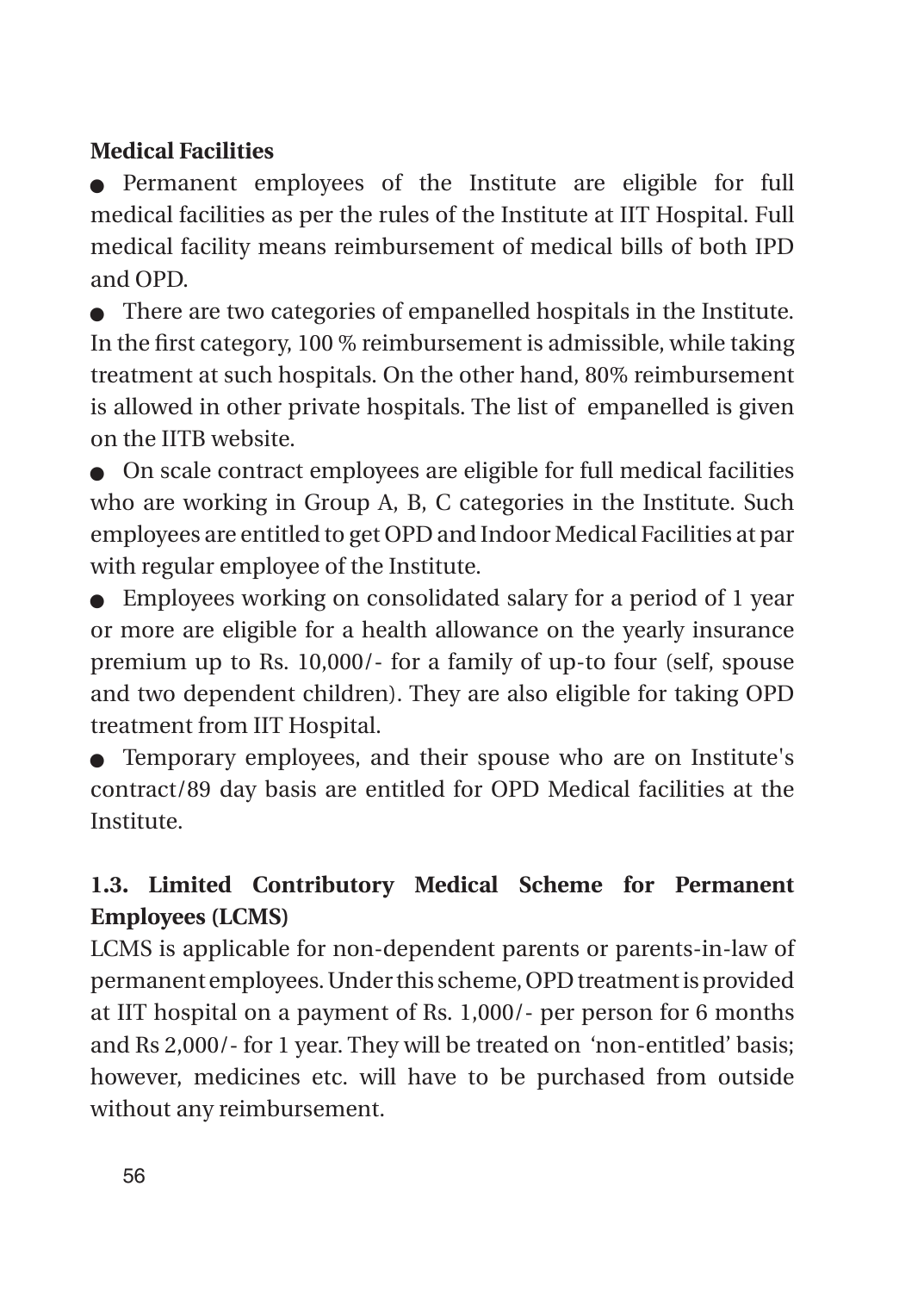## **Medical Advance for IPD**

Medical Advance of 80% is granted to the staff members on a request for the same duly certified by the Medical Officer indicating the nature of illness, treatment duration and cost of treatment is made. The Medical Advance paid is adjusted from the subsequent reimbursement claim preferred by the staff member. When the staff member is too ill to apply, the request for medical advance could be made and drawn by the spouse or legal heir.

# **Medical TA**

 Staff members and their family members are entitled to T.A. for travel undertaken to avail Medical Attendance including admission in a recognized hospital as well as consultation with a Private Specialist provided the journey is undertaken under the written advice of AMA and the journey is undertaken beyond 8 km each way.

 The entitlements for T.A. are as follows: Basic Pay – Rs  $6500/$ - and above – Taxi/Bus/Railway ( $1<sup>st</sup> Class$ ) Basic Pay – Rs 6499/- and below–Auto/Bus/Railway (2nd Class)

 Ambulance when available is provided to transfer the patients admitted to IIT Hospital to outside hospitals. The Medical Officers/ Sisters on duty will prepare the ambulance slip giving the particulars of the patients and the purpose of his/her visits etc.

## **Reimbursement of OPD Treatment for Permanent Staff**

Reimbursement for OPD treatment when referred to private hospitals be as under :

- Consultation fees will be reimbursed in full.
- 80% of the charges for routine investigation of blood serum, urine, stool, ECG etc. will be reimbursed.
- 80% of the charges for special investigations like Gastroscopy, Endoscopy, Ultrasonography etc. will be reimbursed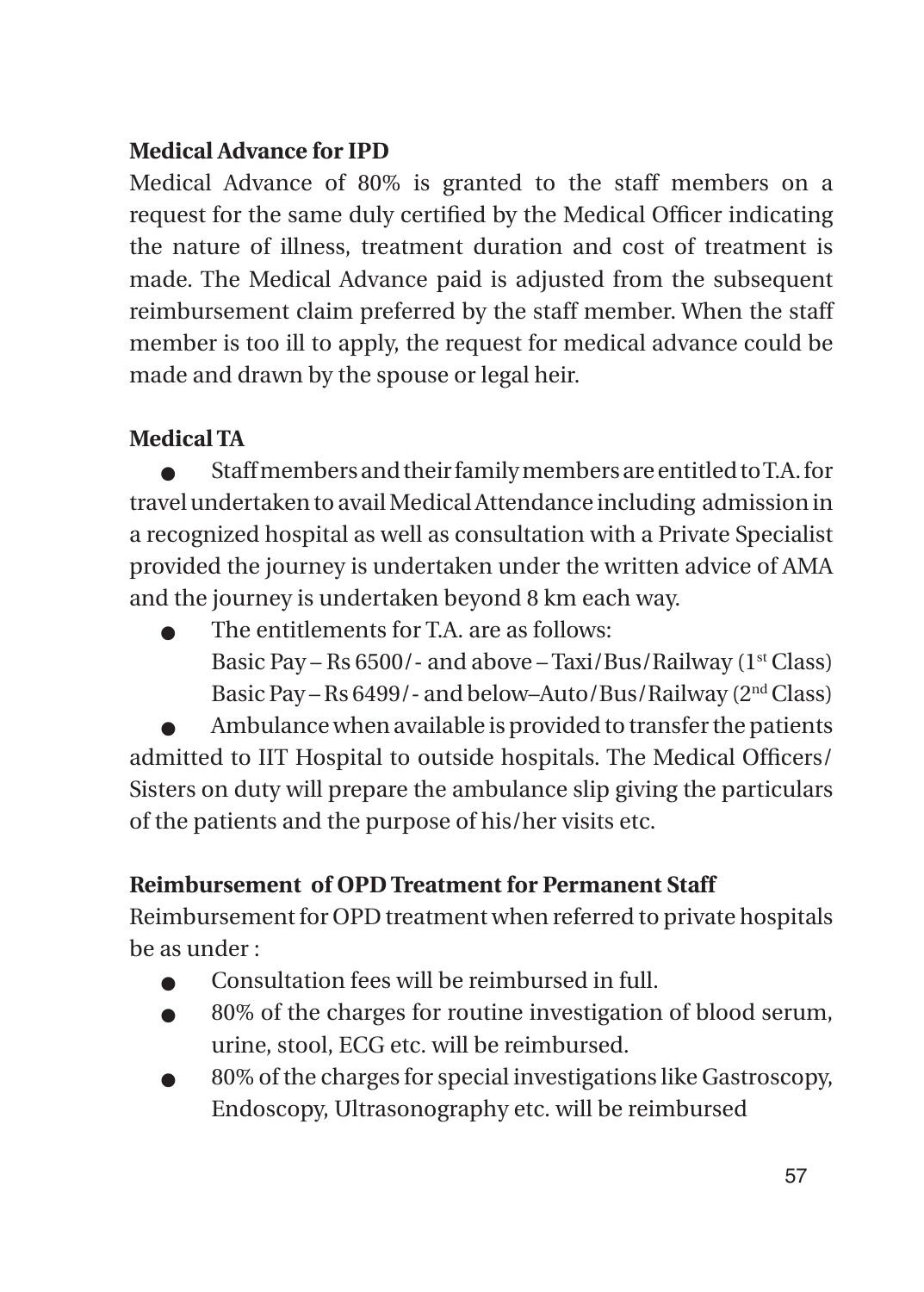**(2) Healthcare after retirement :** The Institute has a scheme to take care of your and your spouse's medical requirements after retirement. The schemes is contributory.

**I. Contributory Medical Scheme (CMS):** Staff members who have retired from Institute's services before 30th June, 2003, have got the choice to opt for Contributory Medical Scheme or Rs. 500/- p.m. Medical Allowance along with pension. Retired employees are eligible for full medical facility as per Institute policy 4 months after their superannuation.

 The employees who opt for Contributory Medical Scheme will be eligible to avail lifelong OPD Medical facility at IIT Hospital for themselves and their spouse on lump sum payment as follows:

> Group A officers : Rs. 8000/- Group B and C : Rs. 6000/- Group  $D$  : Rs. 4000/-

OPD facilities include, Consultation with Medical Officers/ Specialists, Pathology, X'ray, ECG, Sonography, surgery in minor O.T. (at OPD) , Physiotherapy etc. Medicines available at the IIT Dispensary of the hospital will also be provided. However, no reimbursement of any kind will be made for medicines, which are not available, or for tests and examinations recommended outside I.I.T. Hospital.

## **II. Post-Retirement Medical Scheme (PRMS)**

The PRMS is for Permanent Staff members and Retired PRMS members of the Institute.

#### **New PRMS**

 The New scheme will be a part of the service conditions of employees who join the Institute's services on or after 11th March,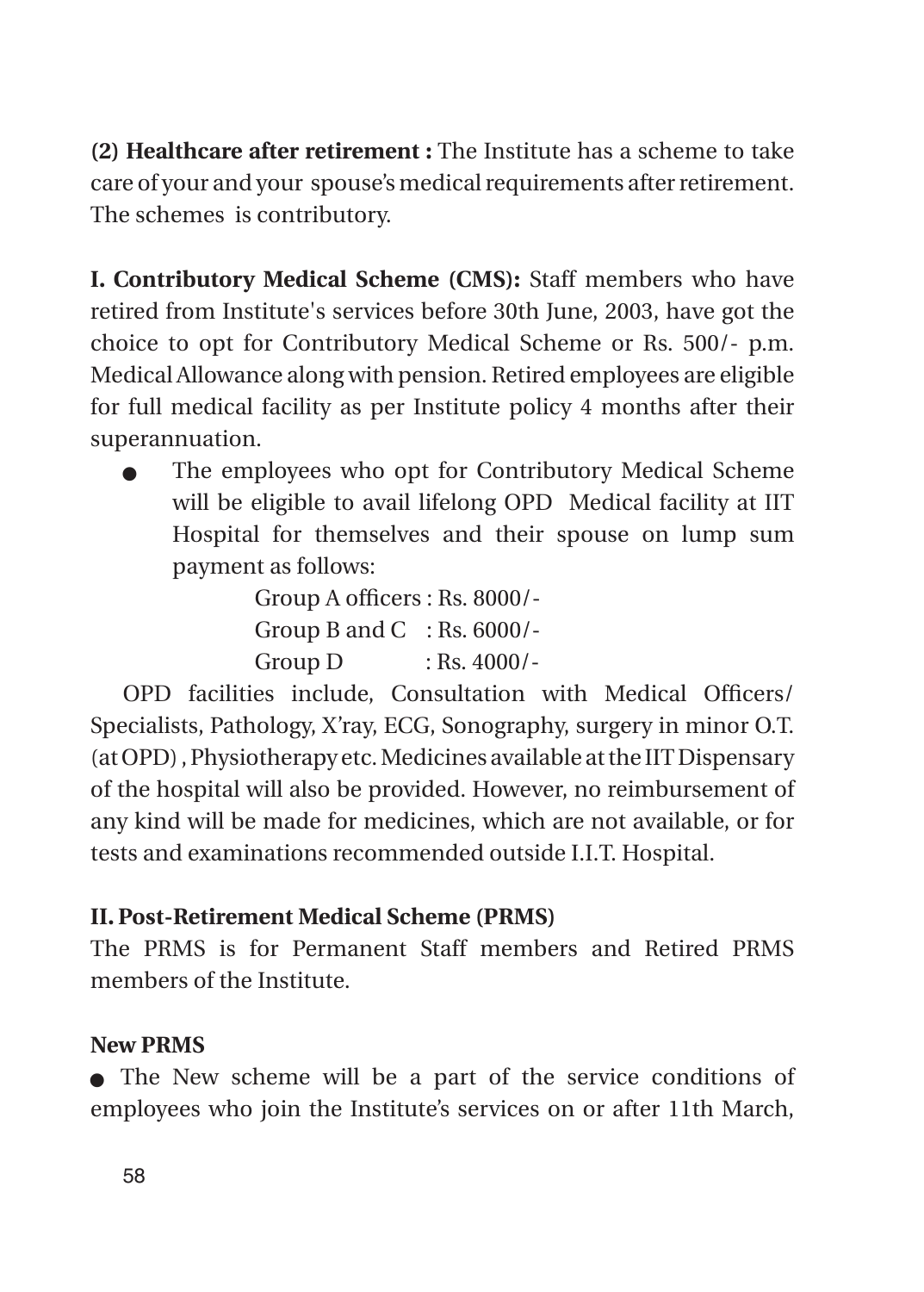2015. All existing employees of the Institute and those who were on rolls of the Institute on the 11th March, 2015 as permanent employees of the Institute will be entitled to join the scheme on exercising an option in this regard within three months of adoption of the scheme by the Board of Governors.

- A monthly subscription is to be paid by all the members of the scheme, currently based on their pay scales as follows:
- **Category I :** Faculty, equivalent academic staff and other officers in the Grade pay of Rs. 5400/- and above.
- **Category II :** Employees in the Grade pay of Rs. 4600/- and below Rs. 5400/-
- **Category III:** Employees in the Grade pay of Rs. 2400/- and below Rs. 4600/-

Contribution range for above shall be from 1% to 1.4% of mean salary of the category (start rate 1.2%)

- **Category IV:** Employees in the Grade pay below Rs.2400/- Contribution range shall be from 0.6% to 1% of mean salary of the category (start rate 0.8 %)
- Maximum cap for all categories will be 33.3% of their respective eligible cover.

| Category | <b>Cover for Retirement</b><br>year $2015$ | Increase in cover<br>with retirement year |
|----------|--------------------------------------------|-------------------------------------------|
|          | 20 lacs                                    | 0.50 per annum                            |
|          | 12 lacs                                    | 0.30 per annum                            |
| Ш        | 10 lacs                                    | 0.25 per annum                            |
|          | 09 lacs                                    | 0.23 per annum                            |

## **Benefit Structure**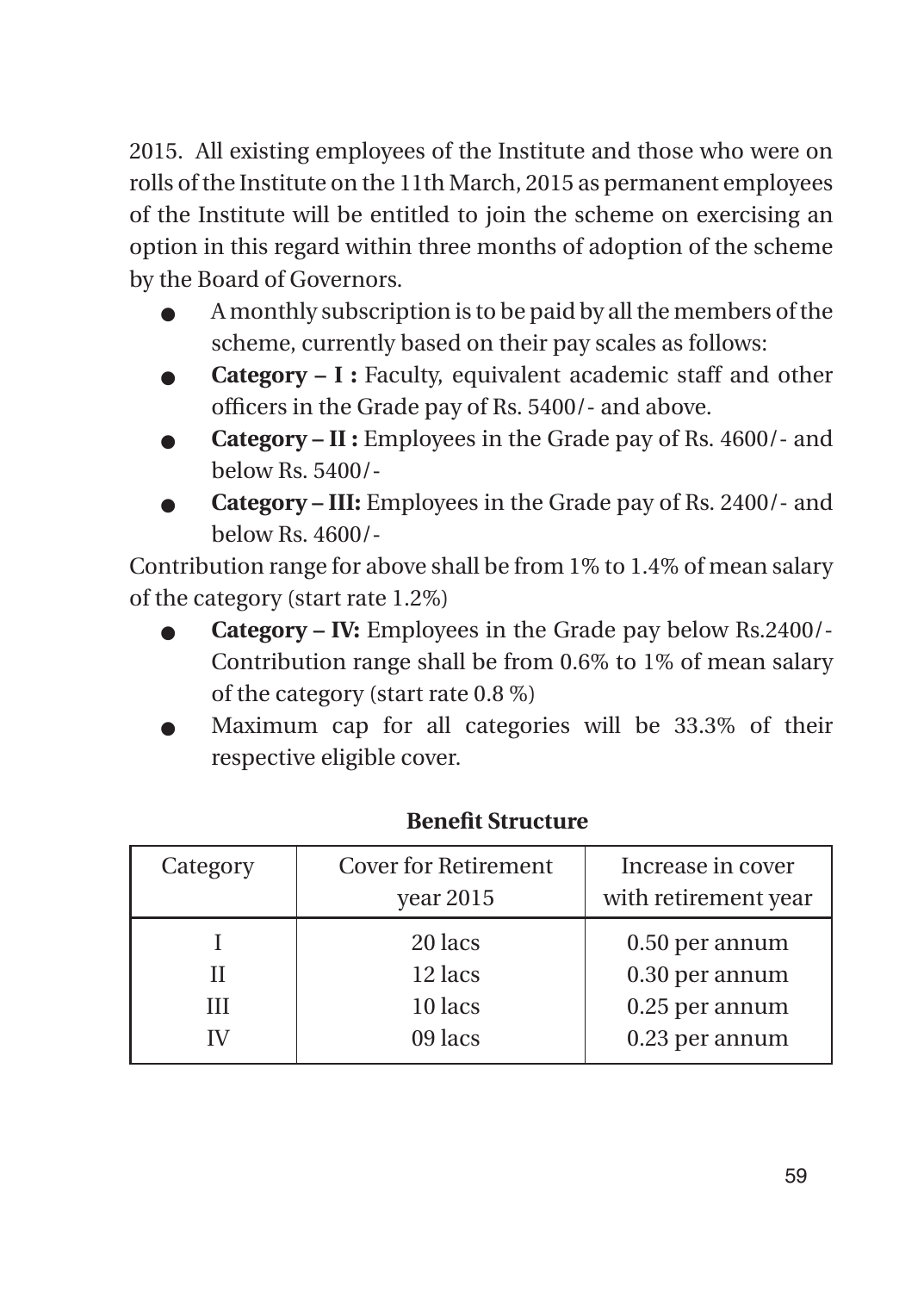Members will contribute for a period of 25 years or lesser if they reach their maximum cap of 33.3% of the eligible cover.

 All employees joining the scheme at inception will have an option of paying one time lump sum with no further contribution. The lump payment is as follows:

> A - 4.0 lacs ( 20% of 20 lacs) B - 2.4 lacs (20% of 12 lacs) C - 1.7 lacs (17% of 10 lacs) D - 1.0 lacs (11% of 09 lacs)

This onetime payment option may be exercised with payment over 24 equal installments. The installment option is only available to staff with minimum of 2 years of service left.

 If both husband and wife are employed in the Institute then it shall be mandatory for both of them to join the scheme. Membership of the higher category member would be retained and the lower spouse category subscription along with the interest would be refunded at the time of retirement of the spouse in lower category.

 Medical Claim reimbursement: 100% of the claim made in respect of treatments taken from Government/IITB-empanelled hospitals is reimbursable and 80% of the claim made in respect of treatment taken from IITB-empanelled private/opted hospitals is reimbursed.

 Maximum of 50% of the eligible cover can be availed as claims in the first 5 years of retirement.

 The Institute may recognize some hospitals in major cities and towns outside Mumbai at which retired employees may avail hospitalization facilities. The amount of reimbursement for treatment in such hospitals will not exceed amount admissible to a serving employee in the Institute.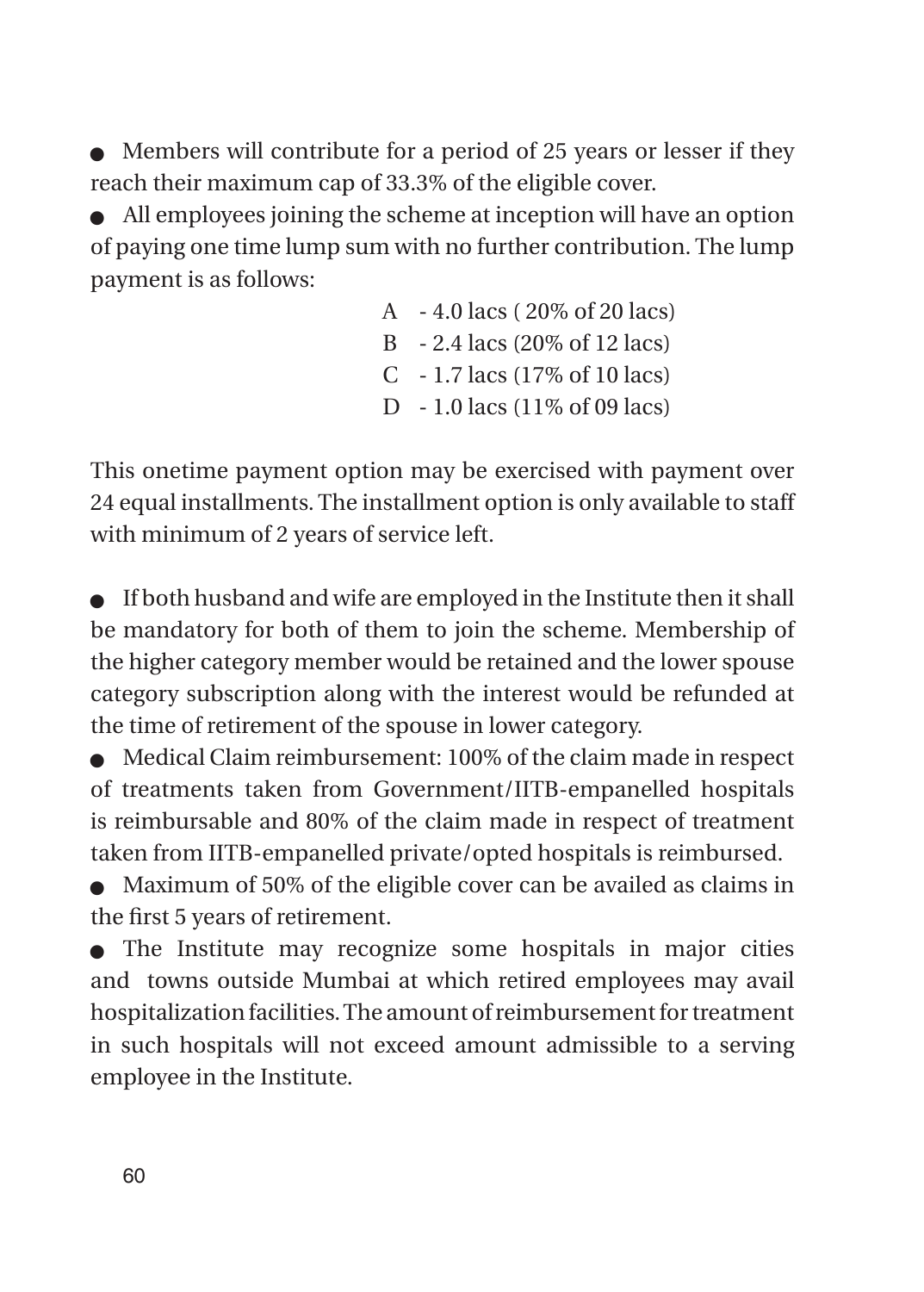No refund of the subscribed amount will be permissible under any circumstances other than mentioned below:

(a) A member may opt to leave the scheme at the time of retirement on superannuation from the Institute by taking a refund of the amount standing in his/her account. Once a member leaves the scheme, he/ she will not be permitted to rejoin the scheme.

(b) When a member leaves the service of the Institute by tendering his/her resignation, their membership of the scheme shall be terminated. The member will be eligible for refund of the amount standing against his/her account.

(c) In case both husband and wife are PRMS Members, one of the member can opt for entitlement and the other can take refund only at the time of his/her superannuation retirement.

(d) In case of death while in service of a member who is not having spouse, subscription will be refunded to the legal heir of the member.

 A member can avail a cover equivalent to the higher category by paying contributions as applicable to the higher category. A higher category employee cannot opt for lower cover and lower contribution.

 In case an employee dies or leaves the Institute on voluntary retirement after serving the Institute for a minimum of 20 years, spouse/ employee may opt to continue to be a member by making lump-sum payment equal to the balance installments due from the employee.

 The Institute will maintain a separate account for every member of the scheme in the manner in which PF accounts are maintained. The amount that stands in the account of every member shall receive interest at a rate that is 1% less than the average of prevailing saving bank account rate of interest of the nationalized bank; the 1% will be considered as administrative expenses for the scheme.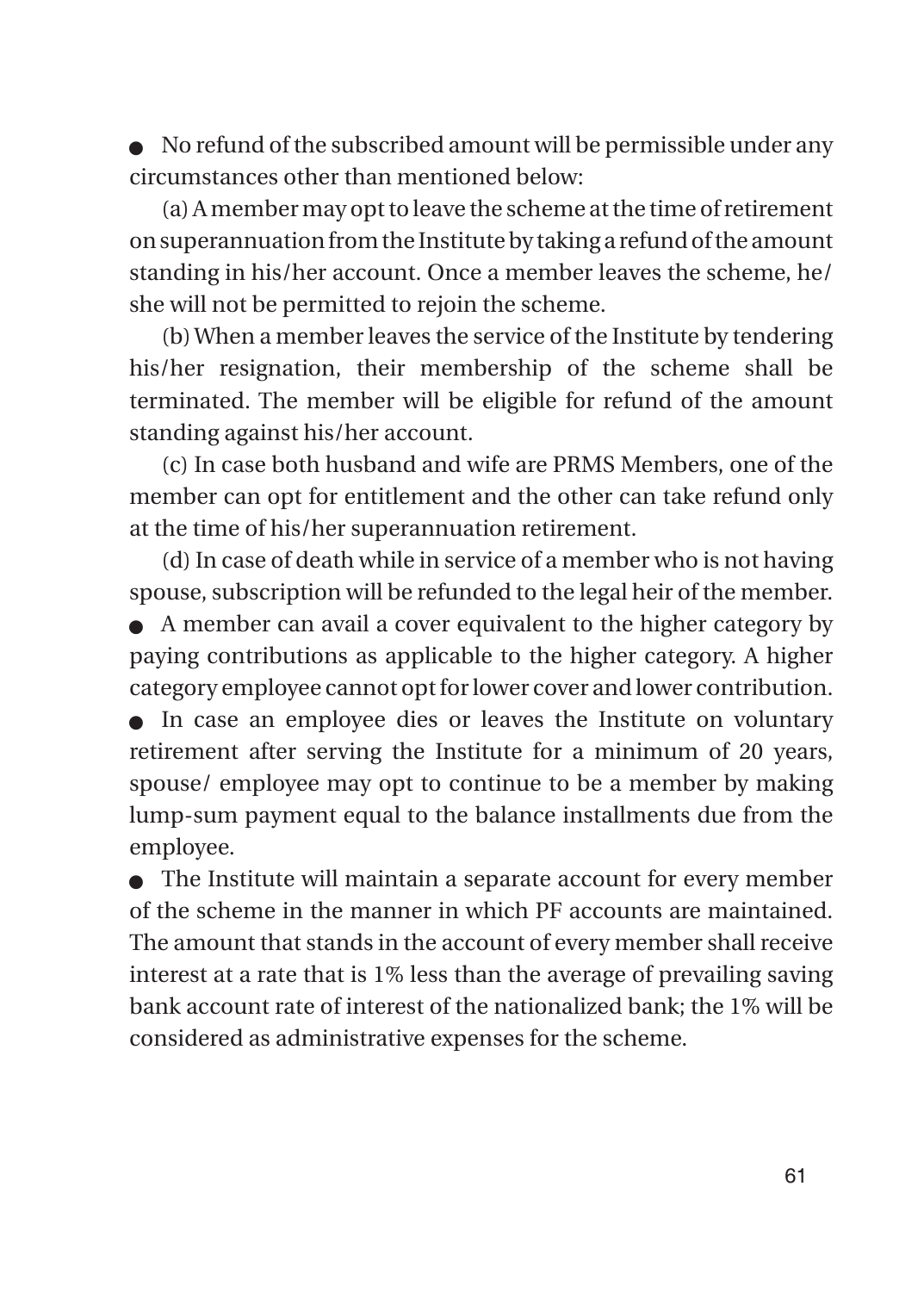When the spouse of a staff member is employed in a State/ Central Govt. / another Autonomous body/ Corporate body, he/she can choose to claim the medical facilities either from the Institute or from the spouse's employer, by declaring the same through a joint communication.

## **Reimbursements of Claims**

- Medical expenditure incurred before and after hospitalization would not be reimbursable.
- Domiciliary hospitalization is not reimbursable.
- No reimbursement will be allowed for any other line of treatment like Ayurveda and Homeopathy etc.
- IIT Hospital is not available for indoor treatment.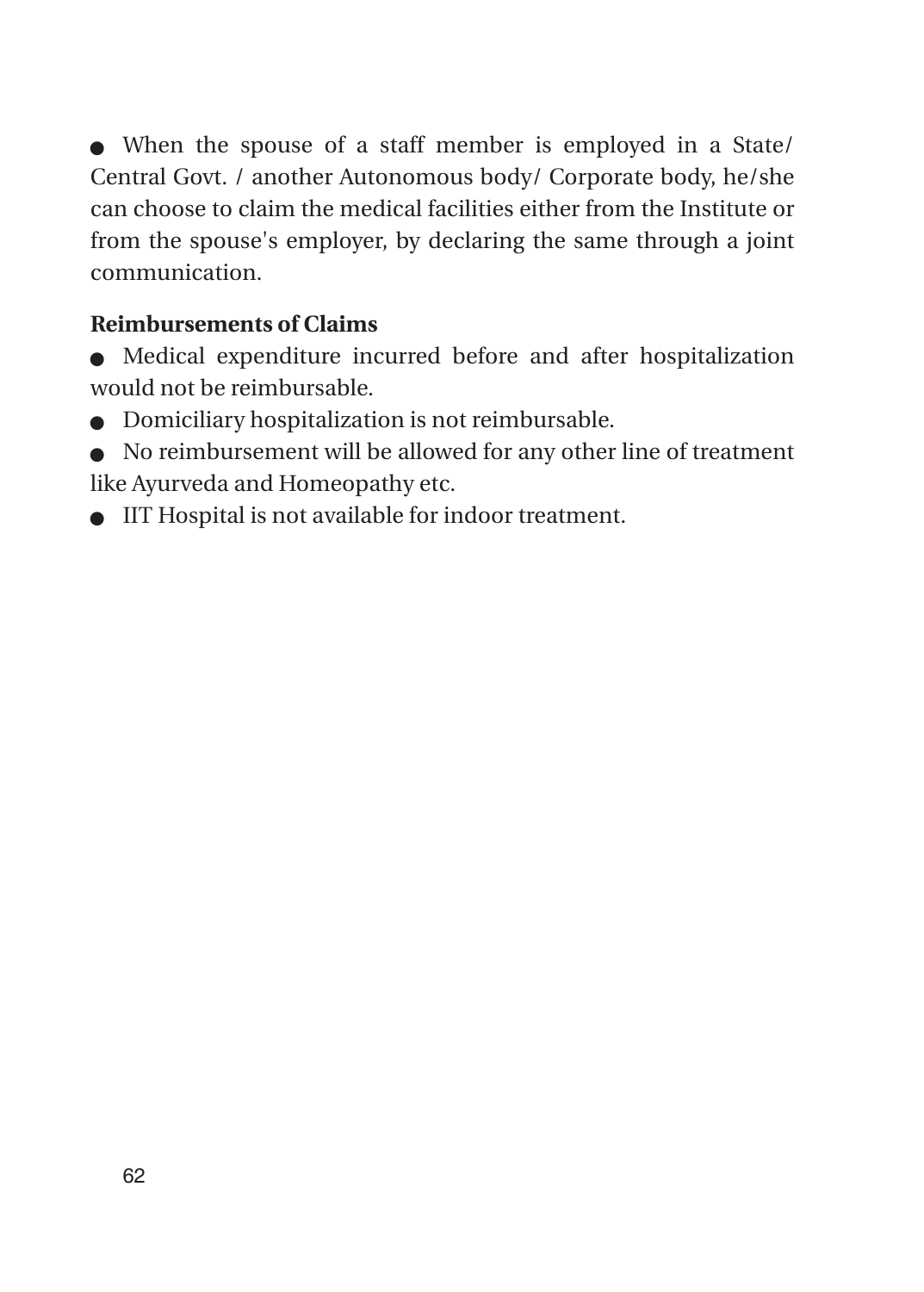# Chapter 10

# Retirement Benefits

I IT Bombay recognizes the need for taking care of its employees not only while they are in service but also after they retire from the Institute. With its focus to provide its employees with lifelong security even after retirement the Institute has two operative retirement schemes viz., Contributory Provident Fund-cum-gratuity Scheme (CPF) and General Provident Fund-cum-Pension-cumgratuity Scheme (GPF) for employees who have joined the Institute before 2004 .Meanwhile the New Pension Scheme (NPS) is applicable for all employees who have joined the Institute on or after 1.1.2004.

The salient features of these schemes are as follows :-

**(1) General Provident Fund-cum-Pension-cum-gratuity Scheme (GPF) Scheme:** If you are governed by this scheme, you are eligible to draw a pension throughout your remaining life. Further, after your death, your spouse will be eligible for a family pension too.

#### **Components :-**

 **Pension:** The maximum rate of pension is half the basic pay at the time of retirement, or 50% of the average monthly remuneration drawn during the last ten months of service, whichever is beneficial. Dearness relief is also remitted along with the pension.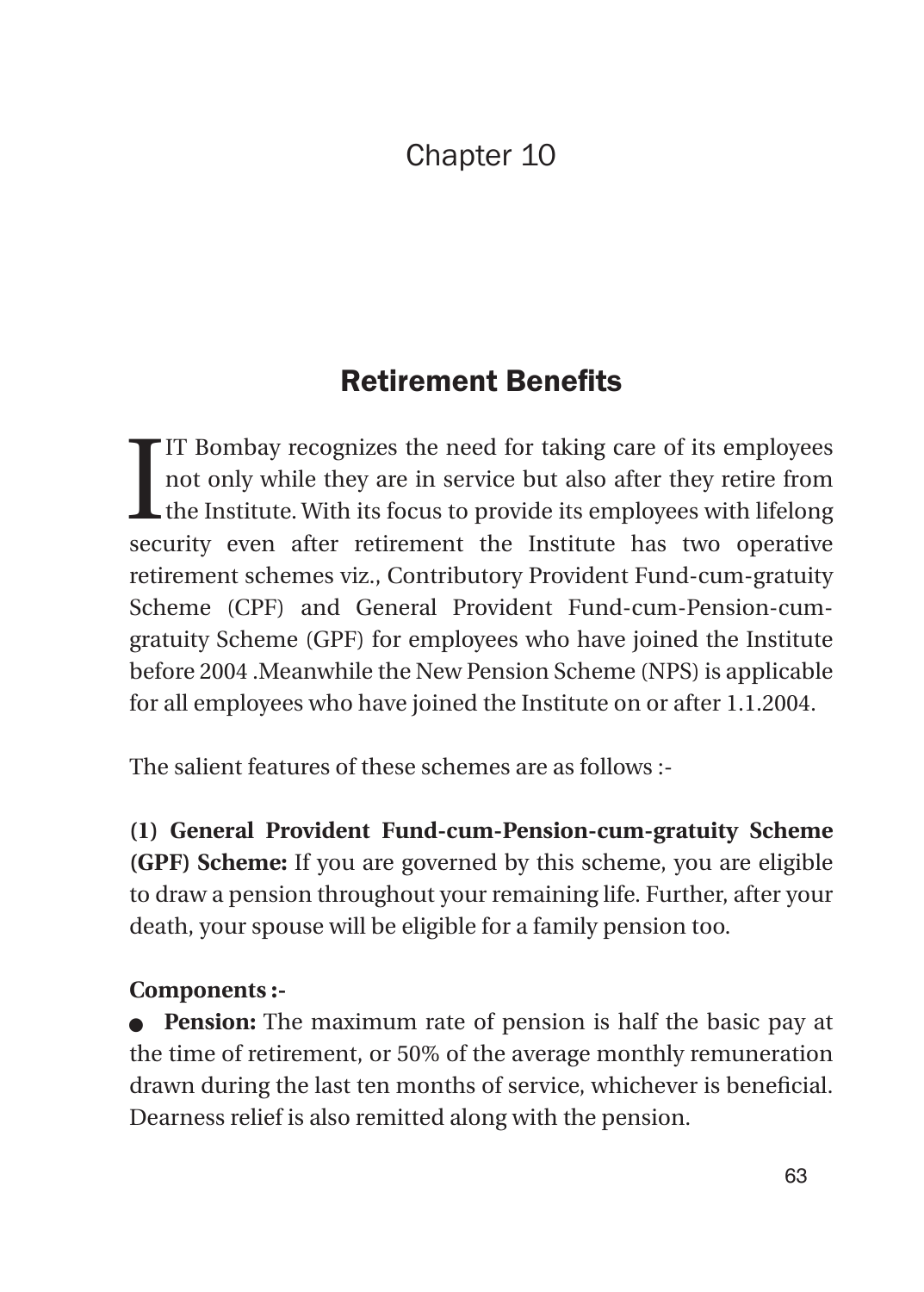**Commutation of Pension:** Every pensioner is eligible to commute up to 40% of his/her pension for a lump-sum payment. This lumpsum payment is called commutation value of pension. Dearness relief is paid on full pension and not on reduced pension. The commuted pension gets restored after 15 years.

 **Family Pension:** There are two types of family pension (i) at Normal rate, (ii) at enhanced rate. Normal rate is sanctioned on 30% of the last pay drawn at the time of retirement. On the other hand enhanced rate pension is payable only when:

(a) Employee dies while on service after rendering 7 years of service. Family pension at an enhanced rate is paid for 7 years and then it is reduced back to normal rate.

(b) After superannuation, till the attainment of 67 years of age, if the employee dies between the age of 60 to 67 years.

 **General Provident Fund (GPF) Monthly Subscription:** This is basically what you keep aside every month from your salary. The minimum amount you have to save is 6% of your basic pay and the maximum cannot exceed basic pay. The amount of subscription can be increased and/or decreased once during a financial year. Loans (called advances) can be taken from your GPF to meet various contingent expenditures like illness and education related expense of dependents, obligatory family expense like marriages and shradh, to meet cost of legal proceedings.

 **Retirement Gratuity:** A lump sum amount known as gratuity is payable to an employee on superannuation. The amount payable is one fourth of the emoluments for every completed six months of qualifying service, subject to a maximum of Rs 10 Lakhs. The emolument includes basic pay and D.A. drawn by the employee on the day of superannuation.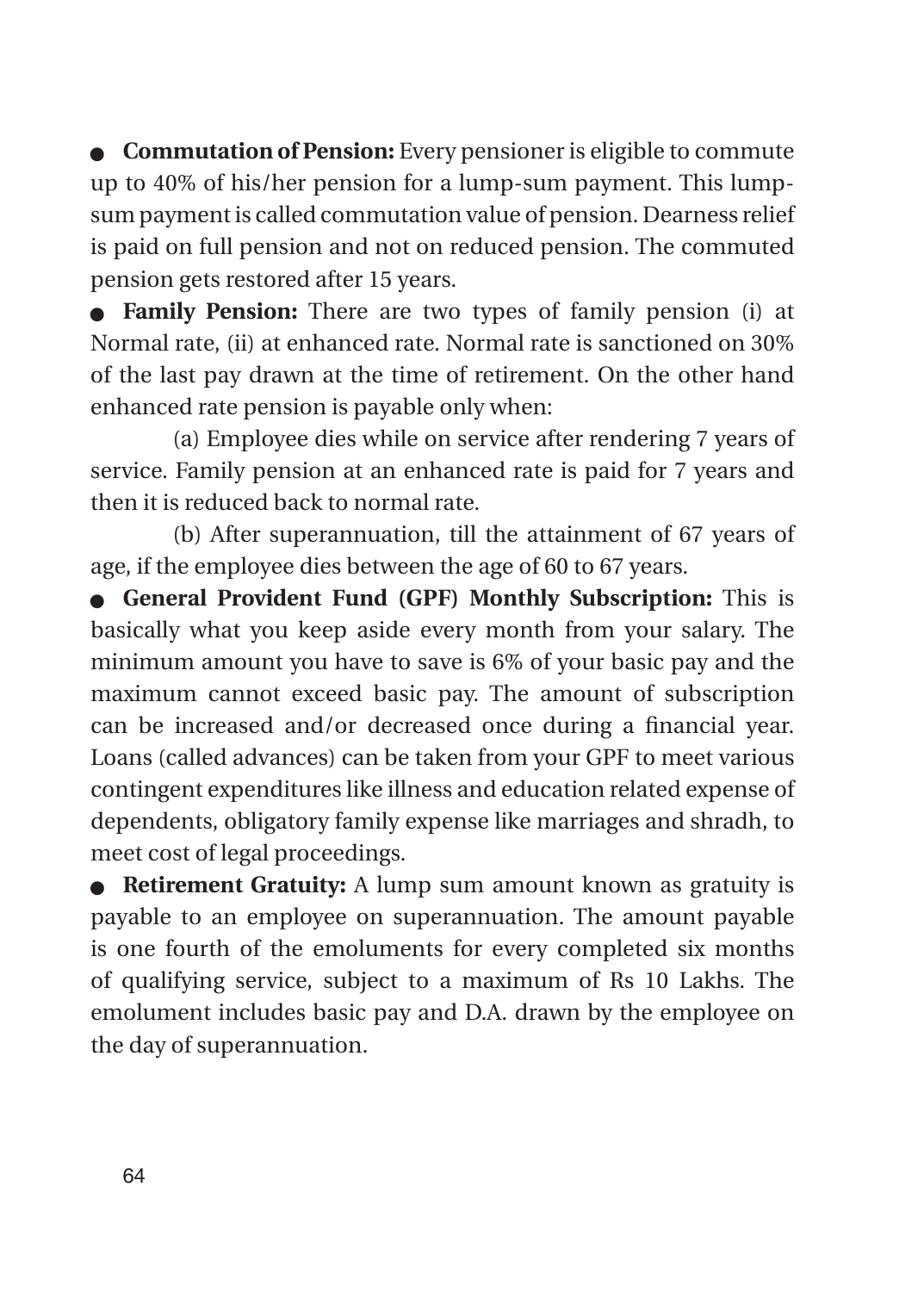**Death Gratuity :** Death Gratuity is admissible in the case of death in service of an employee at the following rates:-

|       | Sr. No   Length of Service                 | Death Gratuity payable to family                                                                                                                       |
|-------|--------------------------------------------|--------------------------------------------------------------------------------------------------------------------------------------------------------|
| (i)   | Less than one year                         | 2 times of emoluments                                                                                                                                  |
| (ii)  | One year or more, but less<br>than 5 years | 6 times of emoluments                                                                                                                                  |
| (iii) | 5 years or more, but less<br>than 20 years | 12 times of emoluments                                                                                                                                 |
| (iv)  | 20 years or more                           | Half of emoluments for every<br>completed six monthly period<br>of qualifying service subject<br>to a maximum of 33 times<br>emoluments or INR 10 Lakh |

**Service Gratuity :** No pension is admissible to a permanent employee who retires before completion of 10 years qualifying service, instead, a lump sum payment known as Service Gratuity at the rate of half-month's emoluments for every completed six monthly period of qualifying service is admitted. Emoluments means basic pay, non-practicing allowance, if any and includes dearness allowance admissible on the date of retirement. This gratuity is in addition to retirement gratuity admissible to those who have completed 5 years of qualifying service.

**(2) Contributory Provident Fund (CPF):** CPF is contributory which means a monthly contribution is made towards the fund by both the employee and the Institute at 10% of paying Pay Band and Grade Pay together. If you have opted for this scheme, no pension is payable to you. However, the gratuity described under CPF Scheme is payable. In this scheme, your contribution is a minimum 10% of your basic pay with the maximum being 100% of the same. The Institute contributes 10% of your basic pay to this fund as well. The deposits under this scheme earns interest at a prescribed rate (currently 8.7%) and like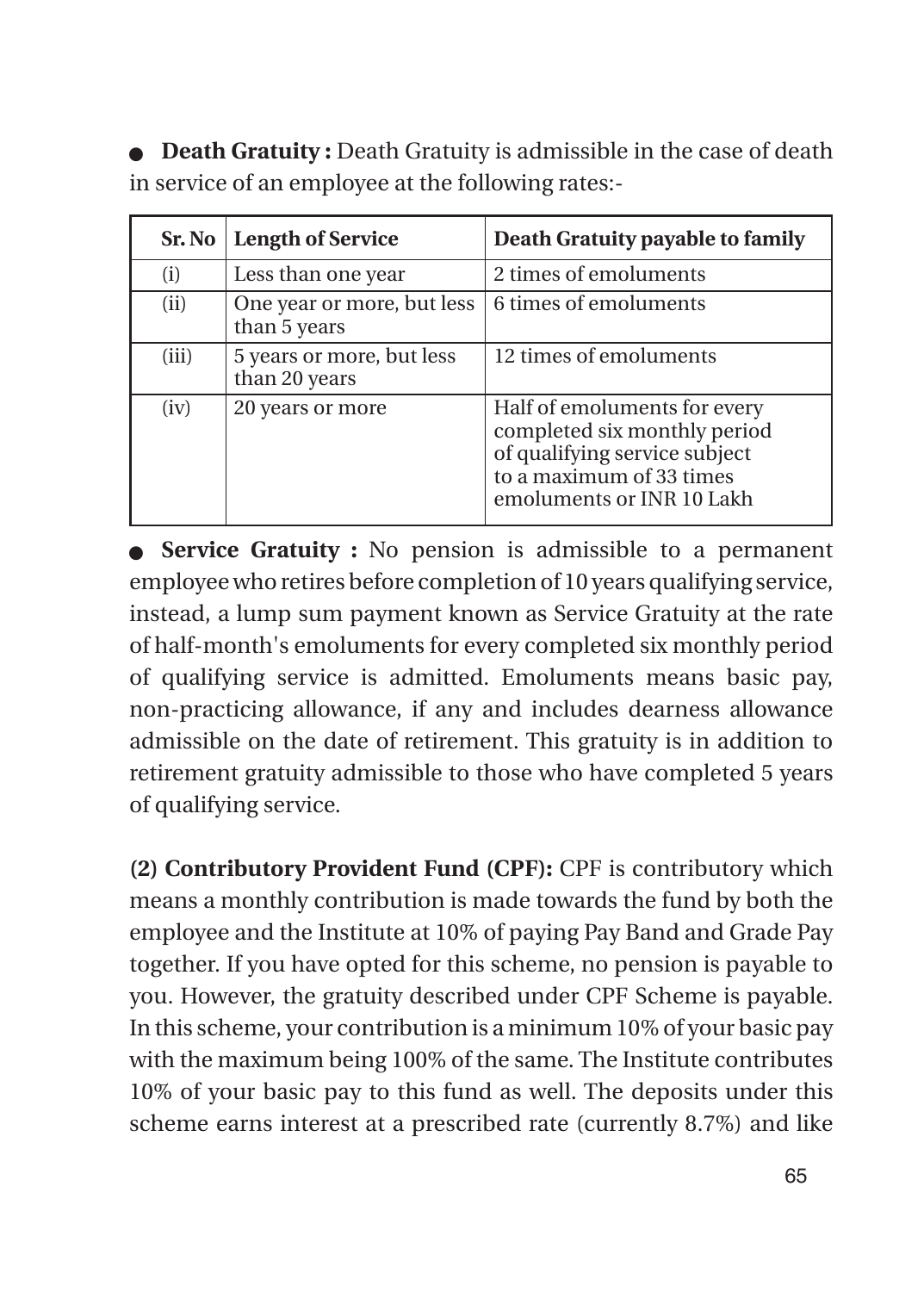the GPF it is also tax free. The deposits are released to the employee along with the interest at the time of superannuation.

#### **(3) New Pension Scheme**

 The New Pension Scheme (NPS) is applicable for all employees who joined the Institute on or after 1.1.2004. The funds will be managed by the National Security Depository Ltd (NSDL). At present, loans and withdrawals from the fund are not permissible. Under this scheme, an individual account will be opened in the name of every employee. The employee will contribute 10% of his emoluments every month to this account. This account number is known as the Permanent Retirement Account Number (PRAN) which is transferable from one organization to another, where the scheme is in existence.

This, in turn, will provide an employee with two personal accounts:

 **A mandatory Tier-I Pension Account:** Employee will contribute a minimum of 10% of the basic pay plus D.A. to the Tier-I account every month. The Government (the Institute) will contribute to this account 10% of your basic plus D.A.

 **A voluntary Tier- II Savings Account:** A purely optional savings scheme without any tax benefit, from which withdrawals and loans are permitted. No contribution from the employer/Govt will be made to this account. Tier-II is however is not yet operational for Government sector.

**Exit:** On superannuation – 60% is payable to subscriber and 40% will be invested towards annuity purchase. Before superannuation-20% is payable to subscriber and 80% will be invested towards annuity purchase.

 PRAN is transferable from one organization to another where the scheme is in existence.